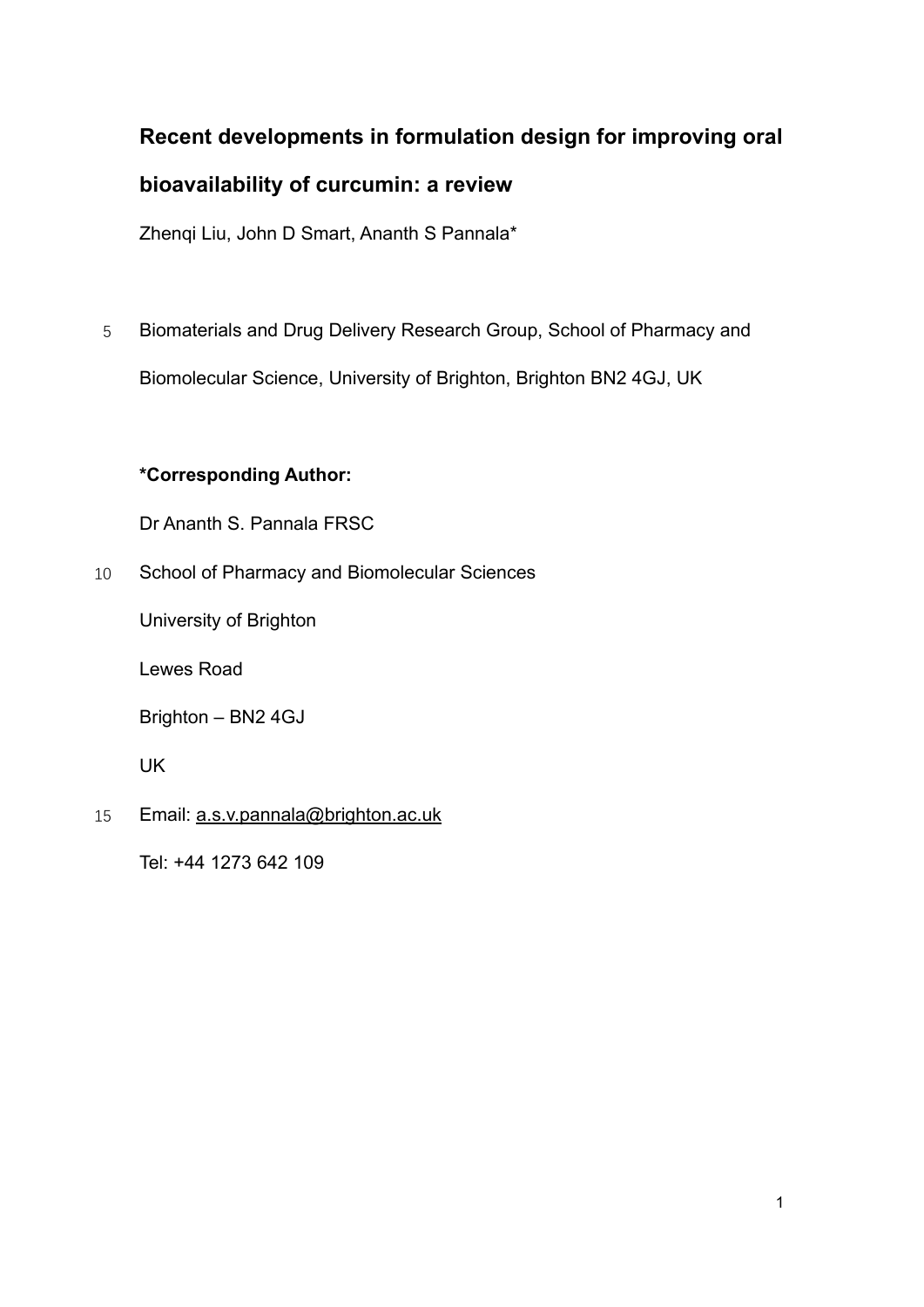### **Abstract**

- 20 Curcumin, a yellow-orange substance that is extracted from the spice turmeric (*Curcuma longa, Zinziberaceae*), has been attributed with a wide range of pharmacological activities for the prevention and treatment of several disease conditions such as arthritis, hypertension, diabetes, Alzheimer's, antibacterial and cancer to name a few. However, its potential for use as an orally delivered
- 25 medicinal product is hindered by its poor solubility and bioavailability. The low oral bioavailability of curcumin is caused by several factors including low aqueous solubility, poor intestinal permeability, unstable at alkaline pH and rapid metabolism. To improve curcumin's poor oral bioavailability, different formulation strategies such as incorporation into nanoparticles, liposomes,
- 30 micelles, micro/nano-emulsions and solid dispersions as well as coadministration with piperine have been investigated in both animal models as well as human supplementation studies. In this review, novel formulations of curcumin for oral delivery that were developed in recent years are reviewed and discussed.

35

## **Key words**

Curcumin; oral bioavailability; delivery system; liposomes; clinical studies; Soluplus®; piperine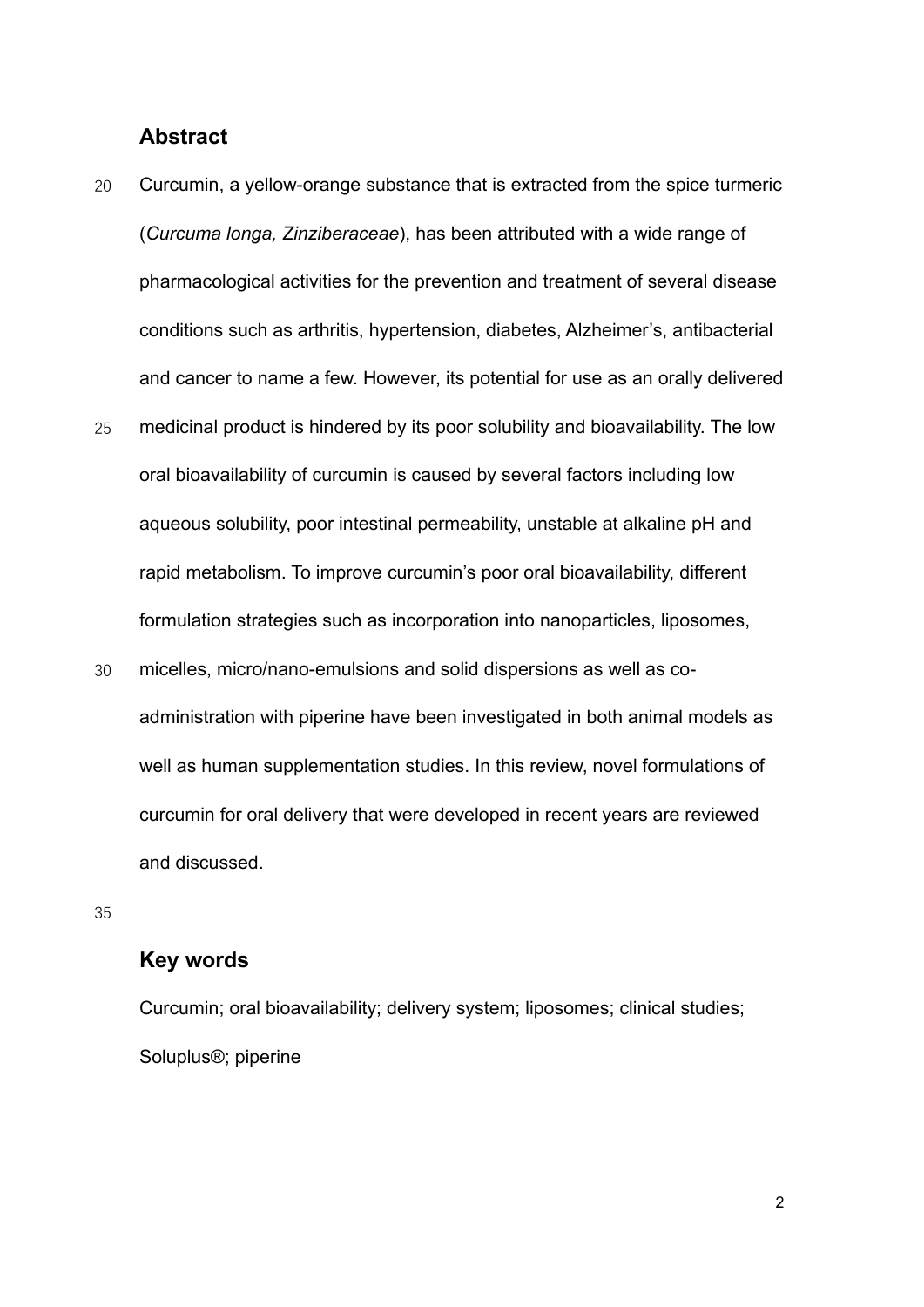#### 40 **1. Introduction**

Curcumin is a yellow orange coloured crystalline compound that is extracted from the spice turmeric (*Curcuma longa, Zingiberaceae*). Chemically, curcumin is known as diferuloylmethane  $(C_{21}H_{20}O_6)$  with a molecular mass of 368.37 g/mol. It is a polyphenol compound and has a

- 45 melting point of 183°C. The IUPAC name of curcumin is 1,7-bis (4-hydroxy-3 methoxy phenyl)-1,6-heptadiene-3,5-dione (1E-6E). The two aryl rings in curcumin contain ortho-methoxy phenolic groups are symmetrically linked to a β-diketone moiety (Anand et al., 2007; Araiza-Calahorra et al., 2018; Carolina Alves et al., 2018; Esatbeyoglu et al., 2012). Curcumin exhibits a pH-
- 50 dependent keto–enol tautomerism, where in an acidic or neutral solution, the keto form of curcumin is predominant while in an alkaline medium the enol form of curcumin becomes predominant (**Figure 1**) (Anand et al., 2007; Bernabé-Pineda et al, 2004; Jovanovic et al, 1999). The colour of curcumin also changes at different pH levels forming a bright yellow coloured solution at
- 55 pH range 2.5 to 7.0 with the colour changing to dark red when the pH is increased above 7 (Anand et al., 2007; Esatbeyoglu et al., 2012).

The use of turmeric for medical treatment in Asia can be traced back thousands of years (Araiza-Calahorra et al., 2018). Turmeric has been widely used since ancient times as a herbal medicine for treating many conditions

60 such as cough/inflammation, respiratory diseases, flu, sinusitis, liver disorders, rheumatism and abdominal pain (Ravindranath and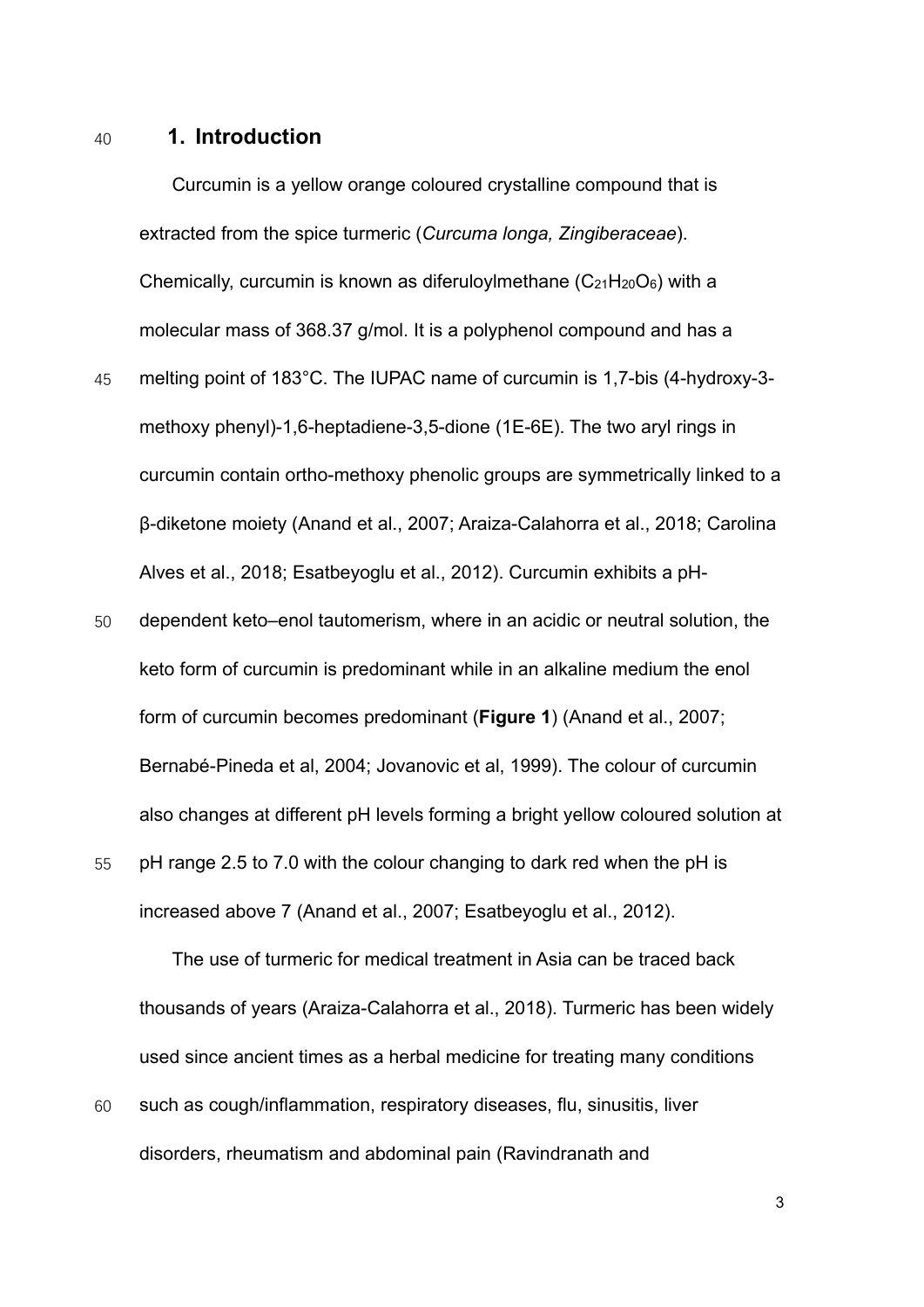Chandrasekhara, 1980; Shoba et al, 1998; Wahlström and Blennow, 1978). In India, turmeric is traditionally used for treating infections, sprains/swelling and healing burn wounds (Araujo et al., 2001), while in China turmeric is regularly

- 65 used as herbal medication for treating diseases that are associated with abdominal pain (Aggarwal et al., 2004). With the advancement of science and technology, it had been discovered that curcumin is the key ingredient that contributes to most of the therapeutic effects of turmeric (Mukundan et al., 1993; Pal et al., 2001). Curcumin was found to have a wide spectrum of
- 70 pharmacological activities. Several studies on curcumin showed that it has anti-inflammatory (Srimal and Dhawan, 1973), antimicrobial (Kim et al., 2003; Kuttan et al., 1985; Prasad et al., 2015; Reddy et al., 2005), antirheumatic (Senft et al., 2010), immunomodulatory (Jantan et al., 2011) and anti-tumour effects (Hatcher et al., 2008). The anti-tumour effect of curcumin is associated
- 75 with the suppression of early growth of response-1-gene product (EGR-1), protein tyrosine kinase cascade and mitogen-activated protein kinases (MAPK) pathway (Khan et al., 2018). Curcumin also demonstrates antioxidant property based on its ability to scavenge free radicals due to the electron donating property of the phenolic group (Khopde et al, 1999; Masuda et al.,
- 80 2001; Ruby et al., 1995; Sharma, 1976; Sugiyama et al., 1996). The antiinflammatory effect of curcumin is associated with its ability to inhibit NFκB (Nuclear factor κB) to bind with DNA. The inhibition of NFκB-DNA binding lead to suppression of pro-inflammatory molecules MMP-3 (matrix metalloprotease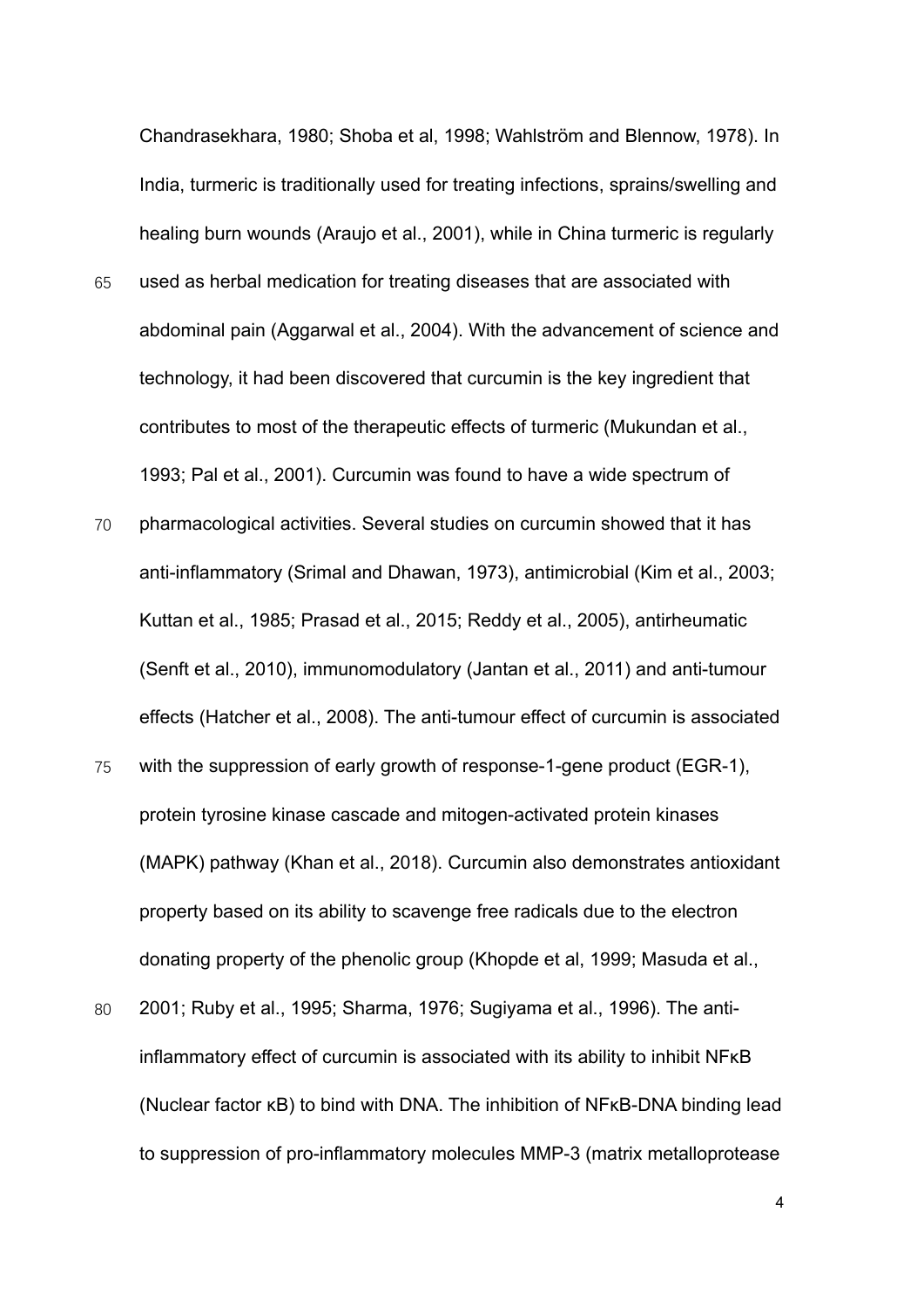3) and MMP-9 (matrix metalloprotease 9). It also results in reduction in pro-

- 85 inflammatory cytokines, such as TNFα (tumor necrosis factor 1α), IL1β (interleukin 1β) and IL8 (interleukin 8) (Esatbeyoglu et al., 2012). In addition, curcumin also exert anti-inflammatory effects by binding to proteins COX-2 (prostaglandin-endoperoxide synthase 2), which leads to reduction in COX-2 expression, prostaglandin and thromboxane synthesis. Subsequently,
- 90 curcumin inhibits the activity of 5-LOX (Arachidonate 5-lipoxygenase) and leukotriene synthesis. The decreased expression of these compound attributes to the anti-inflammatory effects of curcumin (Hong et al., 2004). The anti-bacterial effect of curcumin is believed to be associated with its ability to inhibit the formation of FtsZ ring (Z ring) at the site of division of bacterial cells,
- 95 which disrupts the division of the bacterial cells (Rai et al., 2008). Curcumin also showed anti-viral effect on several viruses such as HIV, influenza, HSV-1, coxsackievirus and HBV. The anti-viral activities of curcumin include inhibiting the HIV-1 LTR-directed gene expression, HIV-1/HIV-2 proteases, haemagglutination, reducing HSV-1, coxsackievirus and HBV replication.
- 100 (Moghadamtousi et al., 2014). The pharmacological effect of curcumin on rheumatic diseases like osteoarthritis is based on its ability to in inhibit the expression of metalloproteinase-3 enzymes (MMP3). MMP3 is highly expressed in synovial cells in patients with osteoarthritis, which results in the degradation of connective tissue components. By inhibiting the expression of
- 105 MMP3, curcumin inhibits the proliferation of osteoarthritis synovial cells,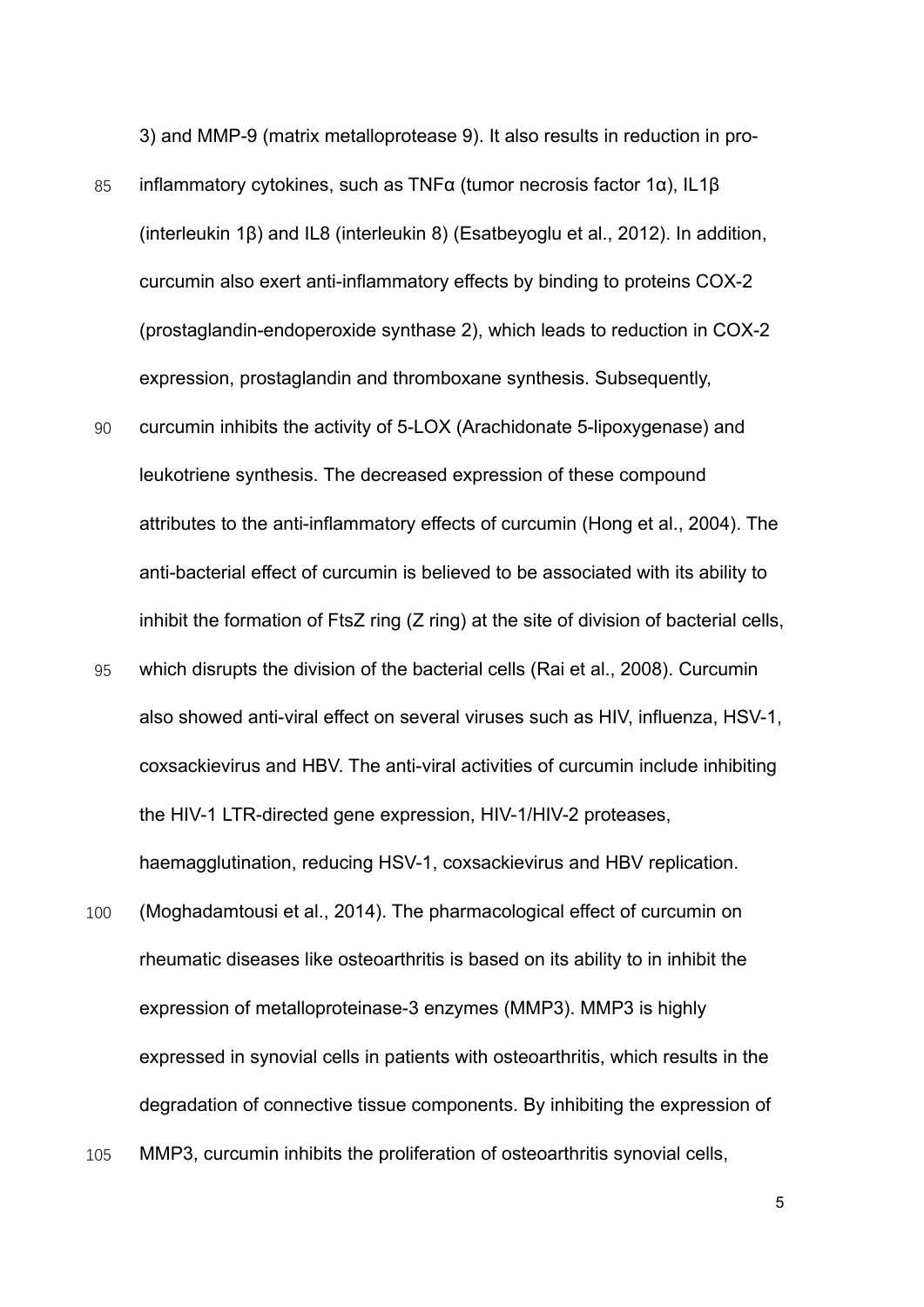increases the cell apoptosis, and eventually ease the inflammation and cartilage degradation of osteoarthritis (Yang et al., 2019). Although the exact mechanisms are still unknown, the immunomodulatory effects of curcumin are most likely due to its ability to inhibit NF-κB target genes that are involved in

- 110 inducing immune responses (Yadav et al.,2005). Additionally, activity in protecting the heart and kidney against oxidative injury was reported in several studies (Saeidinia et.al., 2018; Venkatesan, 1983, Venkatesan, 2000, Venkatesan et al., 2000). Curcumin shows heart protecting effect through several mechanisms that include inhibiting cardiomyocyte fibrosis, increasing
- 115 ventricular hypertrophy and related-gene expression (Saeidinia et.al., 2018). Curcumin protects against renal injury by inhibiting lipid peroxidation in kidneys, which reduces oxidative injury to the kidneys. It also increases levels of natural antioxidants, kidney glutathione content and glutathione peroxidase activity in kidney tissues, which restores kidney functions (Venkatesan, 2000).
- 120 Curcumin also showed therapeutic activity in diabetes due to its effect in increasing sensitivity to insulin and reducing blood glucose levels in humans (Parsamanesh et al., 2018). Other studies showed that curcumin could be a promising drug candidate for treating or preventing neurodegenerative diseases such as Alzheimer's disease (AD) (Mutsuga et al., 2012; Ray et al.,
- 125 2011), Parkinson's disease (PD) and brain tumours (Hatcher et al., 2008; Mythri et al., 2011). It has been reported that curcumin suppresses the formation of amyloid β protein aggregates in the brain. The suppression of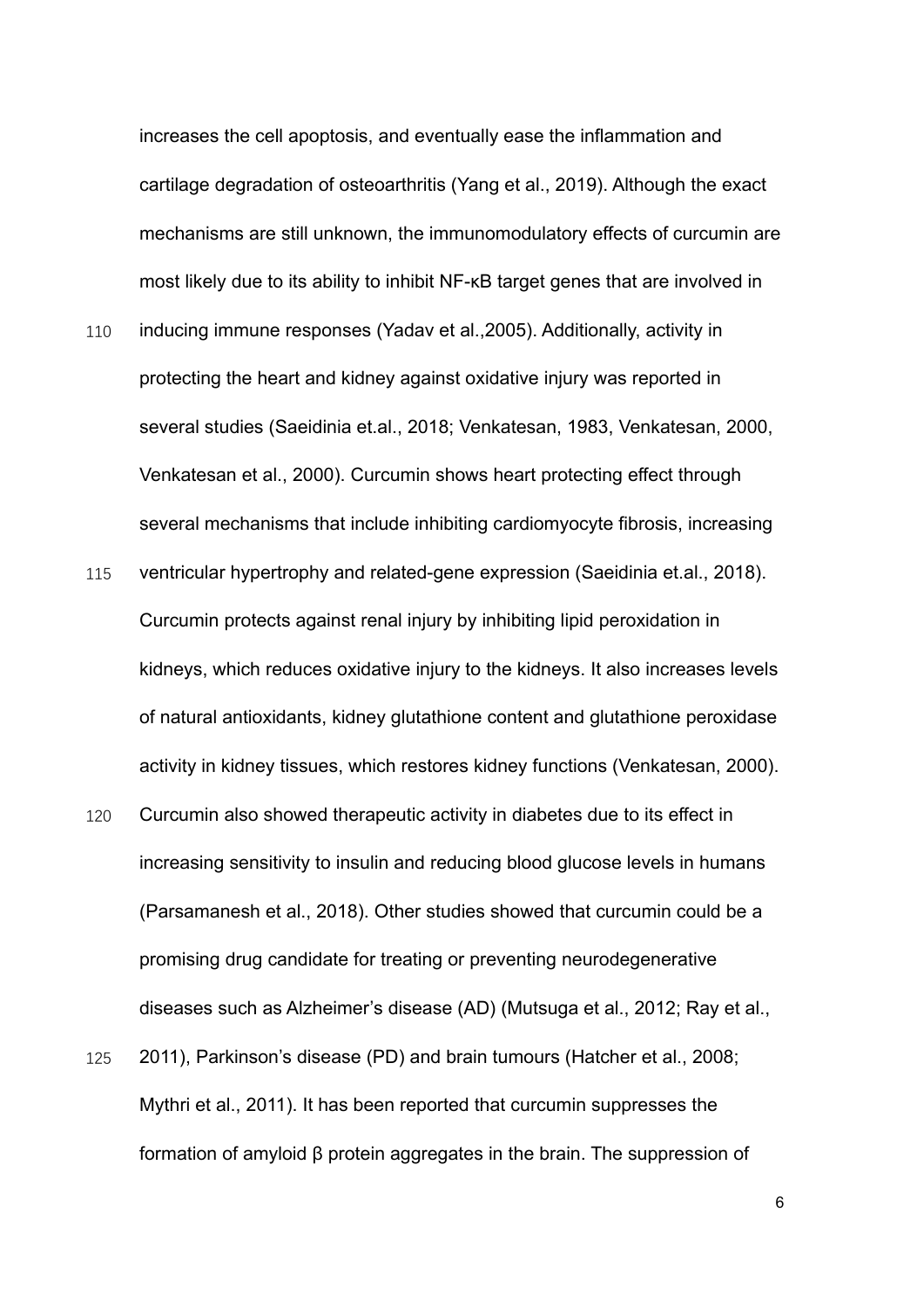amyloid β protein aggregates leads to the reduction of reactive oxygen species (ROS) and cytochemokines, which decreases oxidative stress

130 induced damage and neuroinflammation to the brain (Mutsuga et al., 2012; Mythri et al., 2011; Ray et al., 2011).

The safety of curcumin was proven in several animal tests and human studies (Lao et al., 2006a, 2006b; Sharma et al., 2004; Siviero et al., 2015). An oral dose as high as 12g per day was shown to be well tolerated in

- 135 humans (Lao et al., 2006b). However, despite its wide pharmacological potentials and high dose tolerance, curcumin is still not approved as a therapeutic agent for oral delivery. The main reason is because curcumin has very poor oral bioavailability so it can be barely absorbed in the human body (Anand et al., 2007). Curcumin plasma concentration was under the detection
- 140 limit at an oral dose of 12 g in healthy male subjects (Klickovic et al., 2014). To overcome curcumin's problem of bioavailability, numerous research studies have been reported every year. In this review, factors that account for the poor oral bioavailability of curcumin are first explained in detail followed by a review of recent efforts in improving curcumin's oral bioavailability.

145

#### **2. Routes of drug administration reported for curcumin**

The delivery routes of curcumin include oral administration, intravenous (IV) injection, nasal administration, topical administration, subcutaneous delivery and intraperitoneal (IP) administration (Prasad et al., 2014).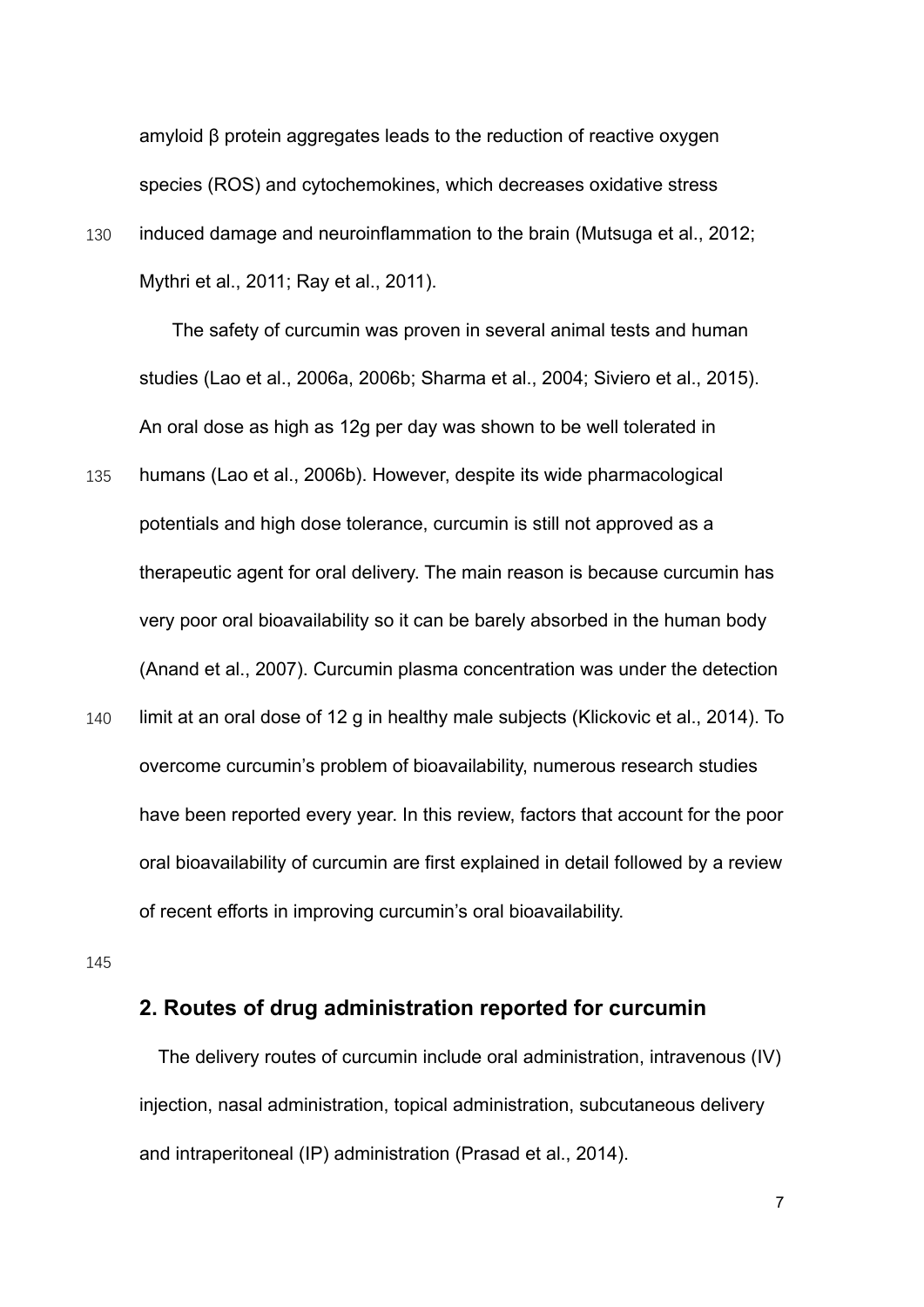- 150 Among the delivery routes, oral delivery is regarded as the most accepted route for drug administration. It is also the most preferred administration routes over other delivery routes due to its convenience, high patient compliance, cost effectiveness and ease of production (Gupta et al., 2009). Besides, oral administration is the most studied delivery route for curcumin. In
- 155 most of studies, curcumin was delivered to the subjects (either humans or animals) through oral administration (Prasad et al., 2014). Orally delivered curcumin has exhibited various pharmacological effects such as antiinflammatory, anti-tumor, antioxidant, antimicrobial, antidiabetic, immunomodulatory, etc.
- 160 In IV administration, curcumin is injected directly into blood vessels, which helps curcumin bypass the physiological barriers against drug absorption, leading to highest bioavailability and fastest effect among all delivery routes. However, compared with the oral route, IV injection has some major drawbacks such as poor patience adherence, inconvenience, needle-
- 165 associated pain, risk of unsafe needle use and the need for trained healthcare personnel (Homayun et al., 2019).

Topical delivery is administration of drugs directly on to the body surfaces such as skin or mucous membranes. Compared with oral administration, curcumin delivered though topical route showed pharmacological effects

170 related mostly to the skin conditions such as skin inflammation, wound healing and skin cancer among others (Dovigo et al., 2013; Lopez-Jornet et al.,2011;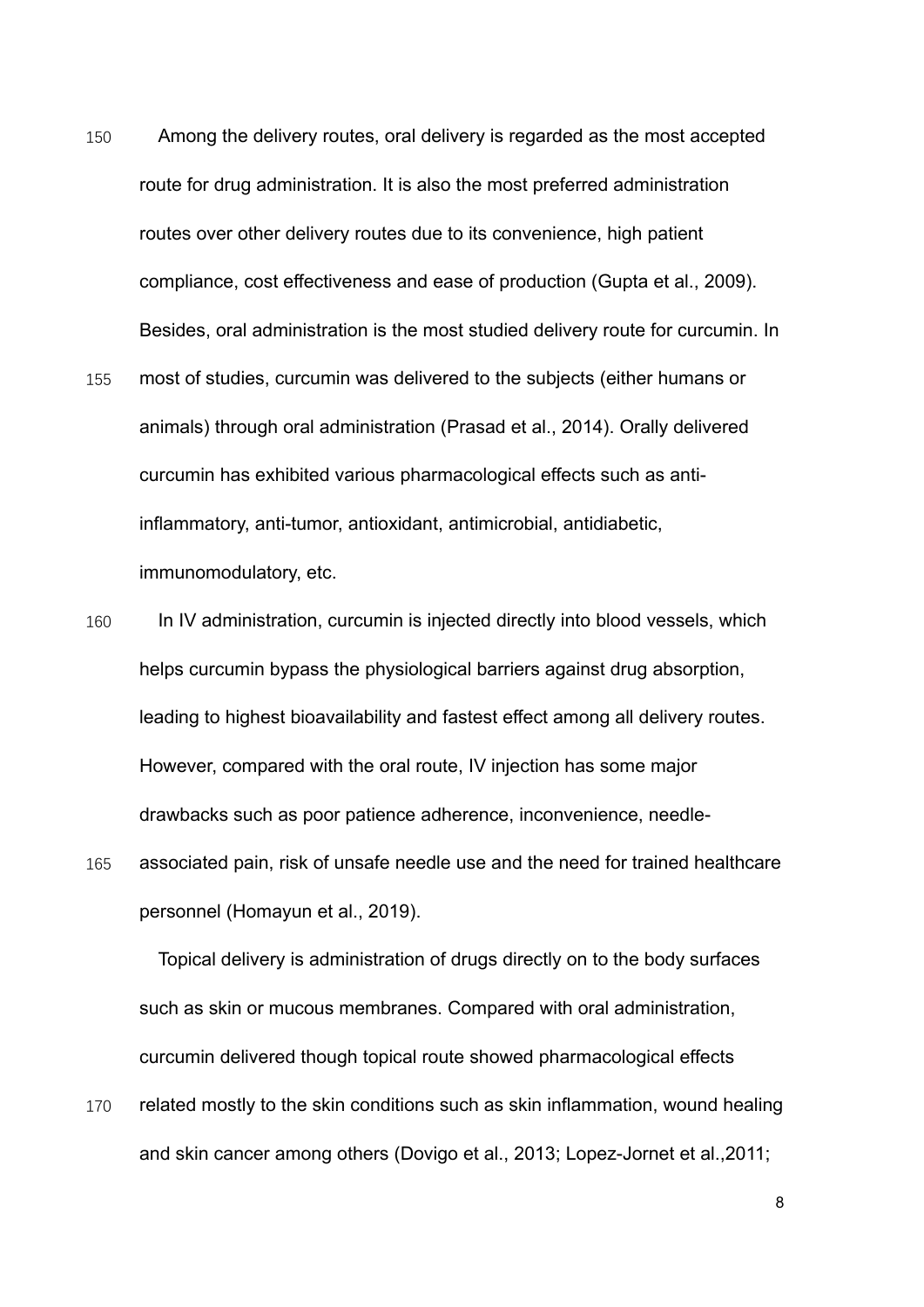LoTempio et al, 2005; Sun at al., 2013).

Nasal delivery is a drug administration route where the drug is insufflated through the nose and absorbed *via* the nasal mucosa. Curcumin was used in

- 175 nasal administration for better brain targeting and it showed pharmacological effects on neurodegenerative diseases such as Alzheimer's and Parkinson's diseases (Prasad et al., 2014). Nasal delivery is an easier way for delivering curcumin when compared with IV injection. However, it is still relatively inconvenient when compared to oral delivery route since there is a possibility
- 180 of nasal irritation for some patients (Türker et al., 2004).

Intraperitoneal injection is an administration route where the drug is injected direclty into the peritoneum (body cavity) and in subcutaneous injection the drug is injected into the tissue layer between the skin and the muscle. These two delivery routes were reported more often and used in the administration of 185 curcumin to animals than to humans (Prasad et al., 2014).

The routes of administration played important roles in the therapeutic effects of a drug substance. Among all the delivery routes of curcumin, oral administration is an effective route to deliver curcumin with numerous advantages over other administration routes. Therefore, it is suggested to

190 focus more on the studies of oral administration of curcumin and the development of curcumin formulation for oral delivery.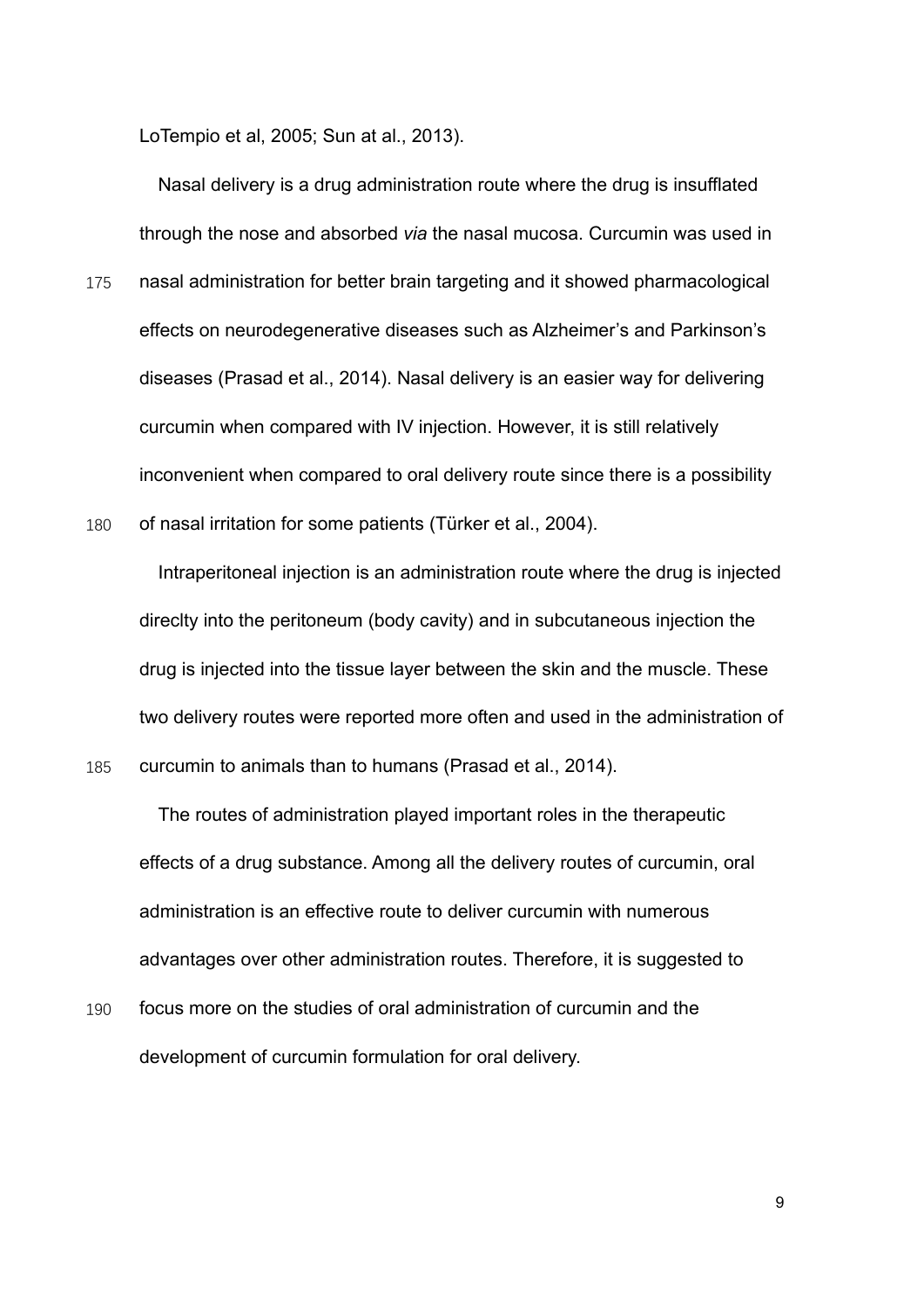#### **3. Factors that account for curcumin's poor oral bioavailability**

According to the Biopharmaceutics Classification System (BCS), curcumin 195 could be classified as a class IV substance since it has poor aqueous solubility and limited permeability across the intestinal membranes (Paolino et al., 2016). Apart from the poor solubility and intestinal permeability, curcumin also has low serum concentration, poor pH dependent aqueous-stability and rapid metabolism in animals and humans, which are believed to be the main 200 reasons that account for the poor oral bioavailability of curcumin. (Gantait et al., 2001; Holder et al., 1978; Ireson et al., 2001; Kunnumakkara et al., 2008; Kurien et al., 2007; Modasiya and Patel, 2012; Murugan and Pari, 2006; Perkins et al., 2002; Pfeiffer et al., 2007; Ravindranath and Chandrasekhara, 1981; Sandur et al., 2007; Song et al., 2016; Suresh and Nangia, 2018;

205 Tønnesen and Karlsen, 1985; Wang et al., 1997).

#### **3.1. Poor aqueous and gastro-intestinal fluid solubility**

Curcumin is hydrophobic so it has extremely poor water solubility (Lao et al., 2006b). Its aqueous solubility is also pH dependent. At acidic or neutral

210 pH, it is practically insoluble. The maximum solubility of curcumin in aqueous solution at pH 5 was only 11 ng/ml (Gantait et al., 2001; Song et al., 2016). It was reported that the solubility increased to 0.1 µg/ml at pH 6.8. However, it dropped to 0.06 µg/ml when the pH was increased to 7.4 (Modasiya and Patel, 2012). For any orally administrated drug to be absorbed, it needs to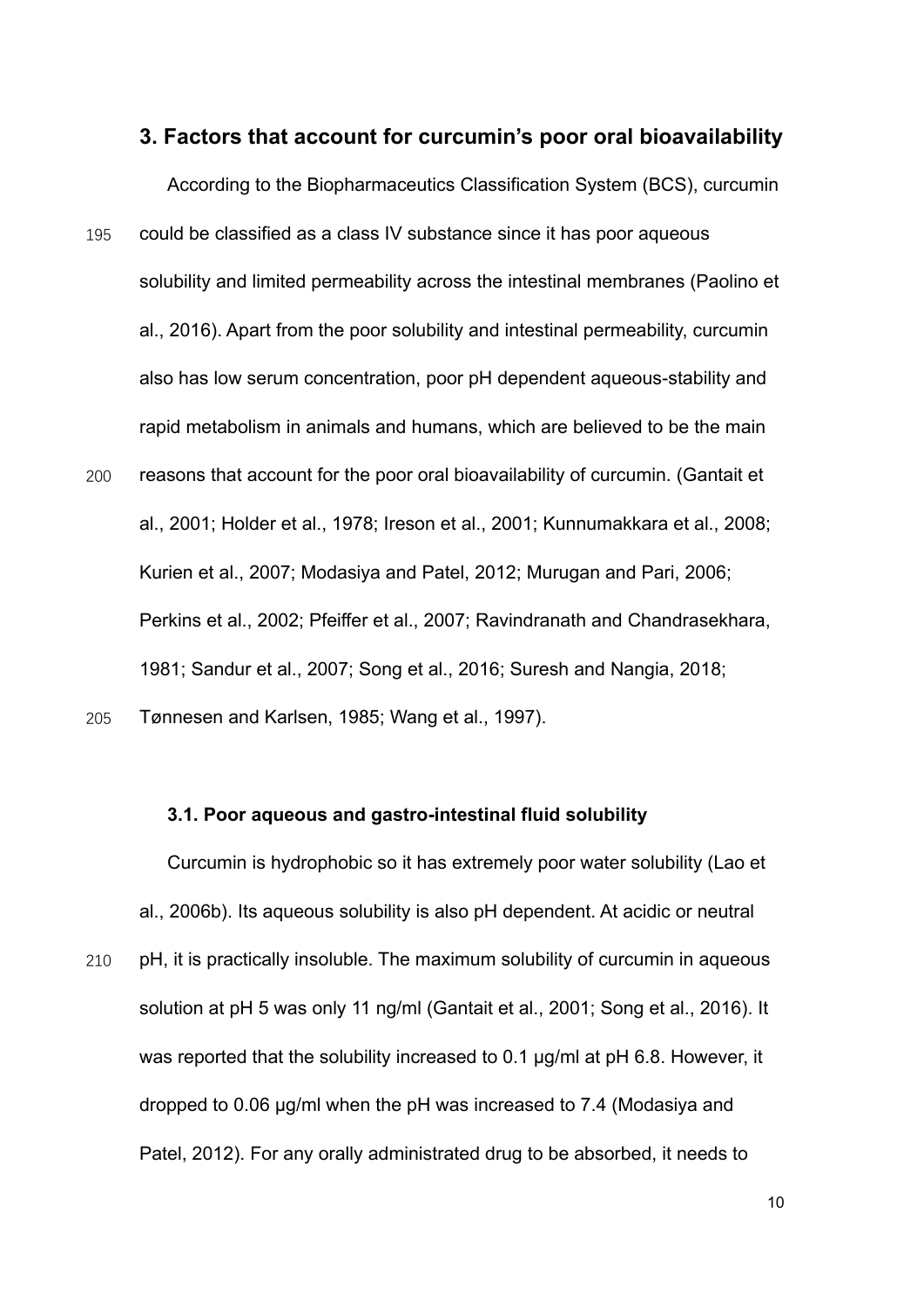- 215 dissolve in the gastrointestinal (GI) fluids. GI solubility of curcumin tested in simulated gastroenteric fluids reported that curcumin showed equilibrium solubility of 2.5μg/ml in the fasted simulated gastric fluid( (pH1.6), 3μg/ml in simulated gastric fluid (pH1.2) and 2μg/ml simulated intestinal fluid (pH6.8) (Jaisamut et al., 2013). Compared with the solubilities tested in water or buffer
- 220 solutions, curcumin solubilities measured in simulated gastroenteric fluids seems to be much higher but still quite low. This reason for the higher solubilities tested in the simulated gastroenteric fluids is unknown but it might be due to the presence of pepsin in the simulated gastroenteric fluids. There were studies which showed that pepsin can improve the solubility of lipophilic 225 drugs although the mechanisms behind have not been founded yet

(Nascimento et al., 2012; Pinnamaneni et al., 2015).

Curcumin has a low plasma concentration even after administering a high oral dose. A clinical trial conducted in healthy human males even after an oral dose of curcumin as high as 12 g the plasma curcumin concentration was too 230 low to be detected (Klickovic et al., 2014).

In contrast, when 1 g/kg of curcumin was delivered orally to Sprague– Dawley rats and measuring plasma curcumin concentration showed that the amount of curcumin present in the plasma was less than 1% of the administrated dose (Wahlström and Blennow, 1978). A similar result was also 235 reported by Chang et al (Chang et al., 2013), after an oral dose of 1 g/kg of

curcumin in rodents resulted in curcumin plasma concentration of 15 ng/ml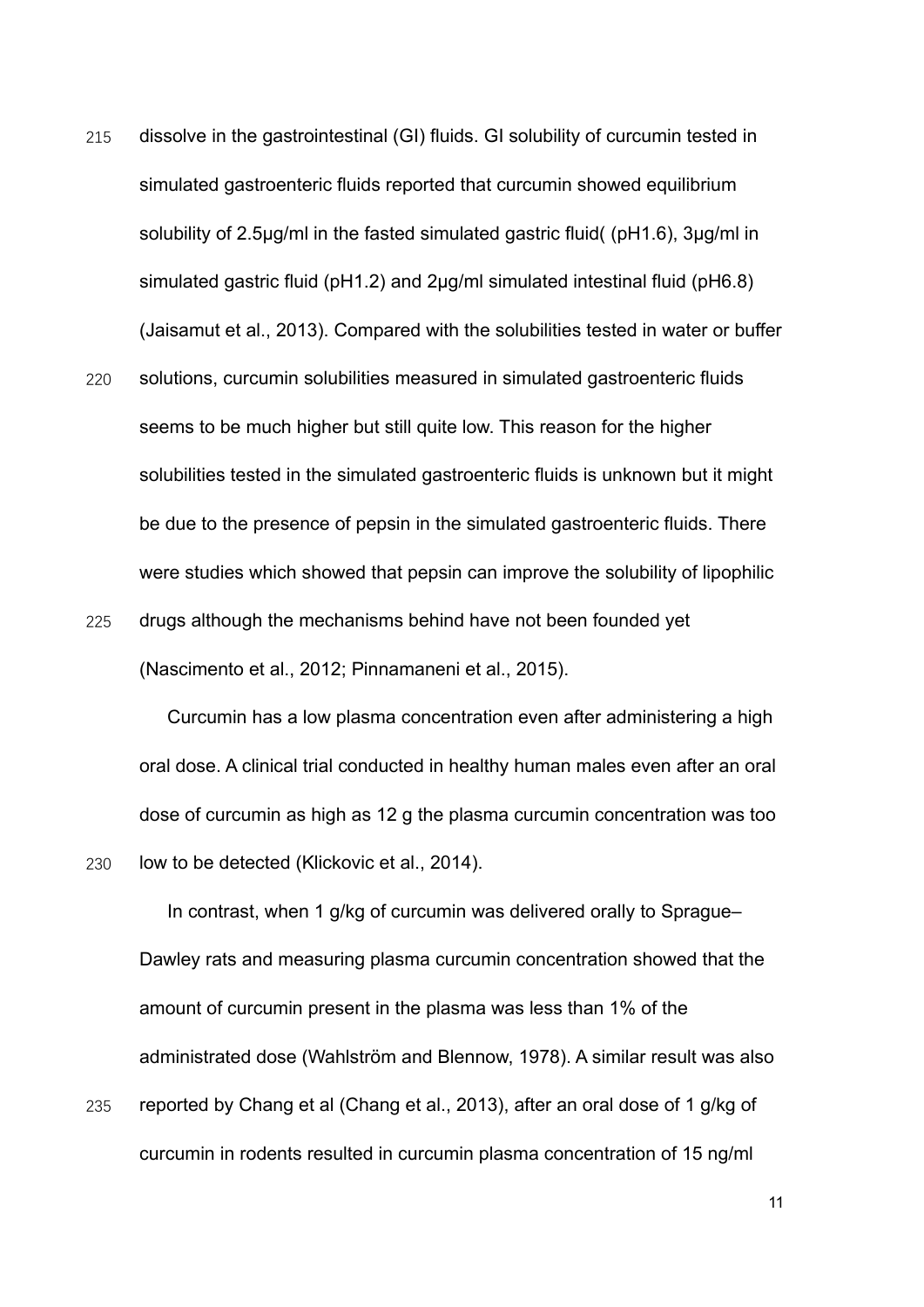after 50 min (Chang et al., 2013).

When at the same dose, human showed much lower curcumin plasma concentration than rats. The same dose of curcumin (2 g/kg) was delivered

240 orally to rats and humans respectively. The maximum plasma concentration (Cmax) in rats was found to be  $1.35 \pm 0.23$  µg/ml measured 50 min after taking the dose, whereas the Cmax of curcumin in humans was only  $0.006 \pm$ 0.005 μg/ml measured 1 hour after administration (Shoba et al, 1998).

The results from these studies further suggests that curcumin has a very 245 poor plasma concentration even after a high oral dose in both rodents and humans. When the same oral dose was administered, rats were found to have higher plasma concentration of curcumin than humans.

#### **3.2. Low permeability (absorption)**

- 250 Apart from solubility, permeability is another main factor that affect oral drug administration since the absorption of drugs depends on its permeability across the biological membrane of the GI tract after dissolution (Parikh et al., 2016). Experimental results in *in vivo* animal models and simulated human intestinal epithelium barrier have shown that curcumin is poorly permeable
- 255 across intestinal membranes even after dissolution (Gao et al., 2013; Righeschi et al., 2016; Volpe et al., 2007; Wahlang et al., 2011). It was found that in the rat small intestine, curcumin was best absorbed at the duodenal segment, followed by the jejunum and colon. The absorption of curcumin in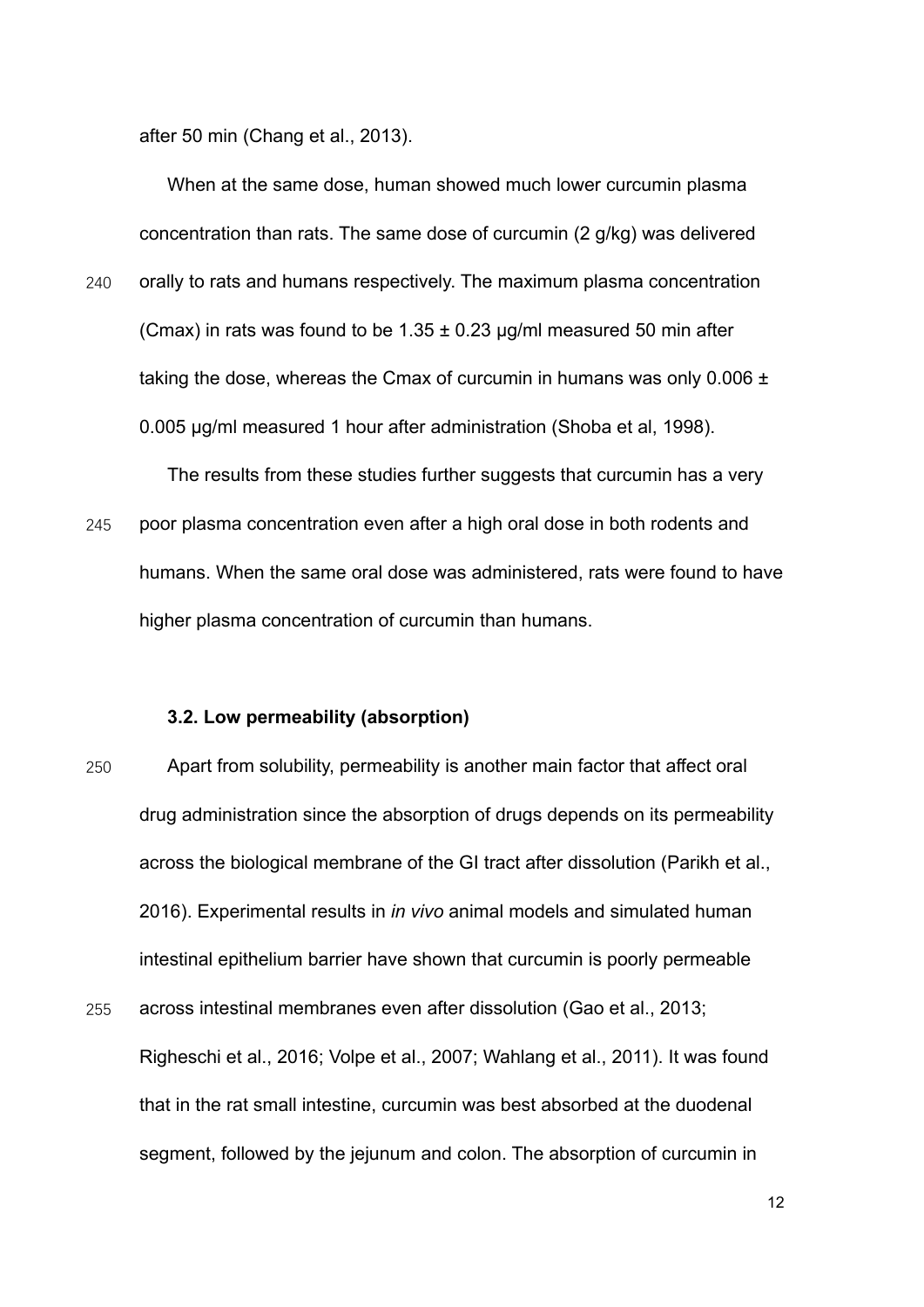the ileum was the poorest (Wang et al., 2017a).

- 260 Caco-2 cell lines (**Figure 2**) possess the same cell polarity and compact single-cell layer just like human intestinal epithelial cells and as a result, they are commonly used as the cell model for testing the intestinal permeability/absorption of drugs (Artursson and Karlsson, 1991; Parikh et al., 2018a; Sambuy et al., 2005; van Breemen and Li, 2005; Volpe et al., 2007;
- 265 Xue et al., 2017). The results from permeability test for curcumin reported by Zeng et al. (Zeng et al., 2017a) in Caco-2 cell lines exhibited that there was a decrease of permeability from the apical side to the basolateral side (A to B direction) with an increase in curcumin concentration. Conversely, permeability from the basolateral side to the apical side (B to A direction)
- 270 increased along with an increase in the concentration of curcumin added. Furthermore, curcumin at concentration of 5 µg/ml, the value of PappA-B was greater than PappB-A which indicated an increased absorption of curcumin. However, when the curcumin concentration was increased to 10 µg/mL and 20 µg/ml, the value of PappA-B became lower than PappB-A ,indicating that
- 275 the amount of curcumin that is being pumped out from the cells is higher than the amount being absorbed at this concentration range. It also showed that the intestinal permeability of curcumin does not increase in a concentration dependent manner for curcumin (Zeng et al., 2017a).

In transcellular studies, apparent permeability coefficient (Papp) was used 280 to represent the amount of compound transported per unit time (Wang et al.,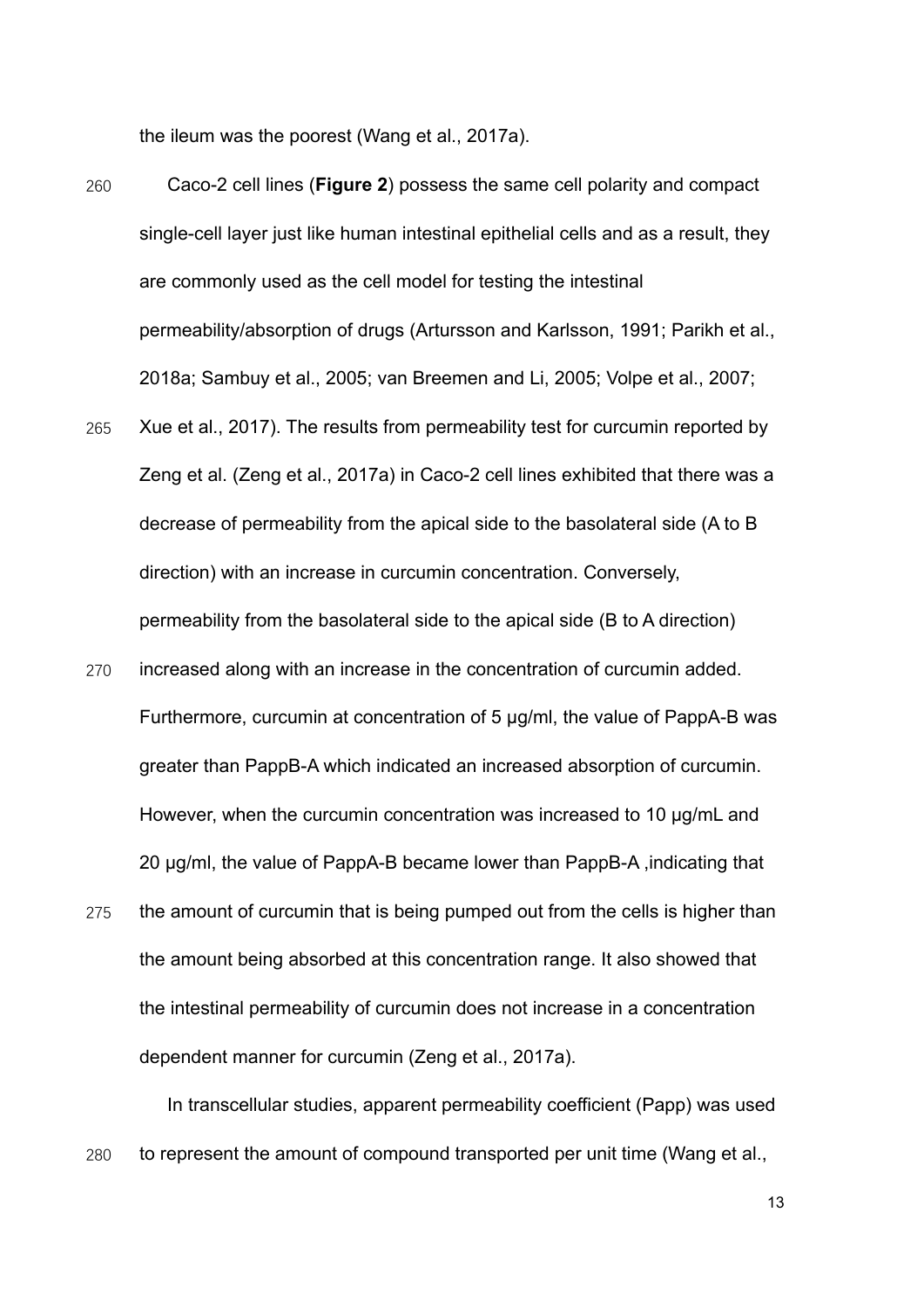2017a). It was reported that the value of Papp is correlated to the extent of drug molecules that penetrate across the intestinal tract of the drugs (Artursson and Karlsson, 1991; Ozeki et al., 2015;). However, in another curcumin permeability study conducted using Caco-2 cell line it was reported 285 that efflux pathways do not play a role in curcumin intestinal permeability. This observation was based on Papp (A to B) value (2.93  $\pm$  0.94 x 10<sup>-6</sup> cm/s) was found higher than the value of Papp (B to A) (2.55  $\pm$  0.02 x 10<sup>-6</sup> cm/s) at curcumin concentration of 62.6 µg/ml (170µM), (Wahlang et al., 2011).

An efflux pump like P-glycoprotein could also affect the permeability of 290 curcumin. P-glycoprotein is an ATP dependent efflux pump that can pump drugs out of the cells thus reducing the bioavailability. In the small intestine, the expression of P-glycoprotein is present at ileum and jejunum (Canaparo,2007). An in vitro study using Caco-2 cells showed that coadministration of P-glycoprotein inhibitor such as verapamil, along with

295 curcumin could increase the rate absorption of curcumin (Xue et al.,2017). This indicated that curcumin could potentially be a P-glycoprotein substrate and blocking P-glycoprotein can help to improve the permeability as well as the drug absorption in the intestinal tract. Wand et al (Wang et al., 2017a) have investigated a concentration dependent effect of verapamil on the 300 absorption of curcumin in rat intestines. No obvious change to the absorption of curcumin was observed when verapamil concentration was increased from

0.05 mmol/L to 0.1 mmol/L. When verapamil concentration was increased to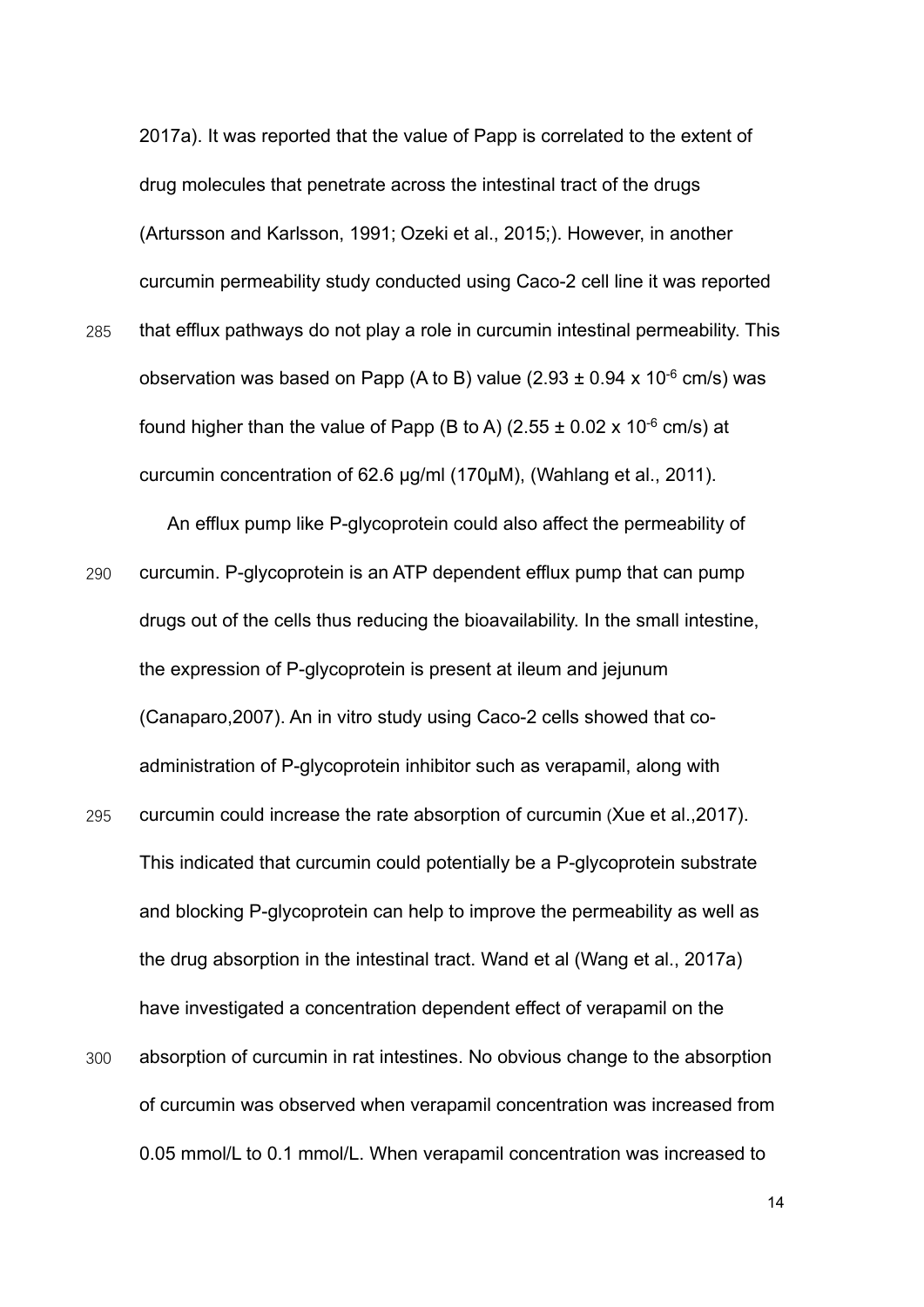0.5 mmol/L, the rate of curcumin absorption was increased by approximately 3%. This showed that P-glycoprotein inhibitor like verapamil is capable to 305 improve both the rate and the amount of curcumin absorbed in small intestines (Wang et al., 2017a).

Overall, from these studies, it can be concluded that curcumin has poor permeability across intestinal barriers even after dissolution, thus confirming that the curcumin can be classified as a class IV drug according to 310 biochemical classification scheme (poorly soluble and poorly permeable).

#### **3.3. High metabolism rate of curcumin**

Curcumin delivered orally undergoes extensive metabolic reduction and conjugation, which result in poor bioavailability (Garcea et al., 2004). The

315 mechanisms of curcumin metabolism are shown in **Figures 3 and 4**.

The Phase I metabolism includes the reduction of the four double bonds of the heptadiene-3, 5-dione structure of curcumin. The reduced curcumin metabolites dihydrocurcumin, tetrahydrocurcumin, and hexahydrocurcumin were detected in plasma (rats and humans) following curcumin oral

320 supplementation. The reduction processes were catalysed by NADPHdependent curcumin reductases that exist in the liver (Hoehle et al., 2007; Ireson et al., 2001). E. coli, the microorganism that commonly exists in small intestine and colon, was found to have the ability to catalyse the metabolic reduction processes of curcumin (Hassaninasab et al., 2011).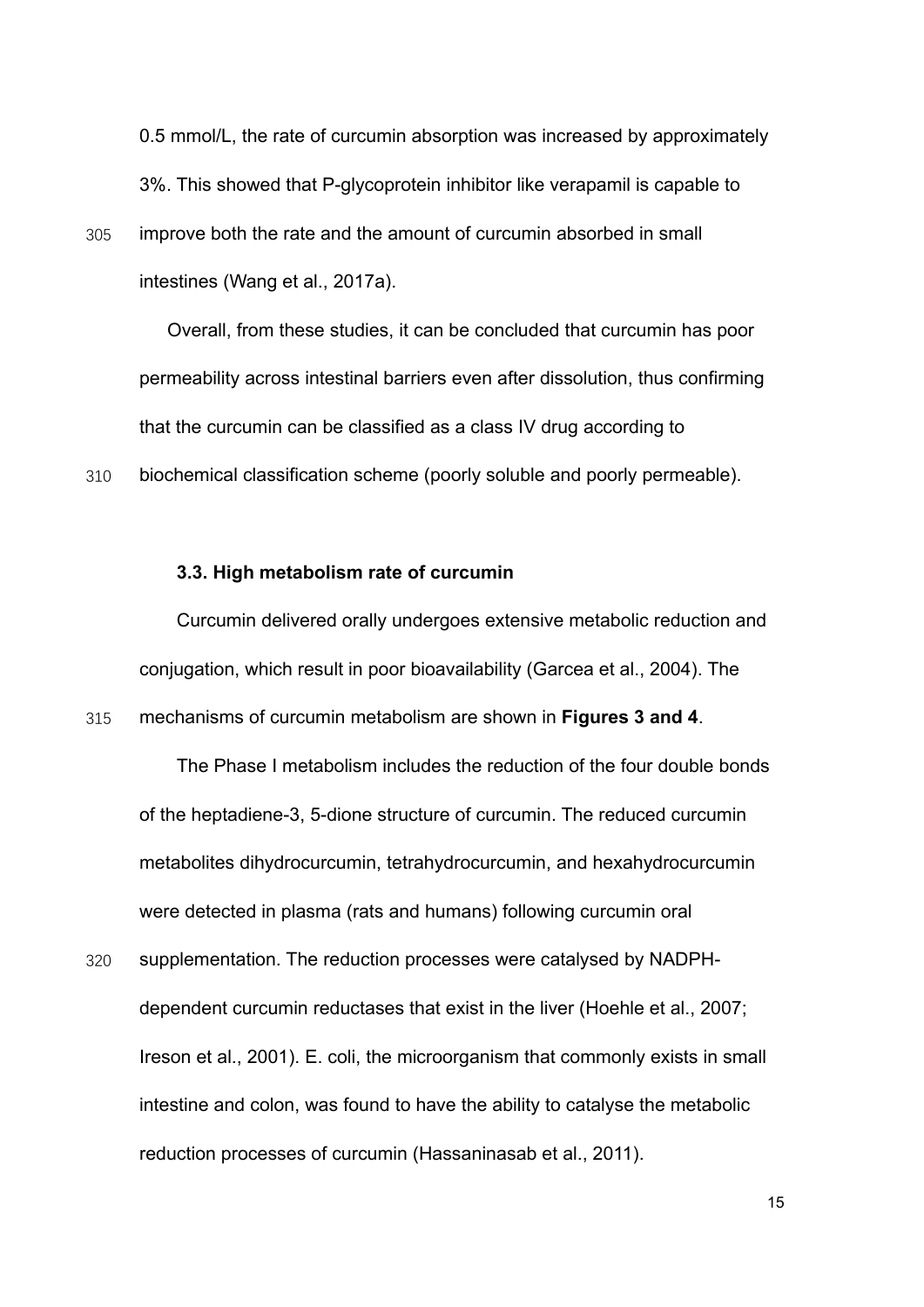- 325 During the Phase II metabolism, glucuronidation and sulfation of curcumin and the reduced metabolites take place. The conjugation activities are catalysed by UDP-glucuronosyltransferases and sulfotransferase respectively (Ireson et al., 2002). The conjugated metabolites include curcumin sulfate, curcumin glucuronide sulfate, curcumin glucuronide, dihydro
- 330 curcumin glucuronide, tetrahydro curcumin glucuronide and hexahydro curcumin glucuronide. *In vivo* studies in rats and humans showed that the curcumin glucuronide and curcumin glucuronide/sulfate conjugates were found in the plasma, jejunum and livers (Asai and Miyazawa, 2000, Hoehle et al.,2007, Ireson et al., 2001, 2002). An *in vivo* study conducted in rats showed
- 335 that the UDP-glucuronosyltransferases and sulfotransferase enzymes activities were found in livers, kidneys, small intestine mucosa and colon intestinal mucosa. No conjugated enzyme activities were found in the plasma (Asai and Miyazawa, 2000). These observations might indicate that the conjugated curcumin metabolites are probably produced in these tissues
- 340 before present in the plasma circulation. The glucuronidation activity was found to occur more extensively in human intestines than in rats, while it became less extensive in human liver than in rats. The difference of metabolism extension may be due to the differences in conjugationhydrolysing enzymes content in intestines & livers of humans and rats (Hoehle 345 et al.,2007, Ireson et al., 2001, 2002).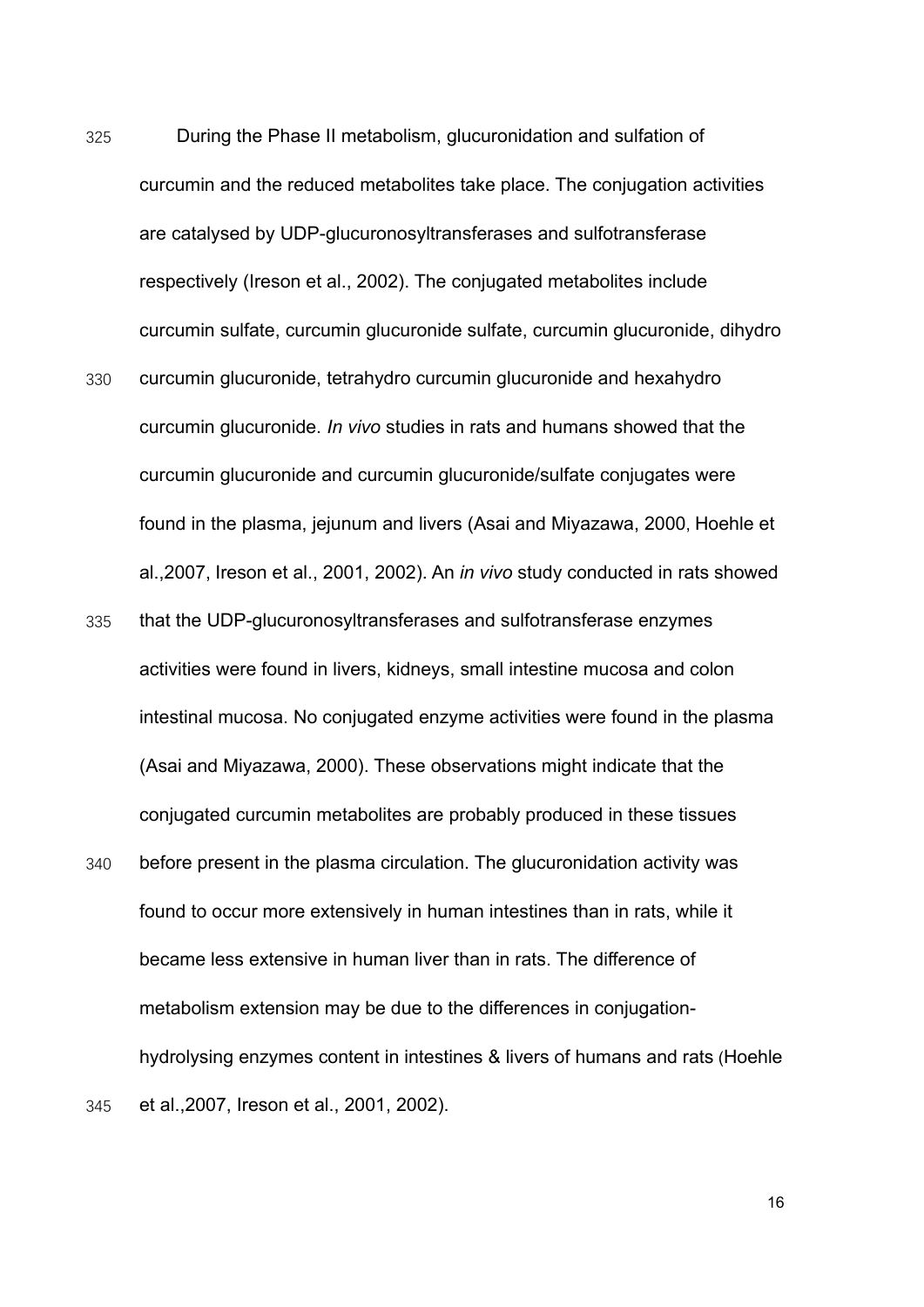#### **3.4. Chemical stability of curcumin**

Like its aqueous solubility, the chemical stability of curcumin in aqueous solution is affected by change in pH. Curcumin is most stable at pH 1–6, when

- 350 in the environment of stomach or small intestine. However, the aqueous solubility becomes extremely poor at this pH range while the stability of curcumin decreases significantly when the pH is above 7 (Esatbeyoglu et al., 2012, Wang et al., 1997). In a stability test, using 5 mM curcumin solution (dissolved in methanol and added to 0.1 M phosphate buffer solution at pH
- 355 7.2) incubated at 37°C for different lengths of time and analysed by HPLC, the results showed that 90% of the curcumin was degraded within 30 min to various degradation products including vanillin, ferulic acid and feruloyl methane (**Figure 5**). Vanillin was identified to be the major degradation product in this assay following first-order kinetics (Wang et al., 1997). Overall,
- 360 the stability problem of curcumin really affects the oral bioavailability since curcumin can be rapidly degraded at alkaline solutions and is poorly soluble in acidic aqueous solutions (even though more stable).

# **4. Novel formulations developed for improving curcumin's**

#### 365 **oral bioavailability**

Numerous efforts have been made to find a way to overcome the low oral bioavailability of curcumin and a great number of novel formulations have been developed by researchers to achieve this goal. Details of recent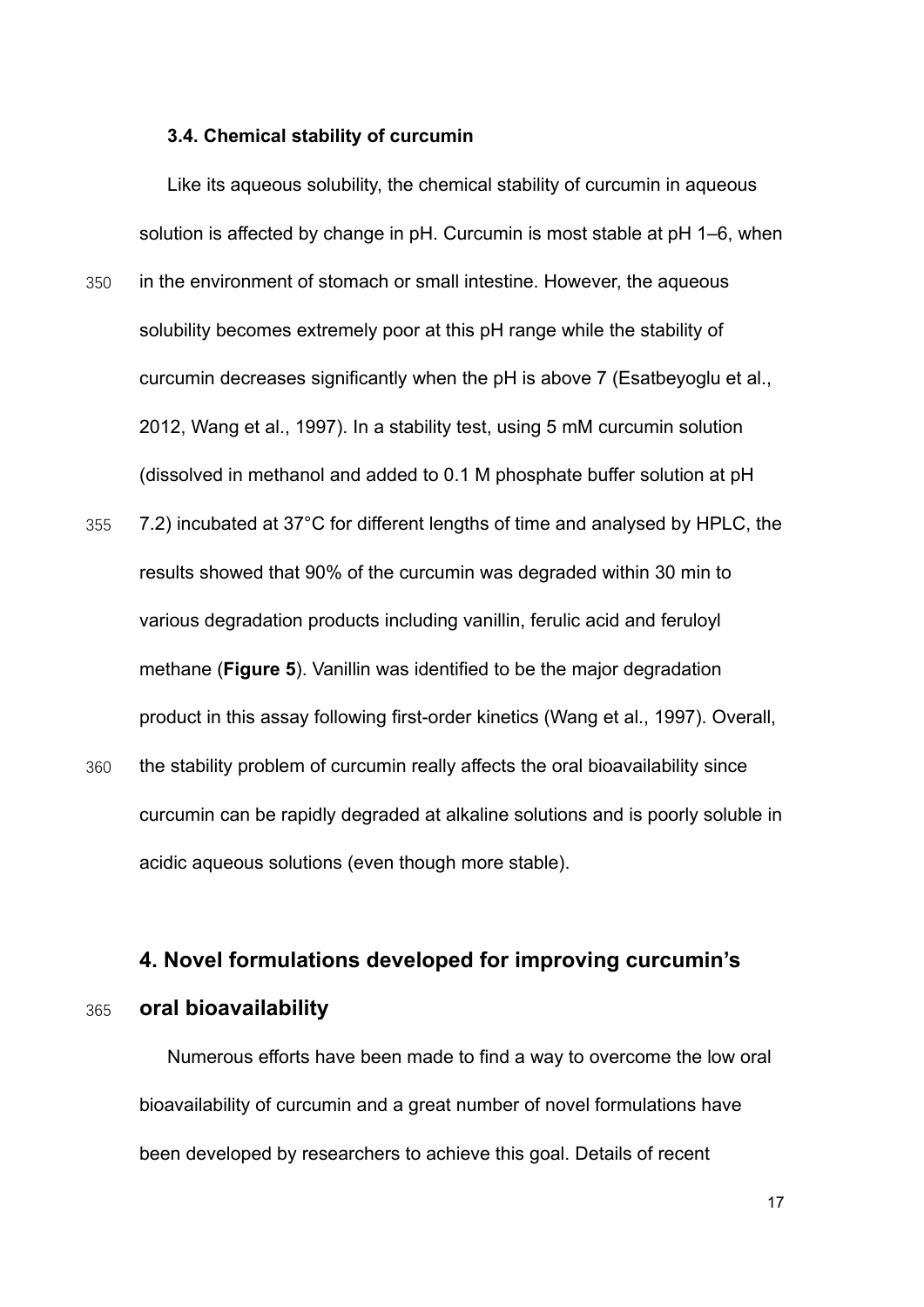developments in curcumin formulations are discussed in the following 370 sections.

#### **4.1. Co-administration of adjuvants**

Some adjuvants can decrease the metabolism of curcumin which can help to improve the bioavailability of curcumin.

- 375 Piperine (**Figure 6**) is an alkaloid naturally present in black pepper and is the substance that gives black pepper (Piper nigrum) its pungency. Coadministration of piperine with curcumin was found to improve the bioavailability of curcumin (Atal et al., 1985; Shoba et al., 1998). Piperine inhibits the enzyme UDP-glucuronyltransferase in the liver thereby limiting the 380 extent of curcumin glucuronidation. Because of this process, more curcumin is available for absorption (Zeng et al., 2017b). An *in vivo* study was conducted in both rats and humans at an oral dose of 2 g/kg of curcumin with 20mg/kg piperine, administered simultaneously (Shoba et al, 1998). The relative bioavailability of curcumin in rats was increased by 1.54-fold while in the
- 385 human volunteers it increased by 20-fold. However, even though extent of increase of bioavailability of curcumin was higher in human than in rats, the amount of curcumin actually being absorbed was in fact higher in rats than in human (**Figure 7**). In another clinical trial, 2 g of curcumin and 5mg of piperine were co-administered orally to healthy human volunteers (Anand et al., 2007).
- 390 The test results revealed that there was an increase of absorption of curcumin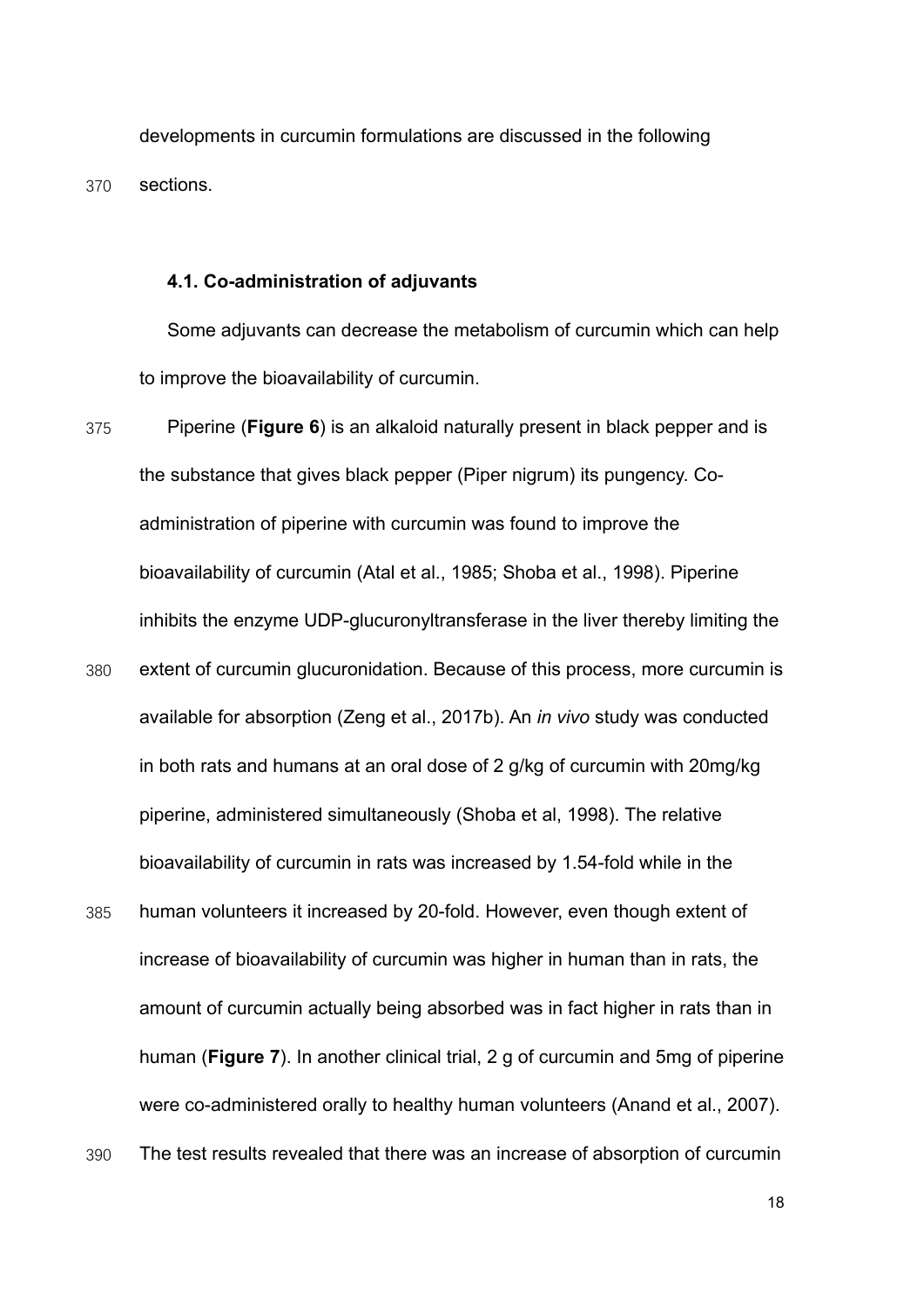by 200%, compared with that of taking curcumin alone (**Figure 8**). Another study by Zeng et al. (Zeng et al., 2017b) investigated the effect of preadministration of piperine on the oral bioavailability of curcumin. In this study, rats received 20 mg/kg piperine initially followed by curcumin (200 mg/kg) at 395 various time intervals between 0.5-8 h after piperine administration. The rats that received pre-administration of piperine before the curcumin all showed remarkable enhancement in curcumin oral bioavailability, especially at 6 hours after taking piperine with AUC0-t increased 97-fold when compared to pure curcumin. In contrast, rats that received the same oral dose of piperine and 400 curcumin at the same time exhibited much lower enhancement in  $AUC_{0-t}$ , by 1.67-fold relative to pure curcumin (**Figure 9**). It was also found that that piperine causes time-dependent and selective suppression of UDPglucuronyltransferase and sulfotransferases, which reducing curcumin metabolism (Volak et al., 2008; Zeng et al., 2017b).

- 405 Apart from piperine, several other natural compounds such as silibinin, and quercetin have been shown to inhibit the effects oF UDPglucuronyltransferase (Grancharov et al., 2001; Williams et al, 2002). Quercetin is a plant flavonol that is present in many fruits, vegetables and grains (Lund and Pantuso, 2014). Silibinin is a flavonoid that extracted from
- 410 the medicinal plant Silybum marianum (milk thistle) (Cheung et al., 2010). The effect of co-delivering natural curcumin metabolism enzyme inhibitors on the oral bioavailability of curcumin was studied using a self-emulsion formulation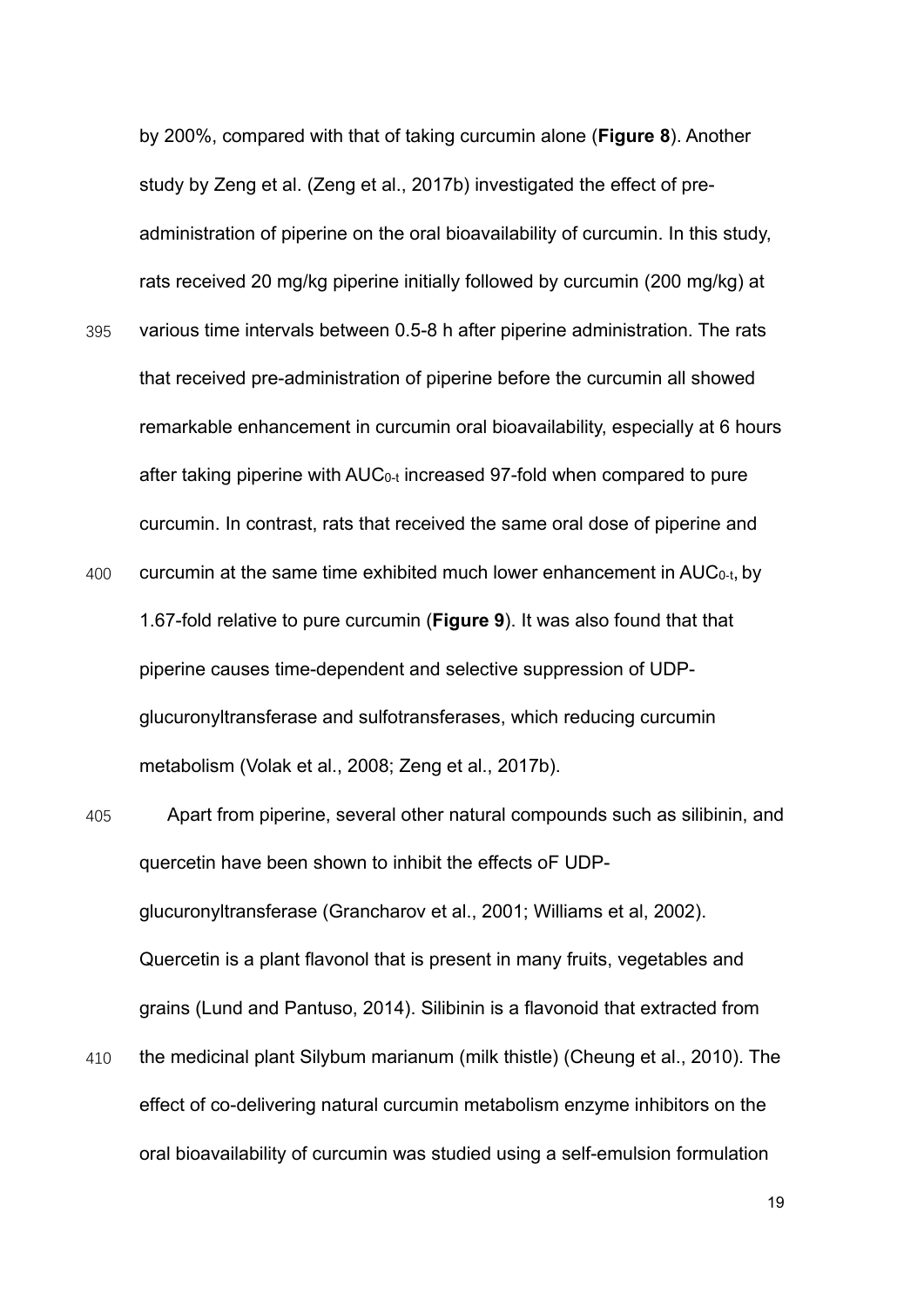of curcumin. The self-emulsion formulation (containing 100 mg/kg curcumin) was delivered orally to mice with or without either piperine (125 mg/kg),

- 415 quercetin (100 mg/kg), or silibinin (100 mg/kg). The pharmacokinetic results showed that piperine co-administration showed the highest  $C_{\text{max}}$  of curcumin. However, curcumin concentration in the plasma was highly variable (0–2.4 μM curcumin plasma levels), which was deemed unacceptable. Co-administration of quercetin or silibinin showed much more stable plasma levels of curcumin
- 420 and both increased the average C<sub>max</sub> of curcumin. Silibinin co-delivery resulted in higher  $C_{\text{max}}$  of curcumin than quercetin so the bioavailability study was only conducted for silibinin. The results reported that co-administration of silibinin improved the overall bioavailability of curcumin by approximately 3.5 fold (AUC0–6 0.2613 ± 0.0368 Vs. 0.0808±0.0469 h·μmol/L for SMEDDS 425 without adjuvant co-delivery) (Grill et al.,2014).

An *in vitro* Caco-2 cell monolayers permeability study examined how oral co-administration of piperine, quercetin or resveratrol can affect the intestinal absorption of curcumin. Resveratrol (trans-3,5,4′-trihydroxystilbene), is a natural plant compound that is present in grapes, berries and other plants. All

430 the three compounds showed an increase in curcumin permeability across the Caco-2 cell monolayers. Quercetin and resveratrol increased the curcumin permeability by 1.46-fold and 1.25-fold, respectively. The highest effect on curcumin permeability was from piperine, which increased the permeability by 2.33-fold. Interestingly, when quercetin and resveratrol were combined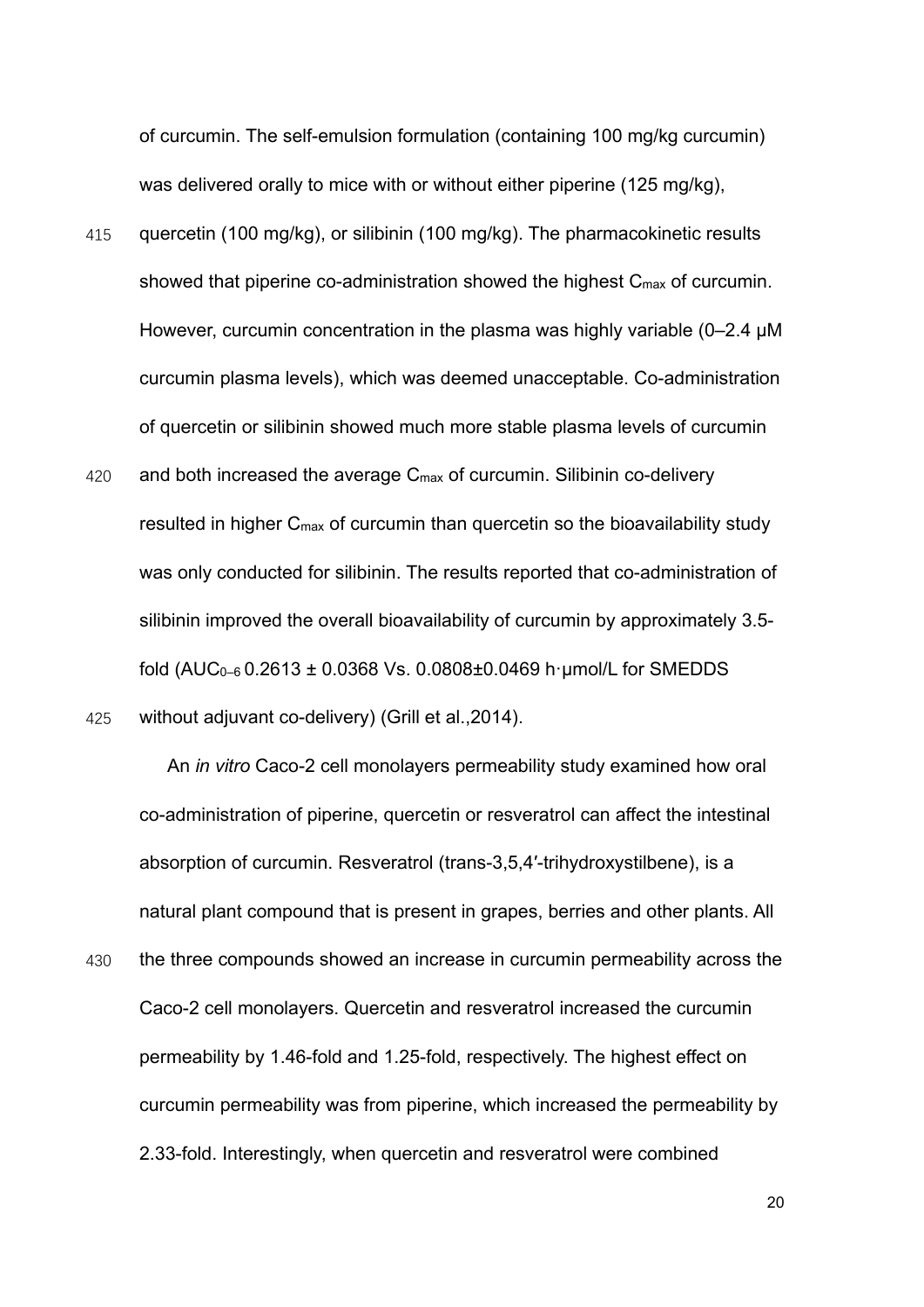435 together with curcumin, the permeability increased by 1.85-fold. This indicated that there is an additive effect of resveratrol and quercetin on curcumin absorption (Lund and Pantuso, 2014)

Co-delivery of natural compounds like piperine, quercetin, resveratrol and silibinin decreased the metabolism of curcumin which eventually increased the 440 absorption of curcumin. It is a promising and easy way to improve the oral bioavailability of curcumin and could be investigated further in the development of novel drug delivery systems.

#### **4.2. Nanoparticles**

- 445 Nanoparticle-based delivery system is another effective strategy to improve the oral bioavailability of poorly water-soluble drugs. The nano-size of the particle (10–1000 nm) leads to a greater surface area for the drug particles thereby increasing the area of physical interaction with the solvent. According to Noyes-Whitney equation, the dissolution rate is directly
- 450 proportional to the surface area. Therefore, nano-sized drug particles with higher surface area are likely to be dissolved more rapidly. Furthermore, reducing the drug particle size to nanometer size, according to the Ostwald-Freundlich equation, can increase the saturation solubility of the drug. (Jahagirdar et al., 2018; Merisko-Liversidge et al., 2003; Müller et al.,2011).
- 455 A list of approved nanodrugs is shown at Table 1. In comparison with the conventional formulations, these nanodrugs benefited from increased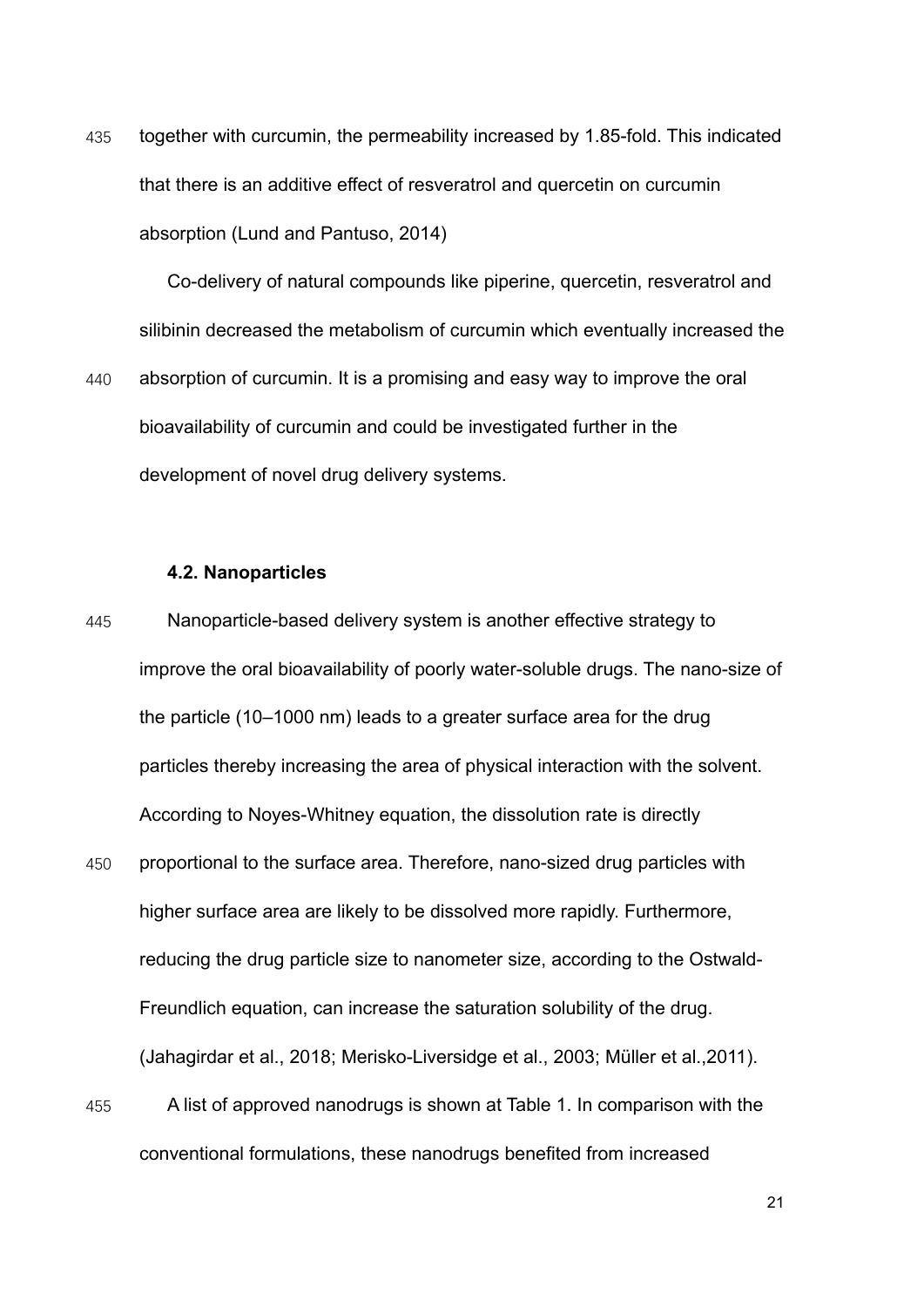dissolution rate and saturation solubility, which leads to higher bioavailability (Junghanns and Muller, 2008).

| <b>Trade name</b>       | <b>Generic name</b>                                                     | <b>Route of</b><br>administration | Indication                                                                                                              |
|-------------------------|-------------------------------------------------------------------------|-----------------------------------|-------------------------------------------------------------------------------------------------------------------------|
| $E$ mend®               | Aprepitant as                                                           | Oral                              | Preventing nausea                                                                                                       |
|                         | nanocrystal                                                             |                                   | and vomiting                                                                                                            |
| Megace $ES^{\circledR}$ | Megestrol<br>acetate as<br>nanocrystal                                  | Oral                              | Treating loss of<br>appetite and wasting<br>syndrome in people<br>with acquired<br>immunodeficiency<br>syndrome (AIDS). |
| Rapamune <sup>®</sup>   | Rapamycin<br>(sirolimus) as<br>nanocrystals<br>formulated in<br>tablets | Oral                              | Immunosuppressant                                                                                                       |
| Tricor®                 | Fenofibrate as<br>nanocrystals                                          | Oral                              | Treating<br>hypercholesterolemia<br>and<br>hypertriglyceridemia                                                         |
| Triglide <sup>®</sup>   | Fenofibrate as<br>nanocrystals                                          | Oral                              | Treating<br>hypercholesterolemia<br>and<br>hypertriglyceridemia                                                         |

460 Table 1. A List of FDA approved nanodrugs (Junghanns and Muller, 2008).

\*Compared with the conventional formulations

Nanoparticle technology is widely used for delivering poorly-water soluble drugs or substances (Bisht et al., 2007; Ensign et al., 2012; Singh and Lillard,

465 2009; Zhang et al., 2008;). A curcumin loaded lipopolysaccharide

nanoparticles (C-LPNCs) was developed to improve the oral bioavailability of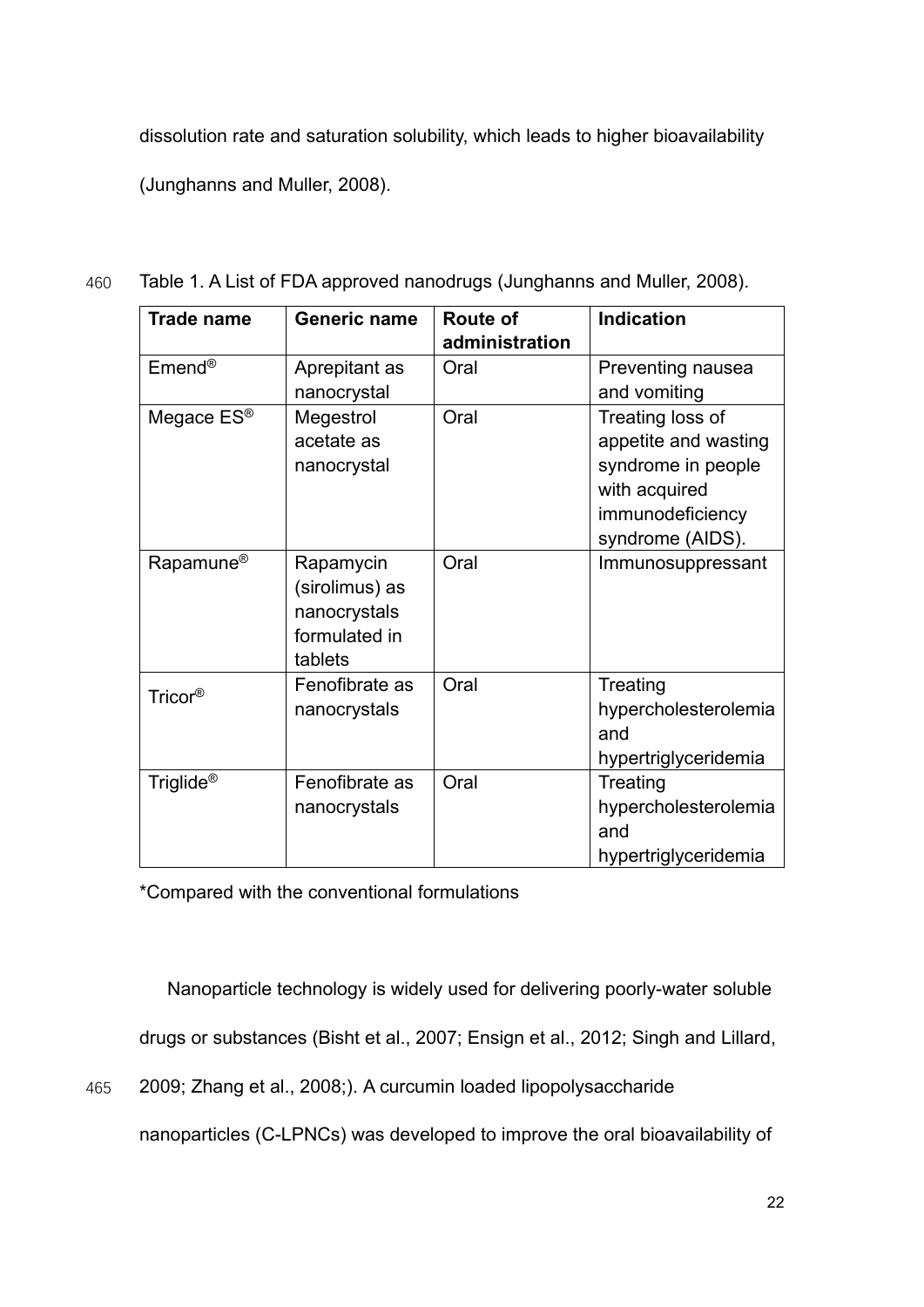curcumin (Chaurasia et al., 2015). Soluthin® MD, a phosphatidylcholinemaltodextrin based hydrophilic lipopolysaccharide, was used as the nanocarrier to load curcumin. Poloxamer 188 was added as a stabiliser to

- 470 prevent aggregation and size growth of the C-LPNCs. A graphical scheme of this formulation is shown in **Figure. 10**. Burst dissolution of the curcumin was observed in the first 30 min at pH 7.4 buffer solution, which was due to the amorphous distribution of the curcumin particles in the C-LPNCs. Subsequently the dissolution rate was reported to gradually reduce and
- 475 became relatively stable after 12 hours. After 24 hours, 80% of the curcumin in the C-LPNCs dissolved in the solution. The C-LPNCs were evaluated *in vivo* to investigate its effect on the oral bioavailability. A curcumin equivalent dose of 50mg/kg was administrated orally to Albino Wister rats. The C<sub>max</sub> and AUC0–t of curcumin was found to have increased by 104.8-fold and 55.2-fold
- 480 respectively when administrated as the C-LPNCS, compared with the unformulated curcumin. Lymphatic transport was found to be involved in the oral absorption of C-LPNCs, which can reduce curcumin hepatic metabolism in liver thus contributing to the increase in curcumin bioavailability. In addition, maltodextrin in the formulation can protect curcumin from degradation in the 485 harsh environment of the gastrointestinal tract, which could be another reason for the improvement of the oral bioavailability. Anticancer activity of C-LPNCs against colon cancer was investigated *in vivo* in colon-26 tumour bearing rats. A curcumin equivalent dose of 50 mg/kg was delivered orally daily to the rats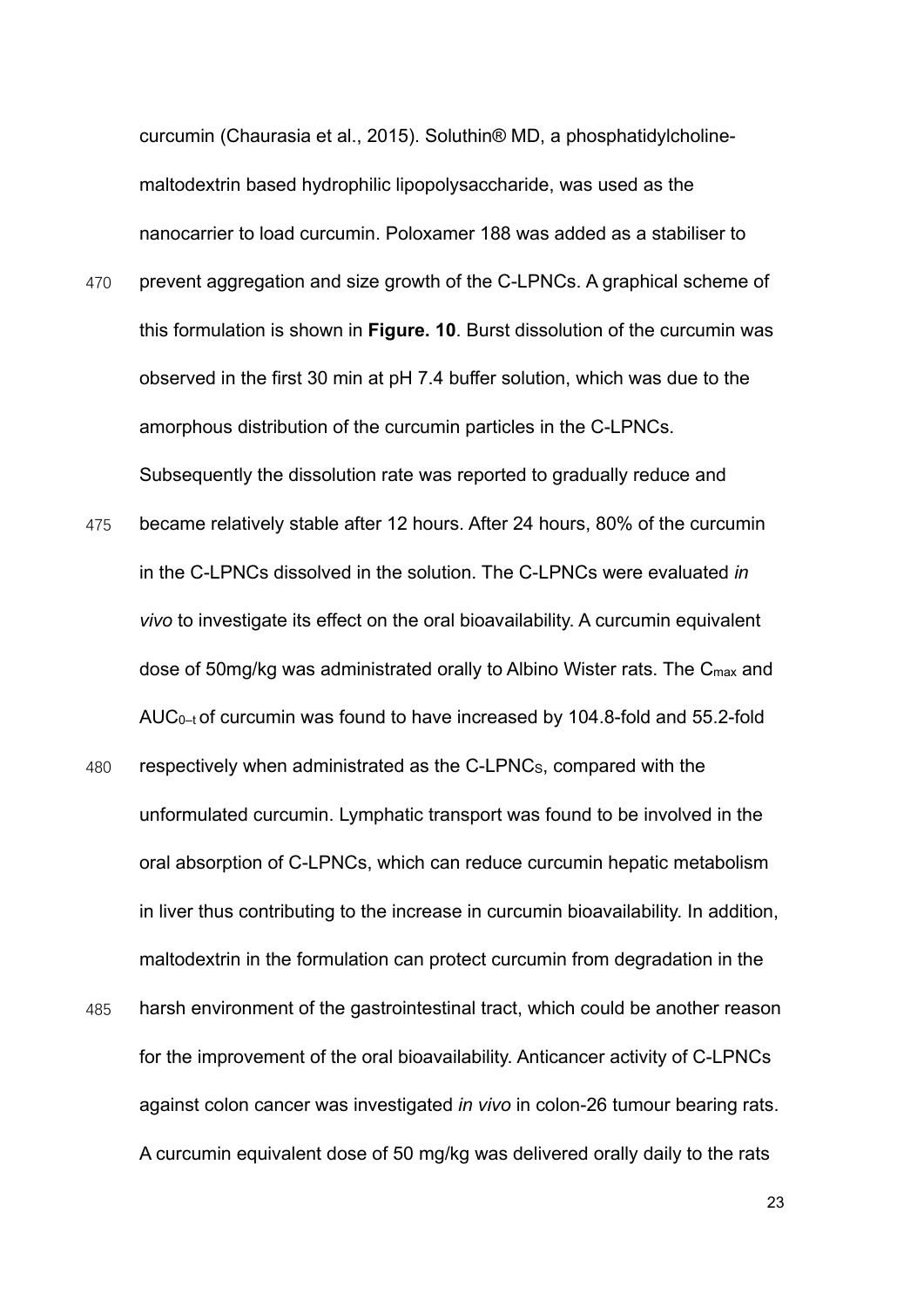for 30 days. At the end of the study, 100% survival rate was observed in the 490 group being treated with the C-LPNCs while 33.33% survival rate was

observed in the group receiving pure curcumin (Chaurasia et al., 2015).

In another study, a simple method called CO<sub>2</sub>-assisted in situ nanoamorphization was used to prepare curcumin-lipopolysaccharide based oral nanosuspension to improve the bioavailability and anticancer efficacy of

495 curcumin (Wang et al., 2017b). In this method, curcumin, citric acid and a stabilizer, Brij78, were first dissolved in ethanol. The solvent was then removed via evaporation, resulting in the formation of a solid mixture. Subsequently carbonated solution was added to the solid mixture to form the curcumin loaded nanosuspension. In an *in vivo* test in rats, it was reported 500 that the oral bioavailability of curcumin had improved by 3.70-fold from the

CUR/Brij78 nanosuspensions compared with that of free curcumin suspension.

Another novel curcumin-loaded nanoparticle was developed by using an ionotropic gelation method. Alginate and polysorbate combinations were used 505 to form the nanoparticles to entrap curcumin (Govindaraju et al., 2019). This formulation showed low release of curcumin in gastric and intestinal environments but a sustained release within the colon. This phenomenon was due to colonic microflora, which helped to digest the alginate thus allowing curcumin to be released from the nanoparticles. In the human body, at a

510 curcumin dose of 100 mg, the nanoparticle formulation increased the oral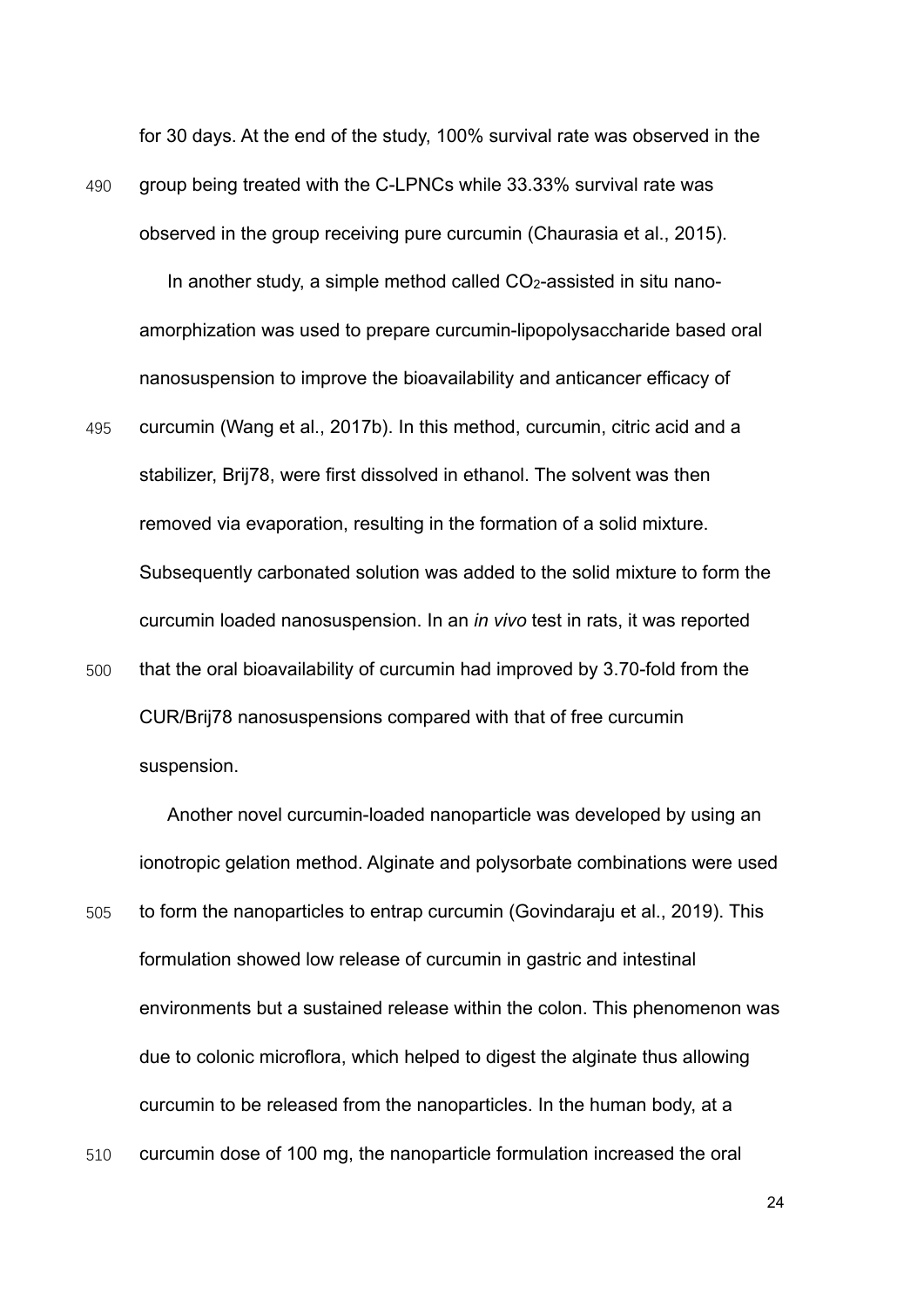bioavailability of curcumin by 5-fold than that of free curcumin suspension. Since most of the curcumin was released and absorbed in the colon, this formulation might be a promising approach for oral delivery of curcumin for targeting colonic diseases.

- 515 Applying coating to the surface of nanoparticles may help to prevent agglomeration to occur. Commonly used polymers for such coating are polyethylene glycol (PEG), poly(vinylpyrrolidone) (PVP), dextran, chitosan, pullulan etc. Surfactants like sodium oleate and dodecylamine have also been used for nanoparticle coating (De Jong and Borm, 2008). In another study, a
- 520 curcumin-loaded solid lipid nanoparticles (SLNs) with N-carboxymethyl [chitosan](https://www.sciencedirect.com/topics/pharmacology-toxicology-and-pharmaceutical-science/chitosan) (NCC) coating was prepared through a modified hot homogenization and sonication method (Baek and Cho, 2017). The NCC coated SLN samples exhibited 9.5-fold higher oral bioavailability than that of curcumin solution. Inhibition of burst release (over-rapid release) of curcumin was observed in
- 525 NCC coated SLNs in simulated gastric fluid (pH1.2) thus indicating that NCC coating was able to address the burst release problem that SLNs usually have in an acidic environment.

Among the nanoparticle formulations mentioned above, the nanosuspension prepared by CO2 assisted in situ nano-amorphization method

530 (Wang et al., 2017b) exhibited the highest curcumin oral bioavailability with the AUC0-t value of 365.73 μg·h/ml in rats. A comparison of the curcumin oral absorption data between each nanoparticle formulation is shown in **Figure.**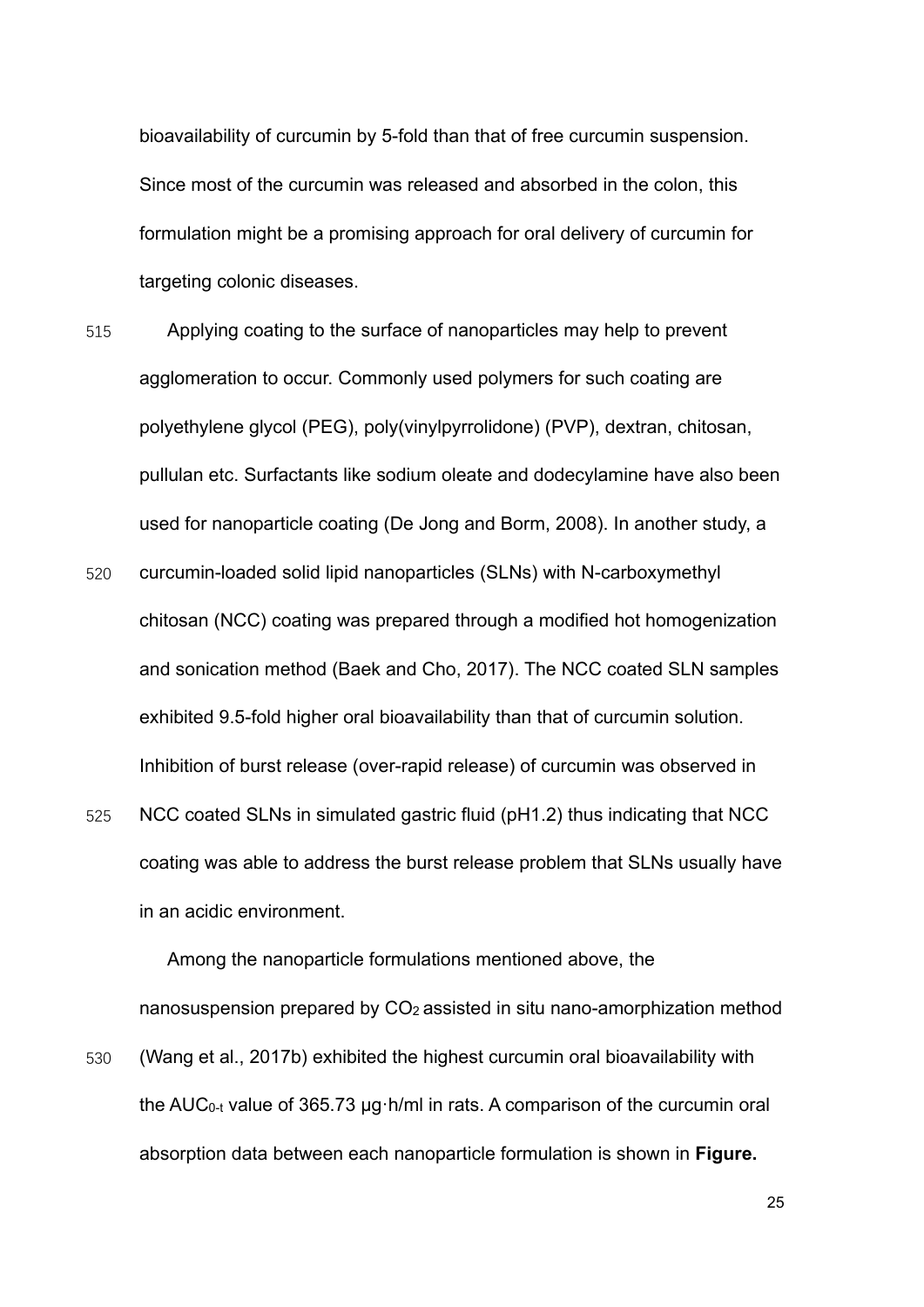#### **11**.

#### 535 **4.3. Liposomes**

Liposomes are a type of drug delivery system which contain a phospholipid bilayer structure giving them an ability to encapsulate both hydrophilic and hydrophobic substances (Anand et al., 2007). As a drug delivery approach, liposomes have the advantage of being biodegradable, 540 nontoxic, and remarkably biocompatible (Li et al., 2018).

A hybrid liposomal formulation that consisted of chitosan and soybean lectithin was developed as a drug vehicle for curcumin (Peng et al., 2017). Bioavailability of curcumin from the liposomal formulation was testing using caco-2 cells. The hybrid liposomes exhibited higher cellular uptake rate than

545 that of phospholipid liposome, 1.66-fold higher at 0.5 hours after incubation and 1.256-fold higher after 4 hours incubation. The researchers reported a sustained release of curcumin, increased positive charge and decreased hydrophobicity from the hybrid liposomal formulation were the main reasons for the increased curcumin bioavailability.

550 In another study, a liposomal formulation coated with chitosan was tested in simulated gastric fluid (pH between 2 and 3) and in simulated intestinal fluid (pH 7). It was reported that around 80% of the curcumin loaded in the liposome dissolved in the simulated gastric and the simulated intestinal fluids (Cuomo et al., 2018).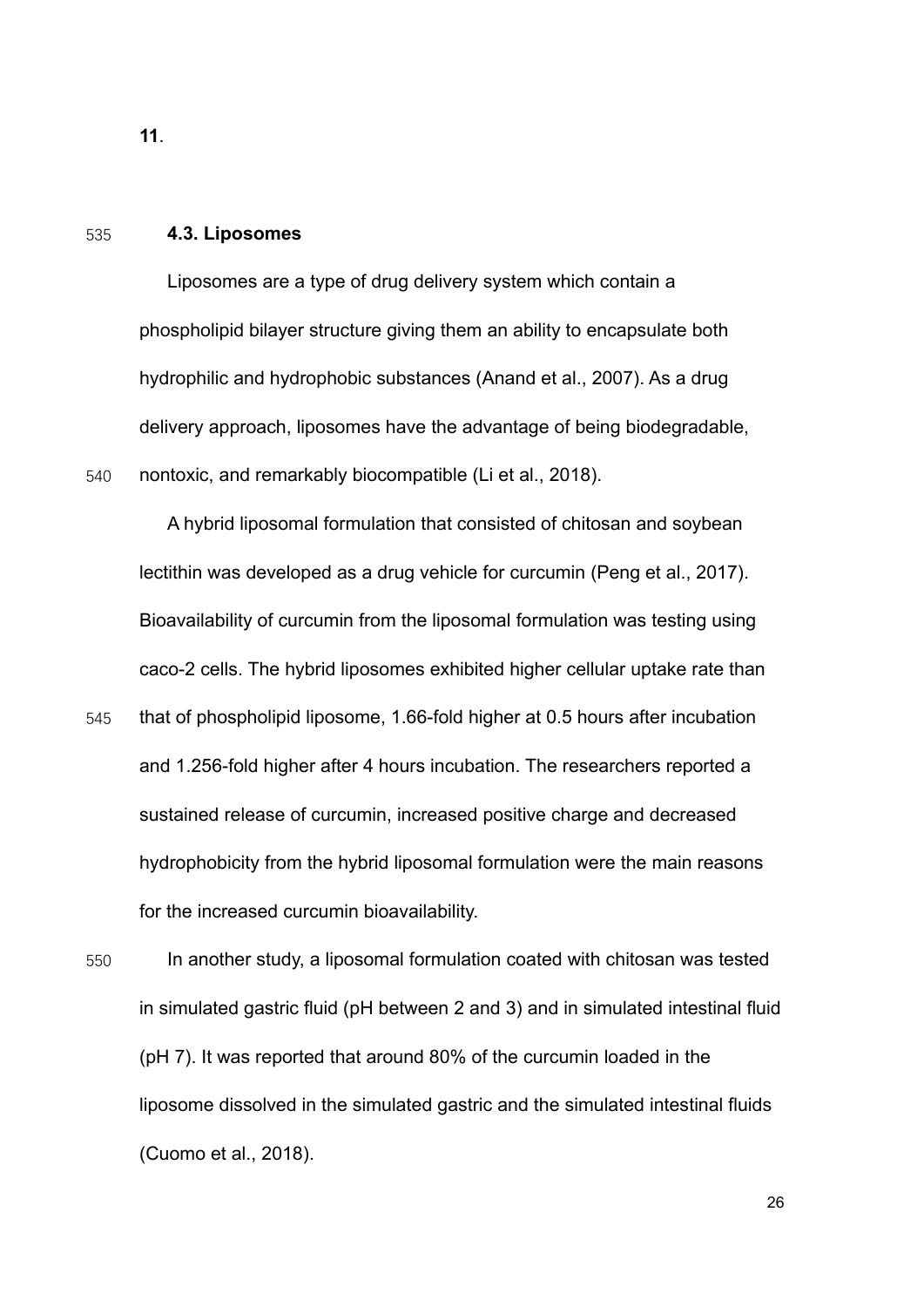555 In the research area of curcumin liposomal formulation, the current trend is to use hybrid liposomal formulations to help to improve the bioavailability of curcumin. The studies mentioned above showed that the hybrid liposomal formulations have better performance in improving bioavailability of curcumin than the conventional curcumin-loaded liposomes and the unformulated 560 curcumin.

#### **4.4. Micelles and polymer micelles.**

Micelles are spherical aggregates of surfactants that form spontaneously when the surfactants reach a critical micelle concentration (CMC) at a certain 565 temperature in aqueous solution (Xu et al.,2013). The size of micelles normally range between 20 to 80 nm. Typical micelles are comprised of an outer shell formed by hydrophilic head groups and a core formed by hydrophobic tail groups. Micelles can be used as vesicles to load and deliver poorly water-soluble drugs. The hydrophobic core can encapsulate the

570 lipophilic drugs and the hydrophilic outer shell to protect the drugs from being inactivated in the gastrointestinal environment. As a result, solubilization and stability of the drugs are improved (Haley and Frenkel, 2008).

A novel curcumin-loaded mixed micelle (CUR-MM) that consist of two surfactants (Pluronic F-127 and Gelucire<sup>®</sup> 44/14) was developed (Patil et al.,

575 2015). The formulation showed that it can enhance the oral bioavailability of curcumin and its anti-cancer effect. The optimised CUR-MM formulation with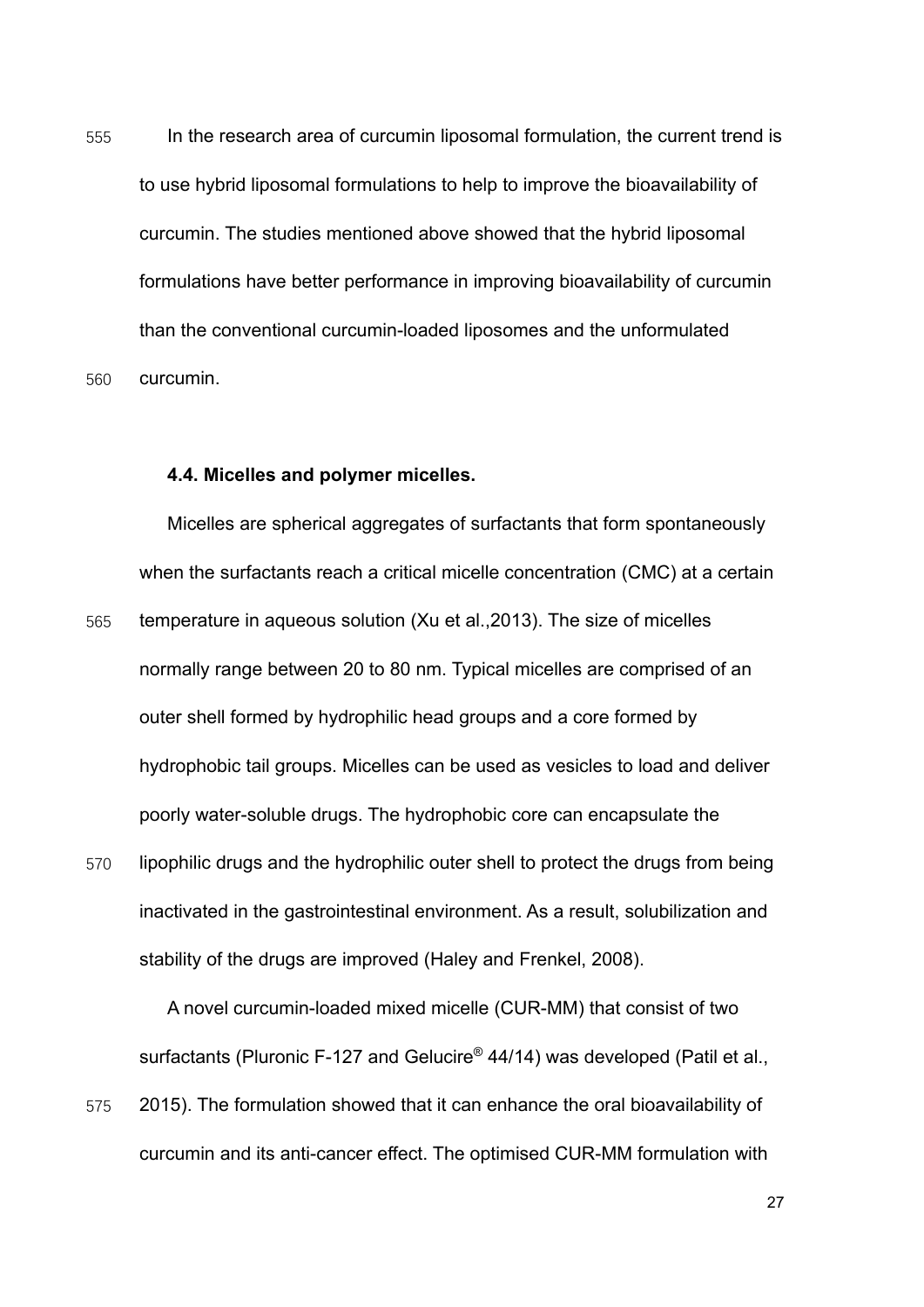size of 188  $\pm$  3 nm and an entrapment efficiency of 76.45  $\pm$  1.18% w/w exhibited significant enhancement in the oral bioavailability of curcumin (by approximately 55-fold) and cytotoxicity to human lung cancer cell line A549 580 (by approximately 300%), in comparison with free curcumin. The improved oral bioavailability and anti-cancer effects of curcumin was attributed to the controlled release of curcumin from the CUR-MM, increase of curcumin solubility from micellization and inhibition of P-glycoprotein by the surfactants.

In another study, a sophorolipid nano-micelle formulation was prepared by 585 using a 'pH-driven method' (Peng et al., 2018). *In vivo* test results showed that it increased curcumin's oral bioavailability by 3.6-fold compared with the unformulated curcumin. This proves that biosurfactants like sophorolipid, obtained from natural sources, could be used for formulating drug delivery systems to enhance the oral bioavailability of curcumin. The preparation

590 method used in this study, the pH-driven method, does not require heat and organic solvents, thus making it a simple and cost-effective way for producing nano-sized curcumin products.

A clinical trial was conducted among 23 healthy human candidates (13 male and 10 female) to assess a micellar curcumin formulation that composed 595 of micronised curcumin powder and Tween-80 (Schiborr et al., 2014). The result of pharmacokinetics studies showed that the ingestion of a single oral dose of 500 mg micelle encapsulated curcumin (equivalent to 410 mg curcumin) resulted in a  $C_{\text{max}}$  of 3.228 µmol/L compared to 0.007 µmol/L of free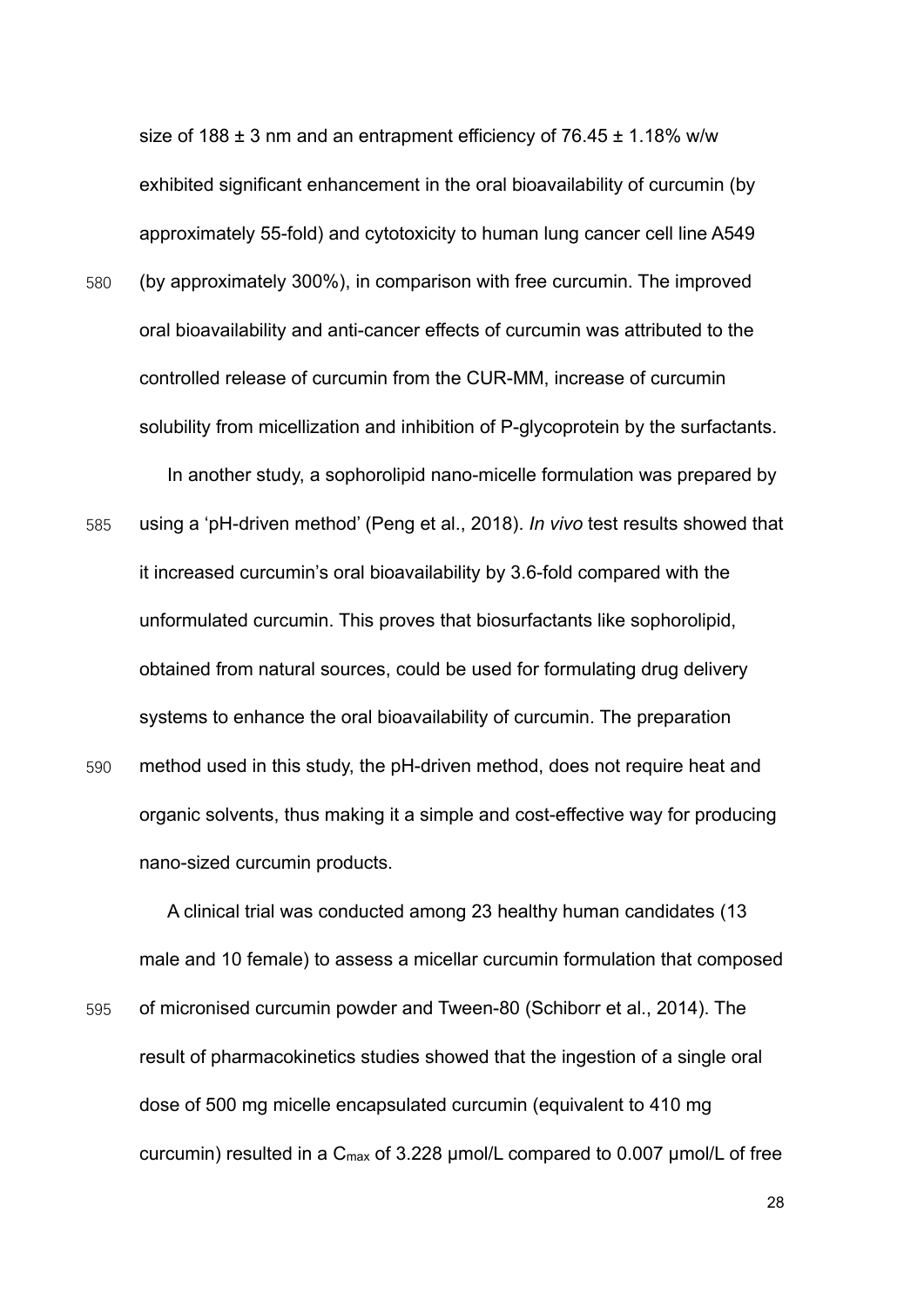curcumin powder. Both male and female subjects have almost the same  $T_{\text{max}}$ ,

600 but the female subjects exhibited higher Cmax of 3.701 μmol/L in comparison with 2.612 μmol/L for male subjects, indicating that women might be absorbing more curcumin than men in this study.

A novel self-assembled, curcumin-loaded polymeric micelle was developed for improving curcumin oral absorption (Wang et al.,2015). It consisted of di-605 tocopherol polyethylene glycol 2000 succinate (TPGS2 K), octadecanoic acid, 12-hydroxy-, polymer with alpha-hydro-omega-hydroxypoly (oxy-1,2 ethanediyl) and Pluronic F127. Both in vitro and in vivo test results revealed that the micelle system provided a better intestinal absorption of curcumin than free curcumin. Oral administration of the micelle formulation in rats

610 resulted in higher AUC0-t of curcumin (870.2±466.78 mg·h/L) compared with the standard curcumin (AUC0-t of 303.58±294.31 mg·h/L). Furthermore, lymphatic transport pathways were found to be involved in the absorption of the micelle system, which helps curcumin to avoid first-pass metabolism.

Overall, a major increase in oral bioavailability of curcumin was

615 demonstrated in the recently developed novel micelles formulations. These results indicate that micelles are a promising way for delivering curcumin orally and worthy of further studies in the future. A comparison plot to describe the results of curcumin oral bioavailability from different micellar formulations is shown in **Figure. 12**.

620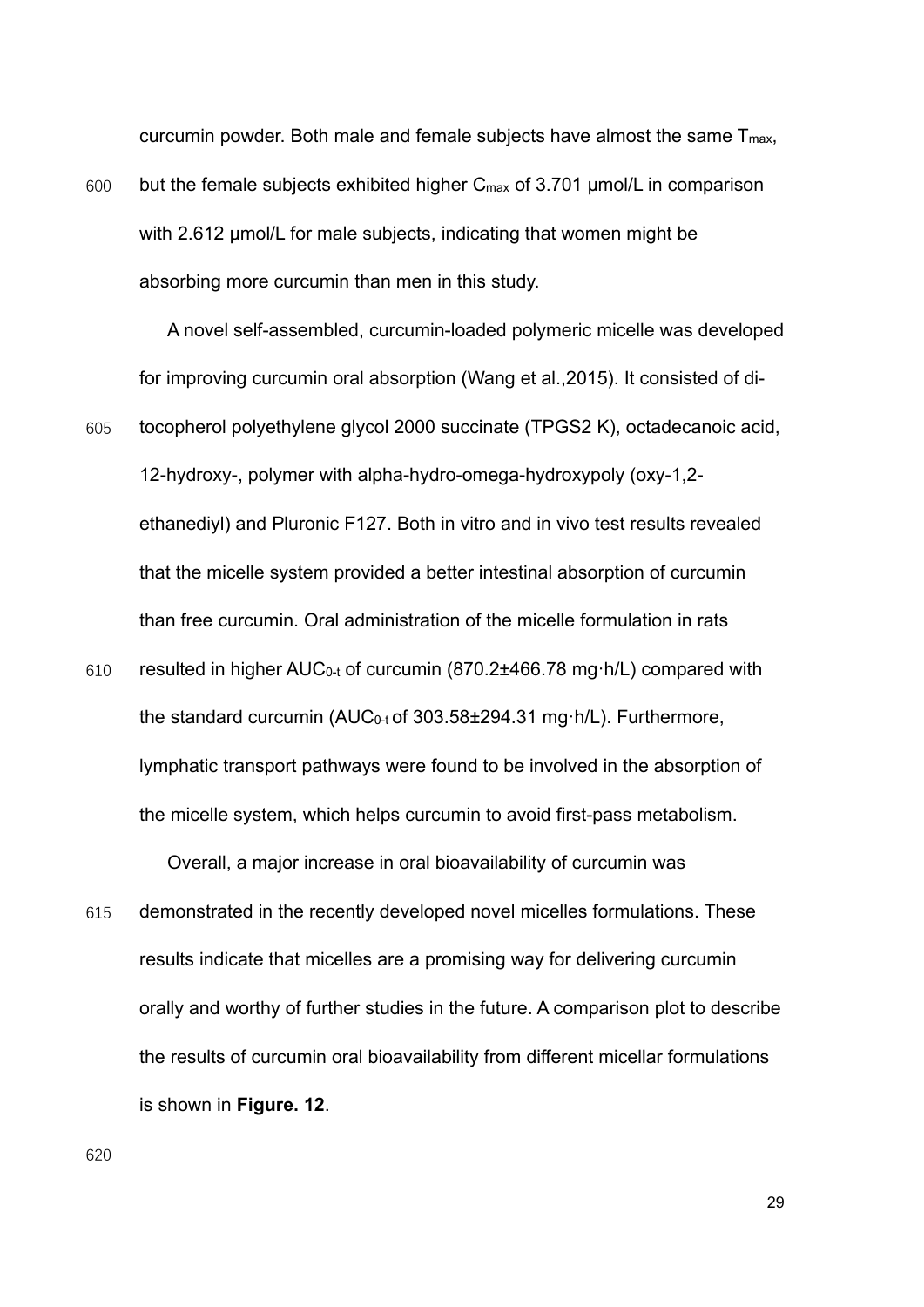#### **4.5. Curcumin-loaded nano and micro-emulsions**

Nanoemulsions, also known as submicron emulsions, is another type of nano-sized drug delivery system. They are single phase, isotropic

- 625 thermodynamically stable systems that consist of emulsified oil, water and amphiphilic molecules (surfactants). The size of the emulsion droplets typically range between approximately 10–1000 nm (Gurpreet and Singh, 2018). A Thiol modified chitosan coated, curcumin-piperine loaded oil-in-water nanoemulsion was developed (Vecchione et al., 2016). The optimised
- 630 formulation has nano-droplets size of 110nm, weight ratio of curcumin: piperine in 100 to 1 and chitosan thiolation level of 14–15%. At an oral dose equivalent to 8mg/kg of curcumin, the AUC0-t value of curcumin increased by 64-fold (343.3 μg·h/ml) than that of standard curcumin (5.4 μg·h/ml). Comparing with the two piperine strategies that were reviewed in section 3.1
- 635 (Shoba et al, 1998; Zeng et al., 2017b), the optimised curcumin-piperine loaded nanoemulsion formulation is 94-fold and 1505-fold higher in terms of the AUC0-t values. This indicates that the combination of piperine with the nanoemulsion technology is much more effective than only using piperine alone in improving the oral bioavailability of curcumin. In another study, a
- 640 novel lipid nanoemulsion containing curcumin (CNELNs) was prepared and tested for changes in bioavailability in *in vitro* and *in vivo* models (Wan et al., 2016). The mean absorption constants  $(K_a)$  and effective permeabilities ( $P_{\text{eff}}$ )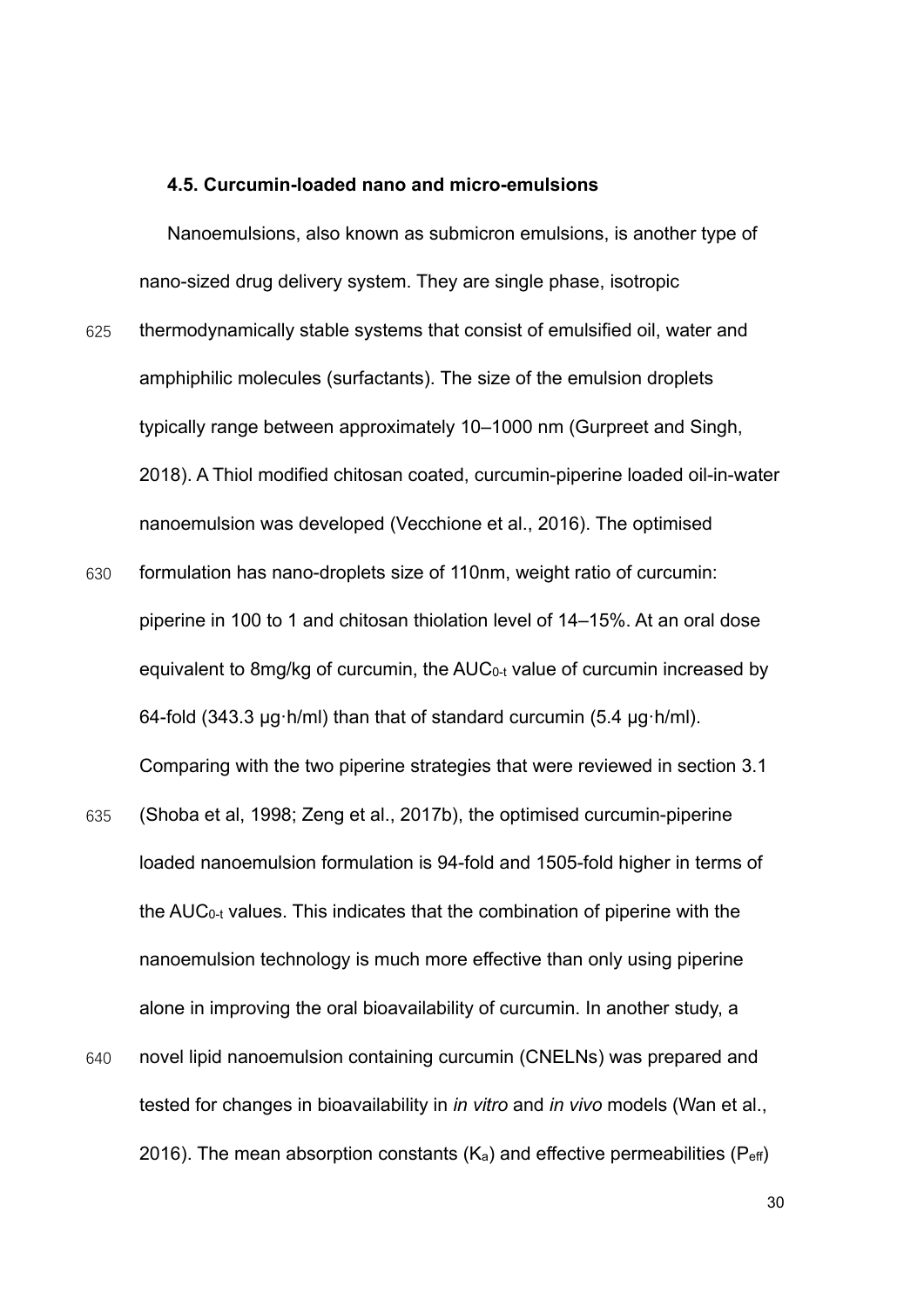over the whole intestine system were increased by 2.98-fold and 6.65-fold, respectively. The relative bioavailability of CNELNs to standard curcumin was

- 645 733.59%, which was possible due to the increase of intestinal absorption. CNELNs also displayed stronger effect in suppressing the growth of human lung cancer cell A549. A curcumin-phospholipid complex was incorporated into a self-nanoemulsion system consisting of castor oil, Tween 80 and PEG 400 (Shukla et al., 2016). The combined formulation showed significant higher
- 650 serum concentration of curcumin than free curcumin and curcuminphospholipid complex. Using an oral dose of 100 mg/kg in rats, the  $C_{\text{max}}$  of curcumin from the combined formulation was 487.7 ± 53.4ng/ml, compared to  $21.6 \pm 3.6$  ng/ml for free curcumin and  $54.6 \pm 3.7$  ng/ml for curcuminphospholipid complex. The relative bioavailability of curcumin from the
- 655 combined formulation was 7.67-fold and 52.55-fold higher than that of curcumin-phospholipid complex and unformulated curcumin. Several research studies have been carried out to study the potential for using nanoemulsion strategy to improve the oral bioavailability of curcumin. The results of these studies demonstrated that it is a promising strategy to fulfil the goal of
- 660 improving curcumin's oral bioavailability. Among the nanoemulsion formulations reviewed, piperine loaded in an oil-in water nanoemulsion with modified chitosan coating (Vecchione et al., 2016) showed the highest curcumin oral absorption with the AUC0-t value of 343.8μg·h/ml. In contrast, the other two nanoemulsion formulations (Shukla et al., 2016; Wan et al.,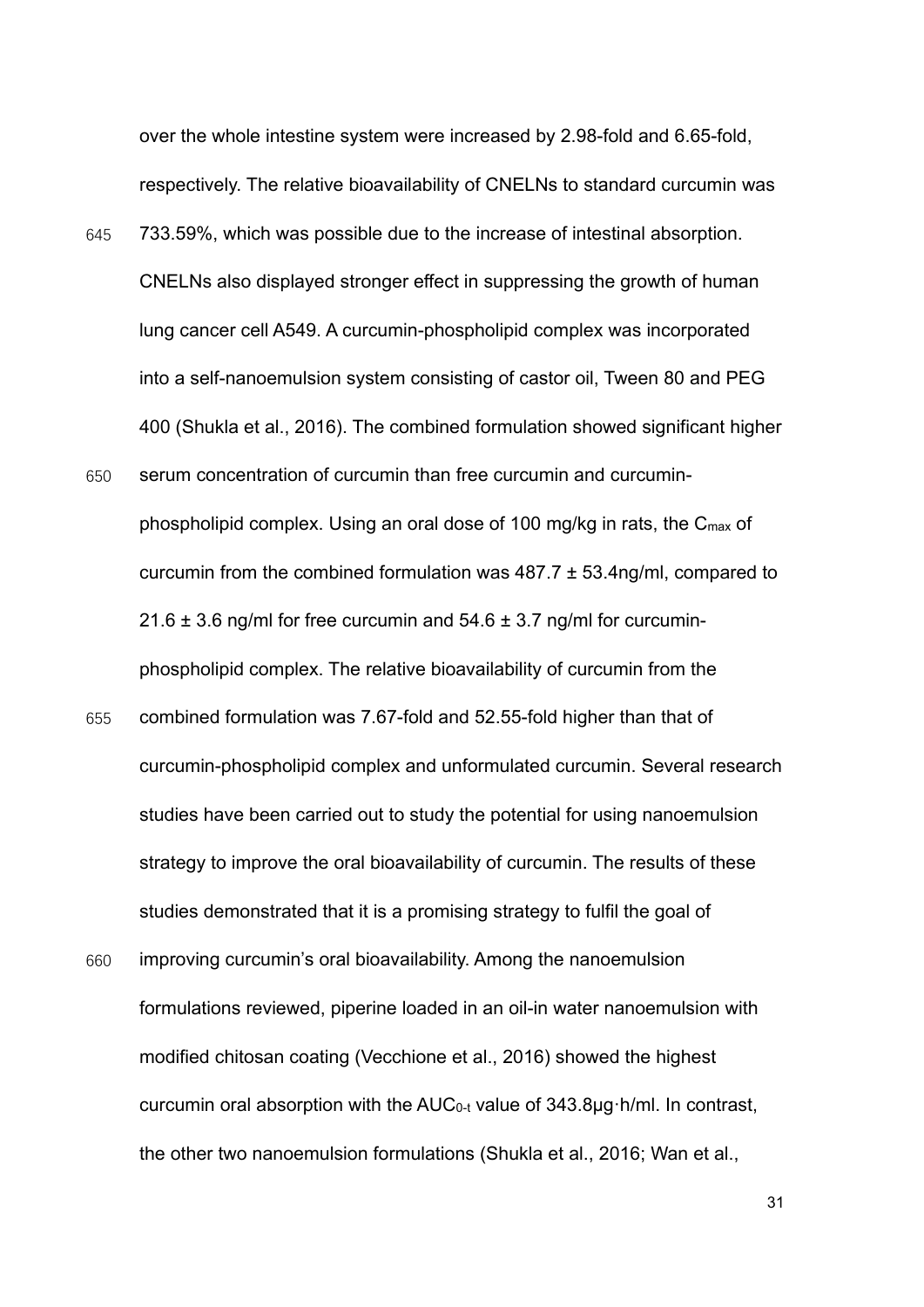665 2016) have much poorer curcumin bioavailability with AUC0-t value of 0.7μg·h/ml and 2.97μg·h/ml (**Figure 13**).

Microemulsion is an isotropic colloidal system of micron-sized droplets that consists of water, oil, surfactant and cosurfactants. When in a microemulsion system, drug compounds can be entrapped within the oil droplets, which

- 670 protect them from both enzymatic and chemical degradations thus increasing the residence time and bioavailability of the drugs (Constantinides, 1995). Interestingly, the droplet size of microemulsion is not in micrometre but between 10 to 100 nm. Microemulsion is fairly similar to nanoemulsion in terms of the structure. What differentiating it from nanoemulsion is that
- 675 microemulsion is thermodynamically stable whereas nanoemulsion is not. Also, microemulsion normally have a narrow particle size distribution compared to nanoemulsions (McClements, 2012). A self-emulsifying microemulsion drug delivery system (SMEDDS) was developed to improve the oral bioavailability of curcumin (Dhumal et al., 2015). A semi-synthetic
- 680 bicephalous heterolipid known as E1E was used in this formulation, along with Solutol HS15 (a surfactant) and Transcutol HP (a cosurfactant) to form the microemulsion encapsulating curcumin. An optimised SMEDDS formulation with drug loading efficiency of  $70.52 \pm 2.46$  mg/g was orally administrated to rats at a curcumin dose of 50 mg/kg. Plasma analysis showed that the C<sub>max</sub> 685 and AUC 0-t of curcumin from the SMEDDS were 4.921± 0.42(µg/mL) and 17.30  $\pm$  1.50 (µg.h/ml) respectively, in comparison with free curcumin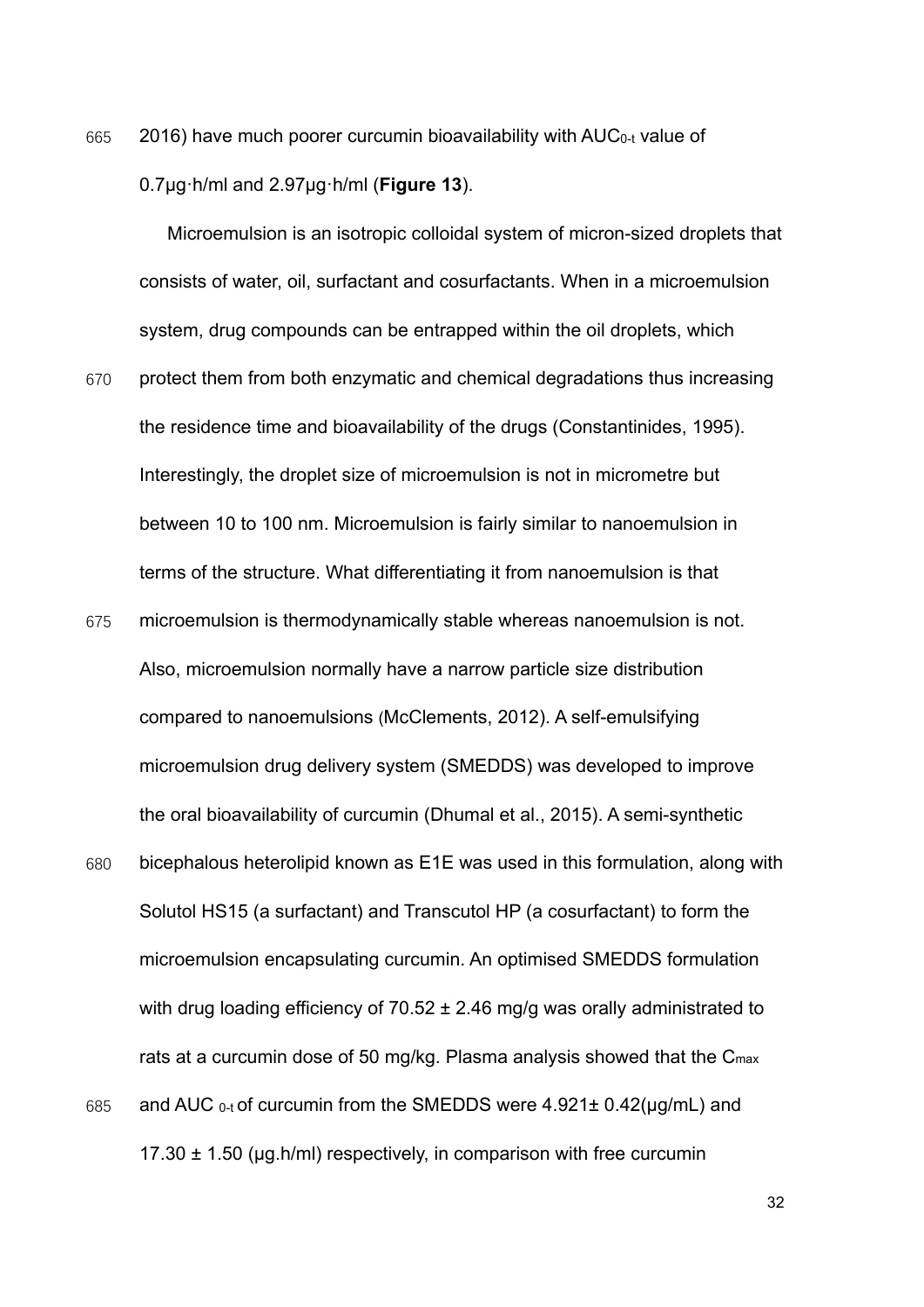suspension with  $0.186 \pm 0.006$  (µg/ml) and  $0.234 \pm 0.023$ (µg.h/ml)

respectively. T<sub>max</sub> remained unchanged in both SMEDDS and the free curcumin suspension 60 min after oral administration. In another study, a self-

- 690 microemulsifying curcumin (SME-Cur) entrapped in a hydroxypropylmethyl cellulose (HPMC)-based sponge was developed to study oral absorption of curcumin (Petchsomrit et al., 2015). The *in vivo* study was performed in rabbits at a curcumin equivalent oral dose of 12.5 mg/kg. The HPMC sponge entrapped SME-Cur showed significantly higher  $C_{\text{max}}$  and  $AUC_{0-t}$  (1.77  $\pm$  0.13
- 695 mg/ml and  $2615.68 \pm 97.79$  ng/h/ml, respectively) than unformulated curcumin at dose of 50 mg/kg  $(0.30 \pm 0.03 \text{ mg/ml}$  and  $509.49 \pm 47.77 \text{ng h/ml}$ , respectively). The *in vitro* drug release test found that the HPMC-based sponges entrapped SME-Cur provided a sustained release of curcumin and led to a higher percentage release compared with the unwrapped SME-Cur
- 700 and free curcumin. The improved drug release could be attributed to the drugpolymer interaction leads to the inhibition of precipitation and crystallization of curcumin in solution.

Compared to nanoemulsions, microemulsions have received less attention since there were only a few studies on their use in improving the oral

705 bioavailability of curcumin (**Figure 14**). However, the studies of microemulsions reviewed in this article both showed considerable improvement in curcumin's oral bioavailability (Dhumal et al., 2015; Petchsomrit et al., 2015). All of these indicate that microemulsions are still a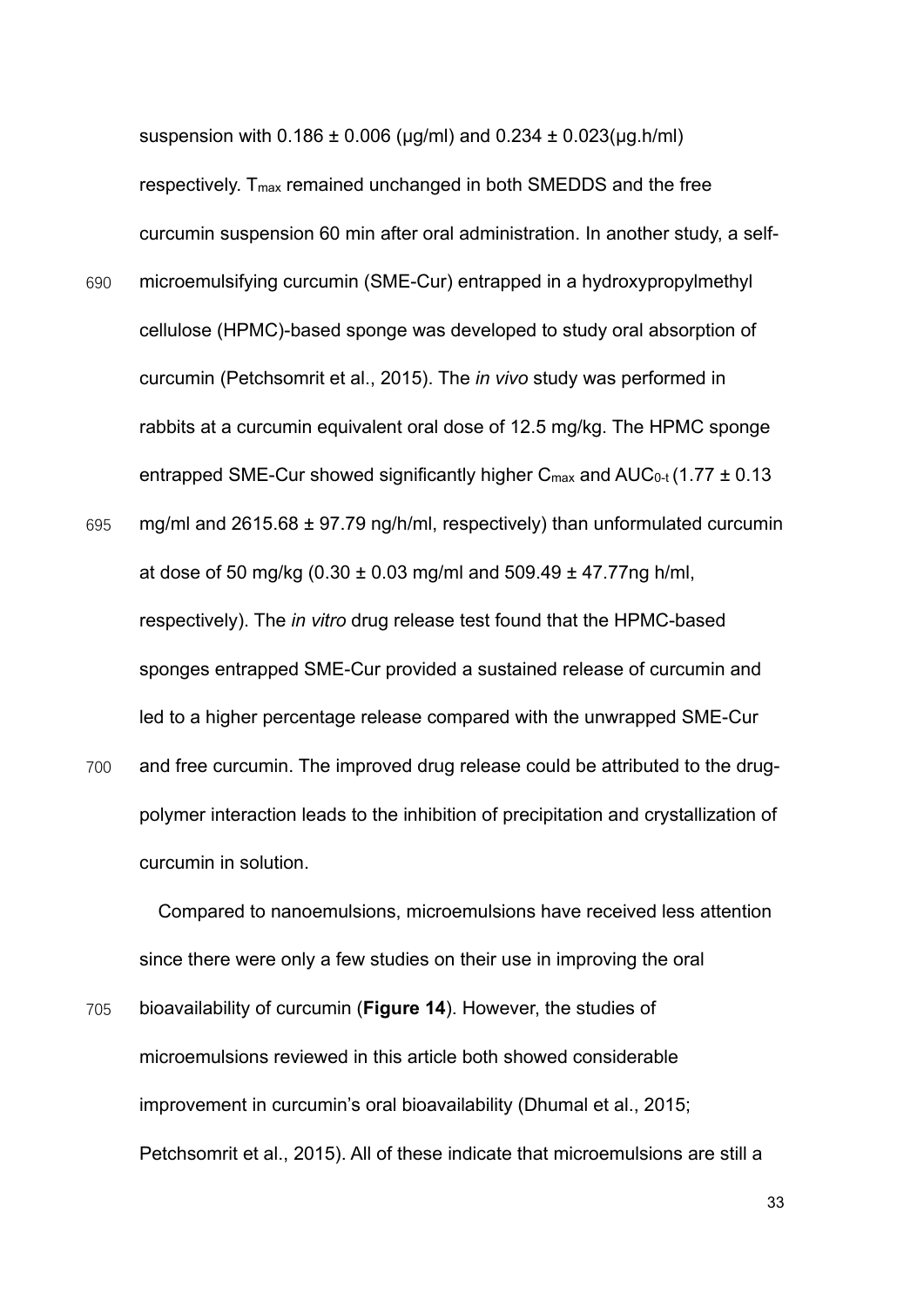potent and promising technology to overcome curcumin's oral delivery

710 problems and it is worthy of further studies in the future.

#### **4.6. Solid dispersion**

By definition, a solid dispersion is a solid product where at least one drug is entrapped in a hydrophilic polymeric carrier and the drug(s) is/are 715 molecularly dispersed in the polymeric carrier (Chiou and Riegelman, 1971). The principle of solid dispersion to improve the drug bioavailability was to first rapidly release the drug particles from the polymeric carrier to create a supersaturated solution after which the concentration is maintained long enough for the drug to be absorbed (Craig, 2002; Kumar and Gupta, 2013;

- 720 Vasconcelos et al.,2007). Drugs in supersaturation state tend to precipitate rapidly before the absorption to take place which results in reduced bioavailability. Fortunately, the polymer excipients that are commonly used for preparing solid dispersion also have the ability to inhibit drug precipitation and prolong the supersaturation, such as hydroxypropylmethyl cellulose (HPMC),
- 725 hydroxypropylmethyl cellulose acetate succinate (HPMC-AS) and vinyl polymers such as poly (vinylpyrrolidone) (PVP). The mechanism of how polymers prolong drug supersaturation is still not fully understood. Nevertheless, it is generally believed to be as a result of hydrogen bond formation between the polymers and the drugs, based on the observation that
- 730 polymers are effective in inhibiting precipitation of drugs rich in hydrogen-bond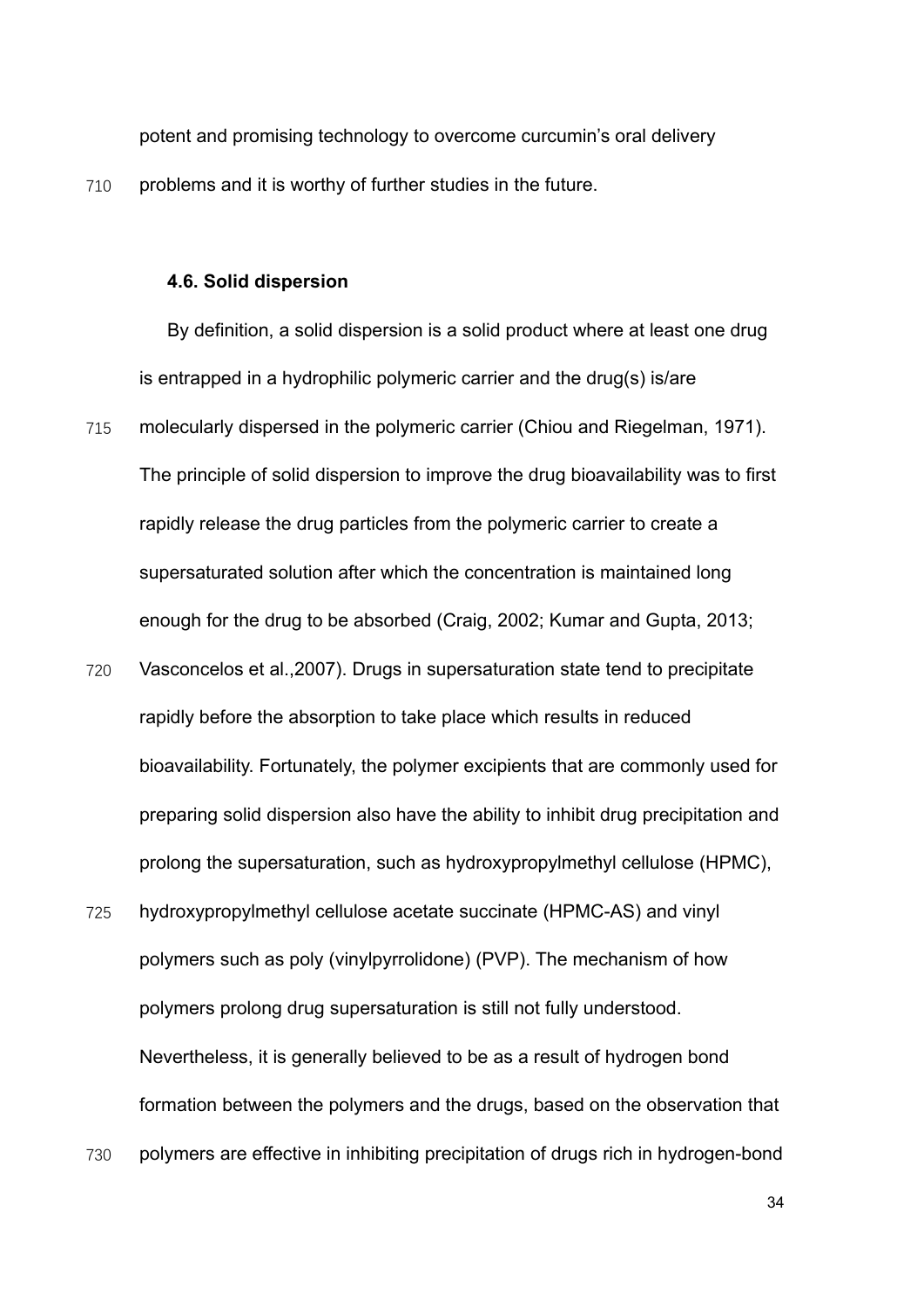acceptors (Bevernage et al., 2011; Gao et al., 2009; Miller et al., 2008). Solid dispersion continues to be a widely studied strategy to improve oral bioavailability of poorly water-soluble drug candidates (Chuah et al., 2014; Onoue et al., 2010; Seo et al., 2012). A list of FDA approved solid dispersion 735 drugs is shown at Table 2.

| <b>Trading</b>         | <b>Active</b>     | <b>Carrier</b> | <b>Preparation</b> | <b>Dosage</b> |
|------------------------|-------------------|----------------|--------------------|---------------|
| name                   | ingredient        |                | method             | form          |
| Kalydeco <sup>®</sup>  | <b>Ivacaftor</b>  | <b>HPMCAS</b>  | Spray drying       | <b>Tablet</b> |
| Zelboraf <sup>®</sup>  | Vemurafenib       | <b>HPMCAS</b>  | Coprecipitation    | <b>Tablet</b> |
| Incivek <sup>®</sup>   | <b>Telaprevir</b> | <b>HPMCAS</b>  | Spray drying       | Tablet        |
| Intelence <sup>®</sup> | Etravirine        | <b>HPMC</b>    | Spray drying       | <b>Tablet</b> |
| Novir <sup>®</sup>     | Ritonavir         | PVP/PA         | Melt extrusion     | Tablet        |
| Kaletra <sup>®</sup>   | Lopinavir         | PVP/PA         | Melt extrusion     | Tablet        |

Table 2: A list of FDA approved solid dispersion drugs (Baghel et al.,2016)

A recent study combined solid dispersion strategy with nanotechnology

740 and developed a novel self-nanomicellizing solid dispersion (NCF) for delivering curcumin orally (Parikh et al., 2018a). Soluplus® (polyvinyl caprolactam-polyvinyl acetate-polyethylene glycol graft copolymer) was used as a carrier for curcumin in the NCF formulation. NCF exhibited significant increase in aqueous solubility of curcumin (over 20,000-fold higher than the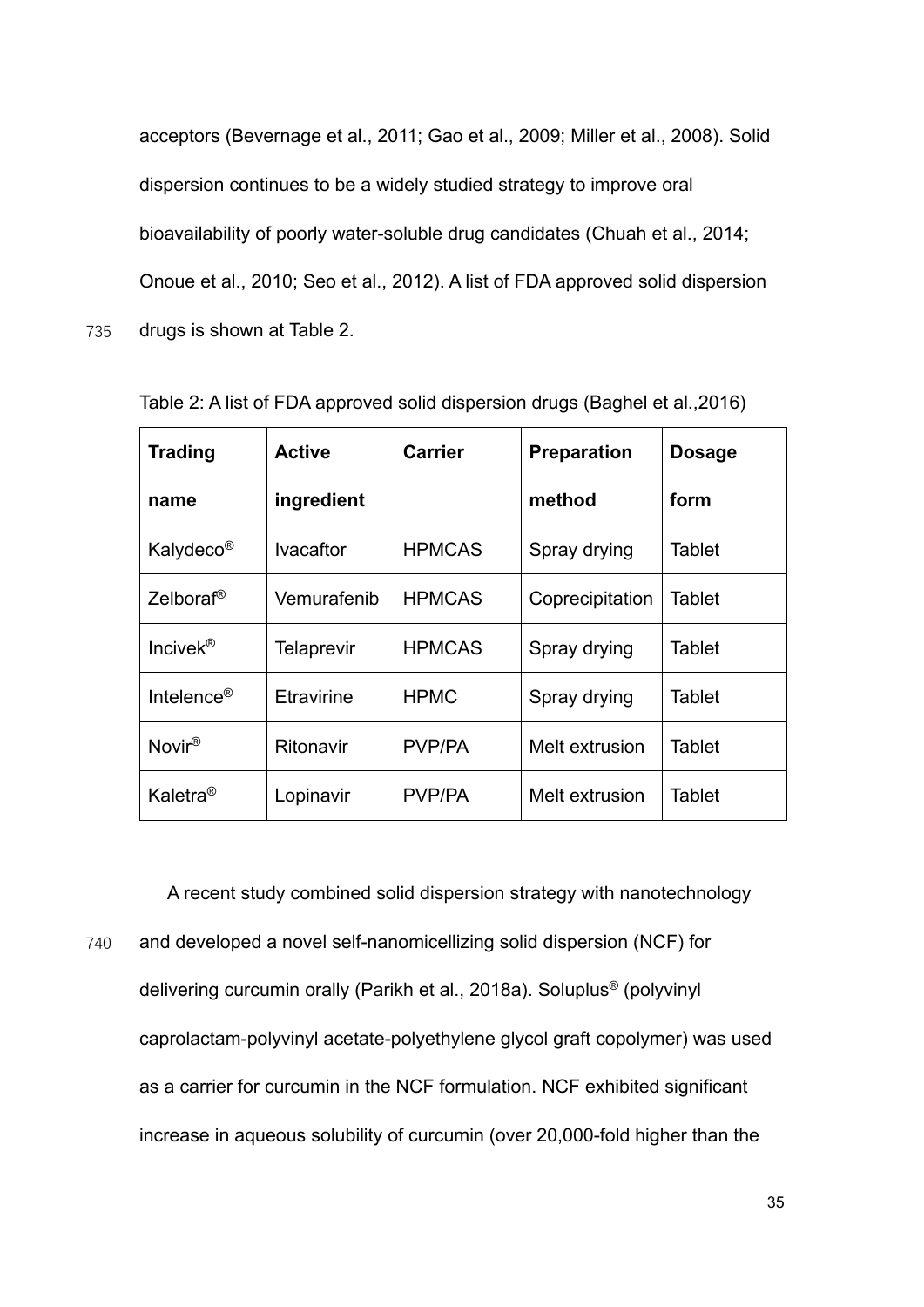745 curcumin control). Considerable improvement in dissolution rate and smallintestinal permeability of curcumin were also found with the NCF formulation. Furthermore, improved curcumin stability in alkaline environment was found. As a result of the increased dissolution, solubility, permeability and alkaline solution stability, the oral bioavailability of curcumin from the NCF was 750 significantly enhanced by 117-fold compared with pure curcumin.

In another study, an amorphous curcumin solid dispersion was prepared with disodium glycyrrhizin (Na<sub>2</sub>GA) via ball milling (Zhang et al., 2018). Na<sub>2</sub>GA was able to form micelles when dissolved in water and encapsulate the amorphous curcumin particles. *In vivo* evaluation showed that the self-micelle 755 forming solid dispersion provided a 19-fold increase in curcumin oral bioavailability over free curcumin. In addition, the solid dispersion formulation improved curcumin permeability across the gastrointestinal membranes.

A curcumin-loaded ternary solid dispersion system was prepared by using mannitol as the hydrophilic carrier and d-α-Tocopheryl polyethylene glycol

760 1000 succinate (vitamin E TPGs) as the surfactant (Song at al., 2016). TPGs was selected due to its safety and potential to inhibit P-glycoprotein efflux. The aqueous solubility of curcumin from the solid dispersion formulation remained stable across a pH range from 1.2 to 7.4, which diminished the pHdependent solubility pattern in pure curcumin powder. Pharmacokinetics 765 studies revealed that the  $C_{\text{max}}$  and  $AUC_{0-t}$  of curcumin were increased by 86and 65-fold respectively, in comparison with pure curcumin powder. The solid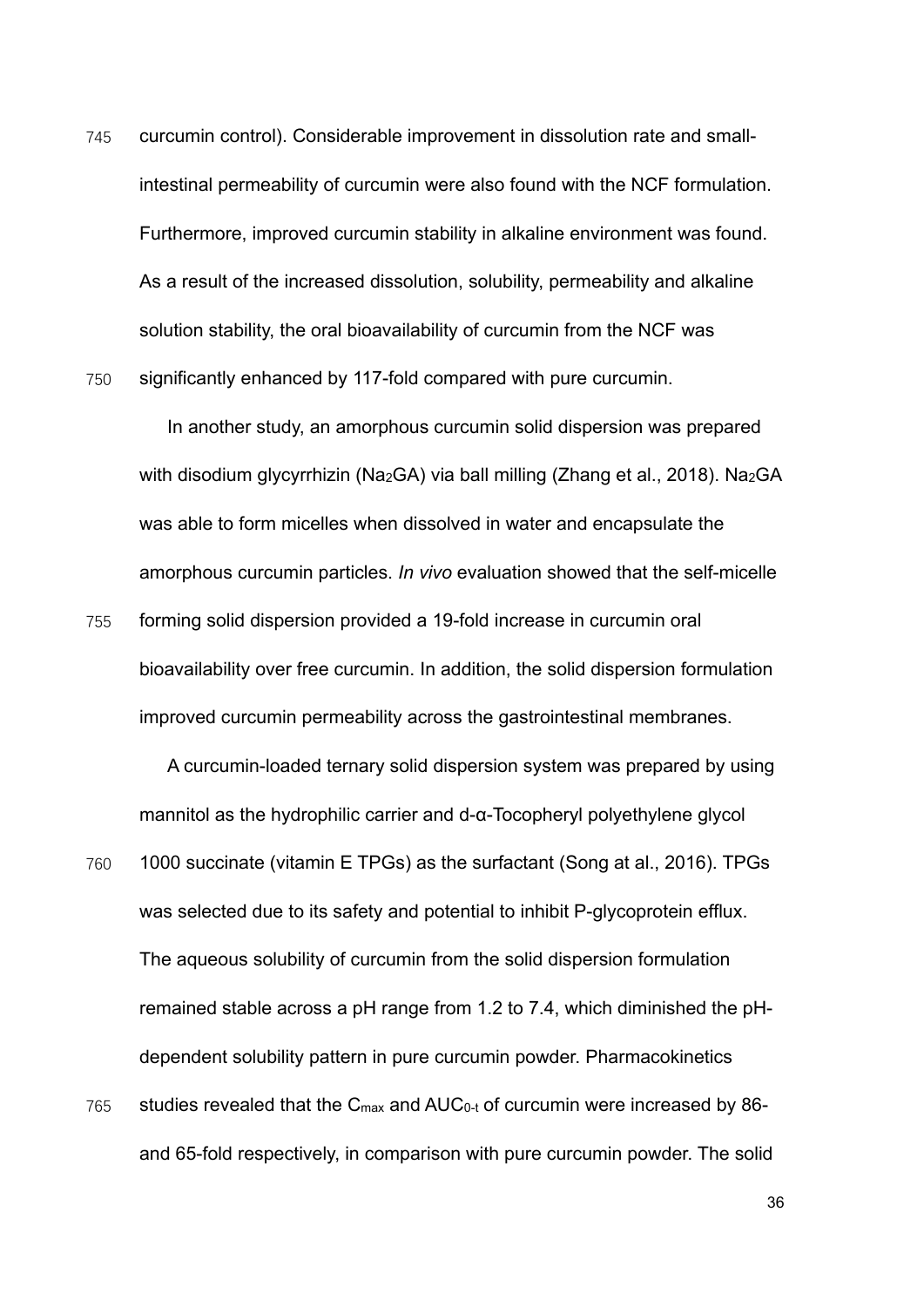dispersion formulation also exhibited an inhibition effect on P-glycoprotein. and this was believed to be the main reason for the increased curcumin intestinal absorption observed from the solid dispersion system.

- 770 A curcumin-loaded solid dispersion formulation was developed by using Gelucire 50/13 (a non-ionic water-dispersible surfactant) as the carrier material (Teixeira et al., 2015). The solid dispersion formulation was prepared by spray drying. The aqueous solubility of curcumin was significantly increased by the solid dispersion (2700 μg/ml), which was 3600-fold higher
- $775$  than the unformulated curcumin (0.75  $\mu$ g/ml). The solid dispersion demonstrated rapid release of curcumin at 10 min, with 90% and 73% of curcumin being released at pH 1.2 and 7.4, respectively. The percentage of curcumin released was also considerably higher than pure curcumin. Results from rat plasma sample analysis indicated a 5.5-fold increase of curcumin
- 780 plasma concentration from the solid dispersion compared with the unformulated curcumin under the same oral dose (500mg/kg). Since spray drying is a technique that is suitable for scaled-up production, solid dispersion formulation developed in this study could be a promising way to improve curcumin bioavailability from an industrial perspective.
- 785 In another study, an excipient-free co-amorphous curcumin-piperine solid dispersion (co-amorphous CUR-PIP) was prepared by a melting and quench cooling method (Wang et al., 2019). This formulation has a combined solid dispersion effect of increasing drug dissolution along with piperine's effect of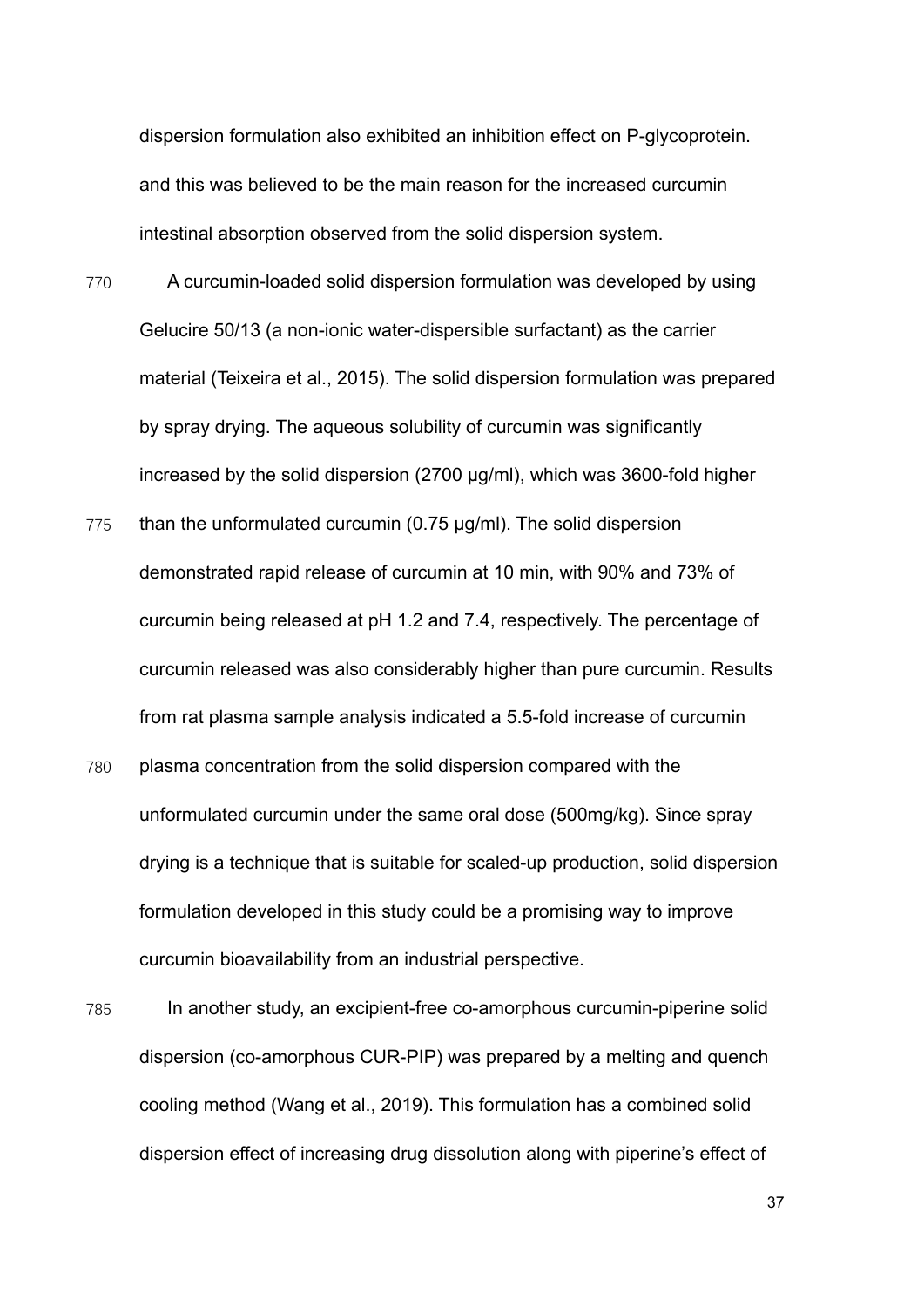inhibiting the glucuronidation of curcumin *in vivo*. In this study, higher

- 790 dissolution rate and longer-lasting supersaturated curcumin concentration were observed from the co-amorphous CUR-PIP. This could be due to piperine's effects to suppress UDP-glucuronyltransferase and sulfotransferases in the intestines and liver (Zeng et al., 2017b). In addition, the permeability of curcumin across the gastrointestinal membrane was
- 795 elevated by 2.67-fold compared with pure curcumin, which was linked to piperine's ability to inhibit curcumin glucuronosyltransferases. As a result of faster, longer-lasting supersaturation dissolution and higher GI permeability, the oral bioavailability of curcumin was enhanced by 2.16- and 1.92-fold with the co-amorphous CUR-PIP relative to the crystalline and amorphous
- 800 curcumin. Comparing with the previously mentioned strategies that used piperine for curcumin, the co-amorphous CUR-PIP showed around 8-fold and 134-fold higher  $AUC_{0-t}$  values than the curcumin-piperine co-administration strategy (Shoba et al, 1998) and the pre-treatment of piperine strategy (Zeng et al., 2017b). However, it is around 11-fold lower compared to the curcumin-805 piperine loaded nanoemulsion (Vecchione et al., 2016). A comparative graph between the solid dispersion formulation and the nanoemulsion formulation is shown in **Figure. 15**.

The results from the studies mentioned above suggest that solubility and dissolution of curcumin can be greatly improved by solid dispersion strategies, 810 thus leading to improvement in curcumin's oral bioavailability. The selection of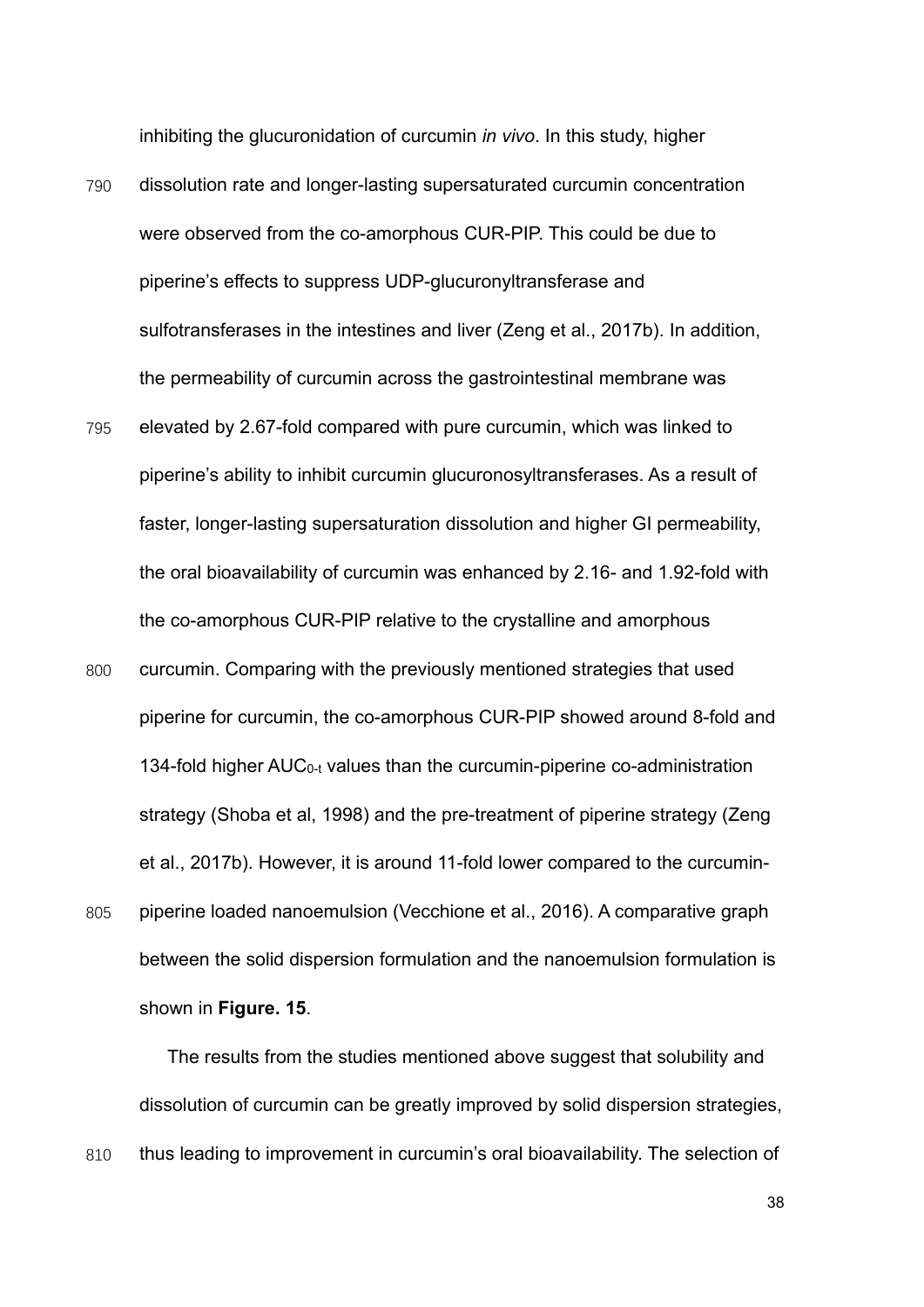carriers and surfactants also play a vital role in the performance of solid dispersion formulations in improving oral bioavailability of curcumin.

Among all the solid dispersion formulations reviewed in this article, the self-nanomicellising solid dispersion prepared using Soluplus (Parikh et al.,

815 2018a) exhibited significantly higher curcumin oral absorption compared with the other solid dispersion formulations. A comparative graph is shown in **Figure. 16**.

#### **5. Conclusions**

820 Decades of studies have proved that curcumin can be well-tolerated in human bodies, with numerous therapeutic potentials. However, despite curcumin's pharmacological efficacy and safety, it is still not licenced as a valid therapeutic agent mainly due to the very poor oral bioavailability of curcumin. As discussed earlier in this article, the main factors that contribute 825 to the poor oral bioavailability of curcumin are low aqueous solubility, poor intestinal permeability, chemical stability, rapid metabolism and elimination.

A range of novel formulations have been developed in recent years and many of them have demonstrated considerable improvement in the oral bioavailability of curcumin. A summary of these novel developments is given in

830 Table 3. The curcumin oral absorption results of the formulation with obvious increase in curcumin bioavailability are summarised and compared in **Figure 17**. From this data it can be summarised that the self-nanomicellizing solid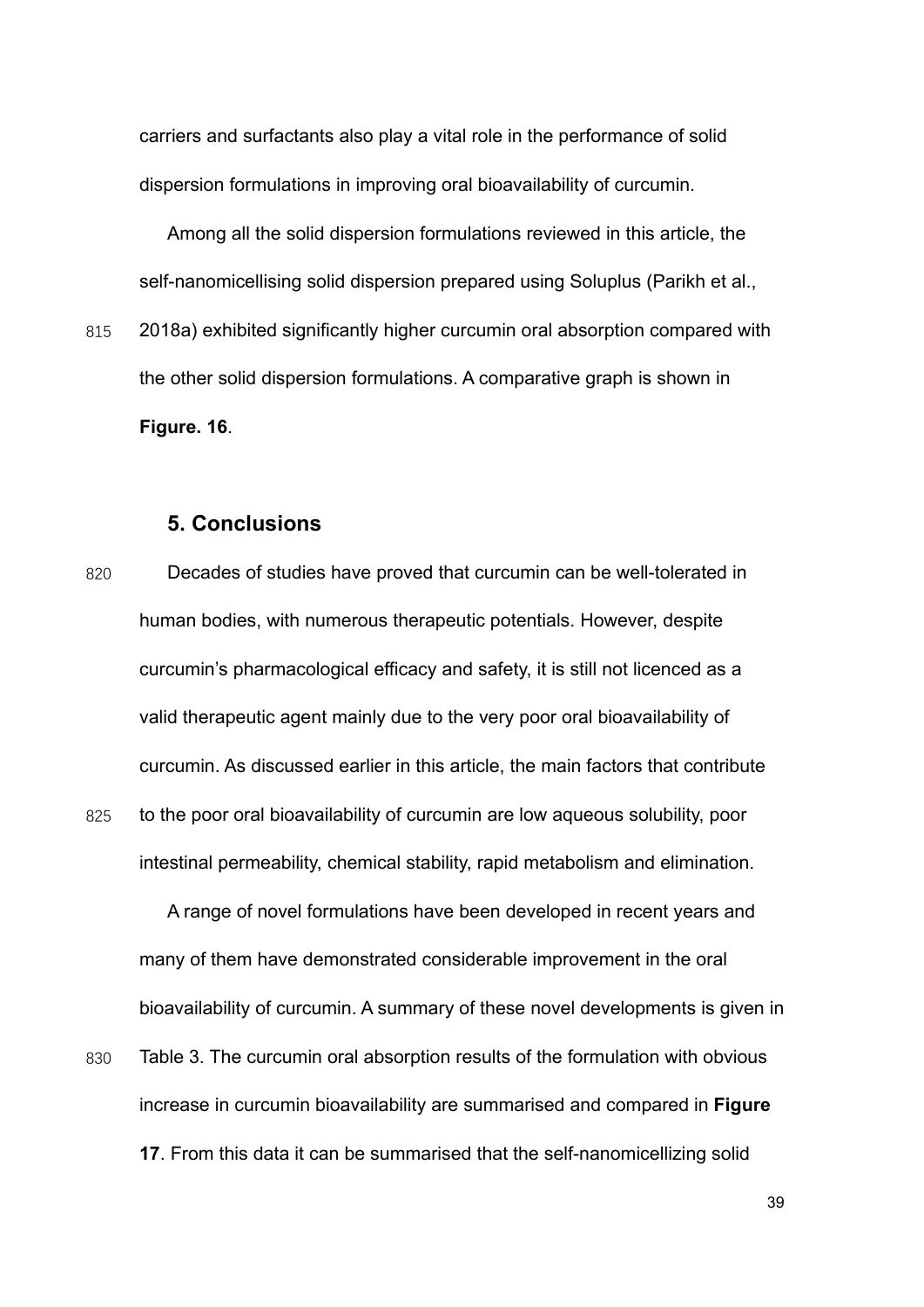dispersion (NCF) prepared by Soluplus showed the highest curcumin oral bioavailability with the AUC<sub>0-t</sub> value of 1998.6  $\pm$  361.5µg·h/ml at a curcumin

- 835 equivalent dose of 47mg/kg in rats (Parikh et al., 2018a). This shows the great potential of solid dispersion strategy for the application in improving curcumin absorption via oral administration. Whether improvement of oral bioavailability of curcumin can improve the therapeutic efficacy of the compound needs to be evaluated. A follow-up study was carried out to evaluate the efficacy of
- 840 NCF against Alzheimer's disease in *in vitro* (SHSY5Y695 APP human neuroblastoma cell line with induced toxicity) and *in vivo* (transgenic mice with Alzheimer's diseases) models. In the *in vitro* model, NCF (equivalent to 10 μg/mL of curcumin) displayed better efficacy than CUR control (10 μg/mL) against cytotoxicity which induced by CuSO4, H2O2 and Aβ42. This indicated
- 845 that NCF has better neuroprotective effect than the unformulated curcumin. As for the *in vivo* study, NCF, curcumin control and donepezil (a medication used for treating Alzheimer's diseases) were orally administrated to mice in order to investigate their long-term (3 months) efficacy against Alzheimer's diseases. The efficacy was evaluated by behavioural tests of the mice and the results
- 850 showed that the NCF has significantly better efficacy to repair the cognitive functions and behaviour of mice than the curcumin control and even donepezil. Also, it has been reported that it prevents any further deterioration in the behaviour of mice. During the *in vivo* study, the formulation was welltolerated with no obvious toxicity. This makes NCF a safe and effective option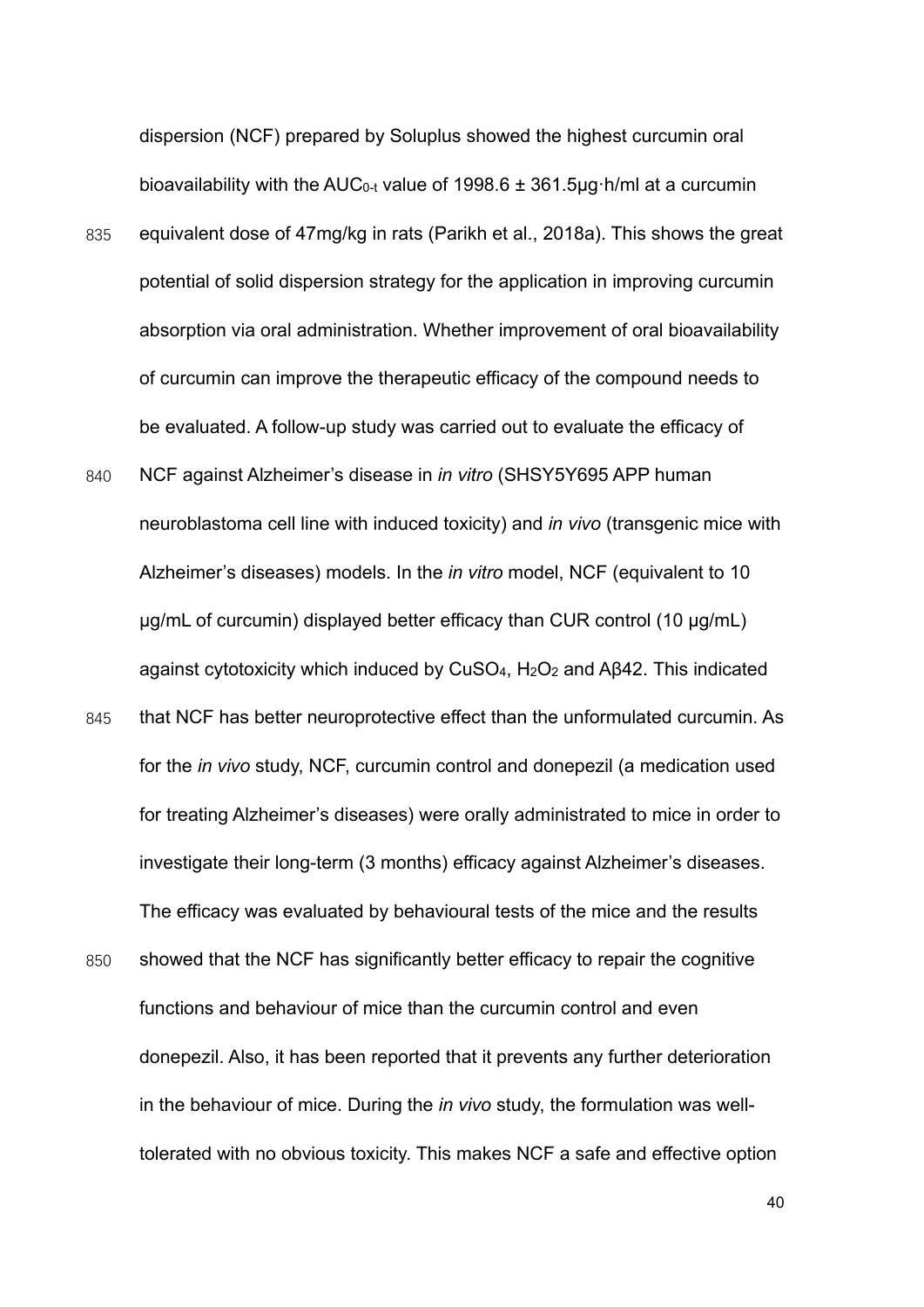855 for the treatment of Alzheimer's diseases. It also proved that the improvement of the oral bioavailability of curcumin could lead to good therapeutic effect (Parikh et al. 2018b).

However, it is difficult to directly compare each formulation because of the differences in administered dose, experimental designs, and methods of 860 analysis. No cross-over studies have been conducted for the novel curcumin formulations mentioned in this article. It is suggested that in order to design standardised controlled trials for different curcumin formulations in the future, it is imperative to understand and verify which formulation is the best in terms of oral bioavailability and therapeutic effect.

- 865 In summary, curcumin has been demonstrated to have a wide range of therapeutic effects. However, due to its physical properties it is seriously lacking in aqueous solubility, which has been related to its poor bioavailability. Advances in the development of novel formulations should assist in improving bioavailability, which can then be related to categorically demonstrate
- 870 curcumin's therapeutic effect in a given condition.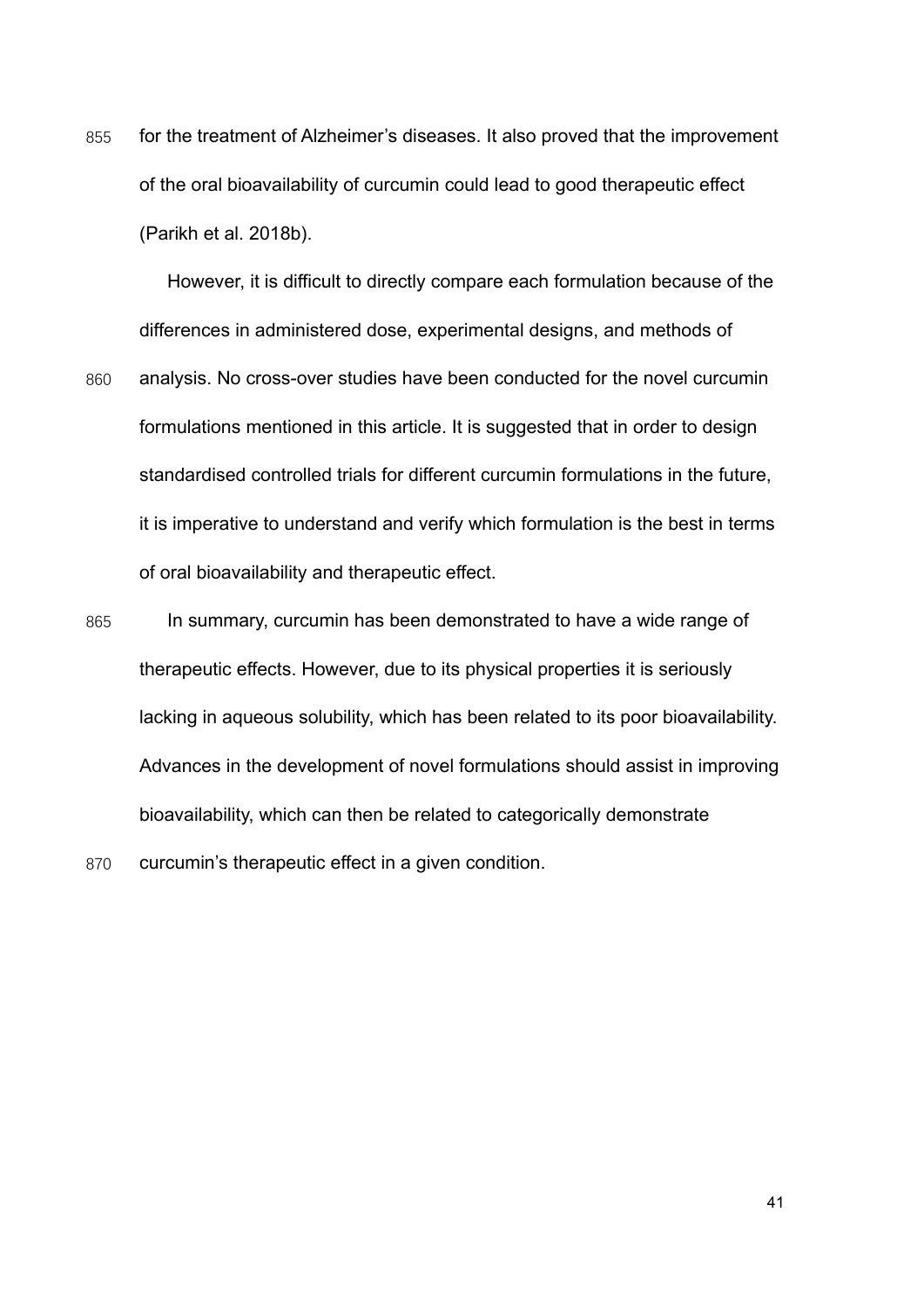| <b>Subjects</b>                        | <b>Amount of</b><br>curcumin | <b>Formulation</b>                                                                             | Improved the oral<br>bioavailability of   | <b>References</b>           |
|----------------------------------------|------------------------------|------------------------------------------------------------------------------------------------|-------------------------------------------|-----------------------------|
|                                        | administrated                |                                                                                                | curcumin by                               |                             |
| Humans                                 | 2g                           | 2 g of curcumin + 5mg of piperine was delivered orally<br>simultaneously                       | 2-fold                                    | Anand et al., 2007          |
| Rats                                   | 200mg/kg                     | Pre-administration of 20mg/kg piperine, then 200mg/kg<br>curcumin after 6 hours                | 97-fold                                   | Zeng et al., 2017b          |
| Albino<br>Wister rats                  | 50mg/kg                      | Curcumin loaded phosphatidylcholine-maltodextrin based<br>nanoparticles(C-LPNCs)               | 55.2-fold                                 | Chaurasia et al.,<br>2015   |
| Male SD<br>(Sprague<br>Dawley)<br>rats | 50mg/kg                      | Curcumin loaded nanosuspension, prepared by citric acid<br>and Brij78                          | 3.7-fold                                  | Wang et al., 2017           |
| Humans                                 | 100 <sub>mg</sub>            | Curcumin loaded, Alginate and polysorbate nanoparticles                                        | 5-fold                                    | Govindaraju et al.,<br>2019 |
| Male SD<br>rats                        | 50mg/kg                      | Curcumin-loaded solid lipid nanoparticles(SLN) with N-<br>carboxymethyl chitosan (NCC) coating | $9.5$ -fold                               | Baek and Cho,<br>2017       |
| Caco-2<br>cells                        | $4\mu g/mL$                  | Curcumin-loaded hybrid liposomal formulation that consist of<br>chitosan and phospholipid      | 1.256-fold higher 4h<br>after incubation. | Peng et al., 2017           |
| Male<br>wistar rats                    | 10mg/kg                      | Curcumin-loaded mixed micelle (consist of Pluronic F-127<br>and Gelucire <sup>®</sup> 44/14)   | 55-fold                                   | Patil et al., 2015          |
| Male SD<br>rats                        | 100 mg/ kg                   | Curcumin-loaded sophorolipid based nanomicelle                                                 | 3.6-fold                                  | Peng et al., 2018           |

Table 3. A summary of the novel formulations for improving curcumin's oral bioavailability.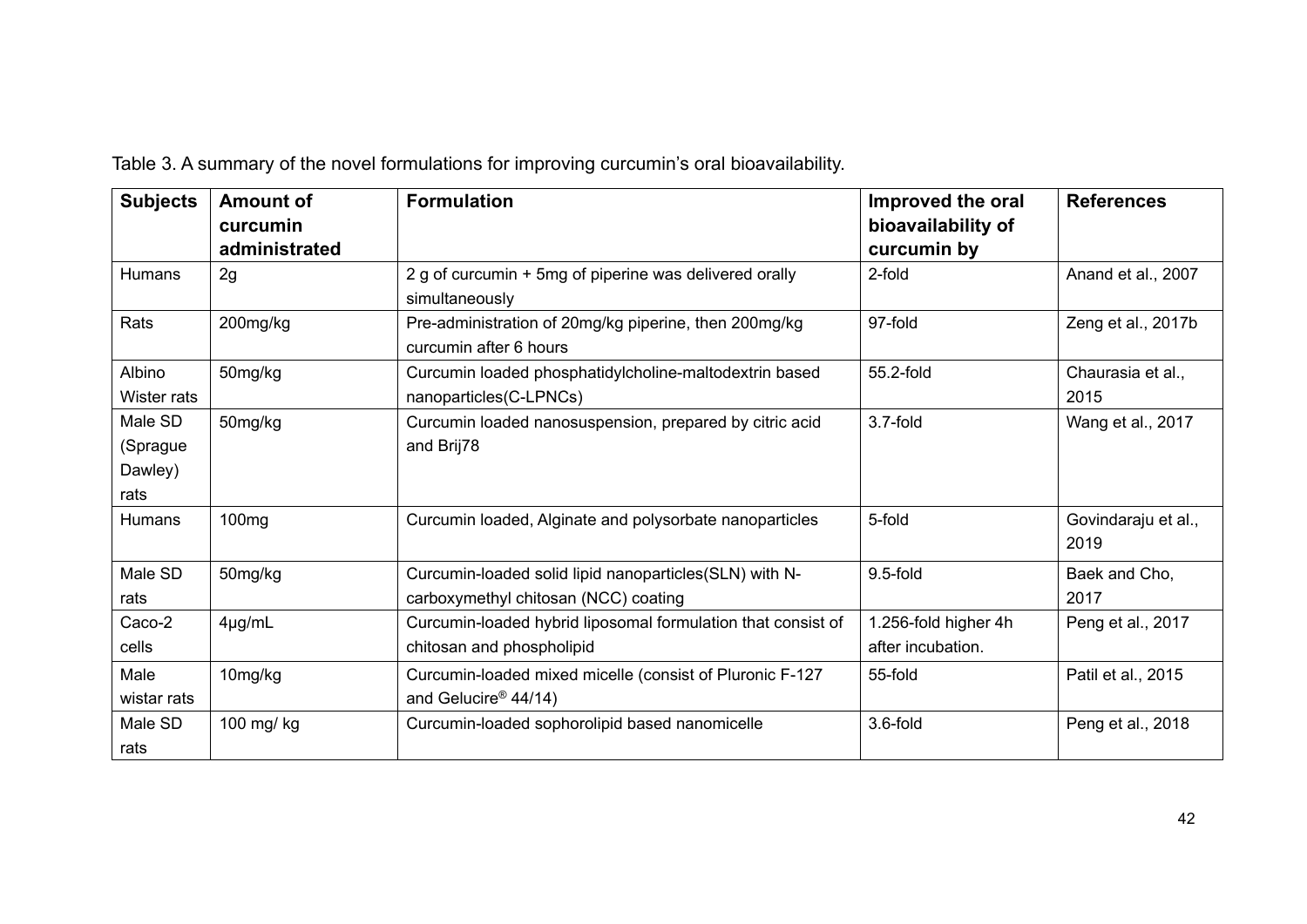| Rats        | 50mg/kg   | Self-assembled, polymeric curcumin-loaded micelles, consist    | 2.87-fold                 | Wang et al., 2015     |
|-------------|-----------|----------------------------------------------------------------|---------------------------|-----------------------|
|             |           | of TPGS2 K, HS15 and Pluronic F127                             |                           |                       |
| Male        | 8mg/kg    | Thiol modified chitosan coated, curcumin-piperine loaded, oil- | 64-fold                   | Vecchione et al.,     |
| Wistar      |           | in water nanoemulsion                                          |                           | 2016                  |
| albino rats |           |                                                                |                           |                       |
| Male SD     | 100mg/kg  | Curcumin-loaded self-nanoemulsifying drug delivery system      | 1.94-fold                 | Wan et al., 2016      |
| rats        |           | (SNEDDS), consist of ethyl oleate, tween 80 and PEG 600        |                           |                       |
| Rats        | 100mg/kg  | Curcumin-phospholipid complex, entrapped in a self-            | 52.55-fold                | Shukla et al., 2016   |
|             |           | nanoemulsion that consist of caster oil, Tween 80 and PEG      |                           |                       |
|             |           | 400                                                            |                           |                       |
| Rats        | 50mg/kg   | Self-emulsifying curcumin loaded microemulsion that consist    | 73-fold                   | Dhumal et al., 2015   |
|             |           | of E1E, Solutol HS and Transcutol HP                           |                           |                       |
| Adult male  | 12.5mg/kg | Self-microemulsifying curcumin (SME-Cur) wrapped in a          | 5-fold                    | Petchsomrit et al.,   |
| Wistar rats |           | hydroxyprophylmethyl cellulose (HPMC)-based sponge             |                           | 2015                  |
| Male SD     | 47 mg/kg  | Self-nanomicellizing curcumin-loaded Soluplus solid            | 117-fold higher than that | Parikh et al., 2018a  |
| rats        |           | dispersion                                                     | of 150mg/kg curcumin      |                       |
|             |           |                                                                | suspension                |                       |
| Male S D    | 150mg/kg  | Ball milled curcumin loaded, disodium glycyrrhizin (Na2GA)     | 19-fold                   | Zhang et al., 2018    |
| rats        |           | solid dispersion                                               |                           |                       |
| Male SD     | 30 mg/kg  | Curcumin-loaded ternary solid dispersion system, prepared      | 65-fold higher than       | Song et al., 2016     |
| rats        |           | with Mannitol and TPGs                                         | 200mg/kg oral dose of     |                       |
|             |           |                                                                | pure curcumin             |                       |
| Rats        | 500mg/kg  | Curcumin-Gelucire 50/13 solid dispersion                       | $5.5$ -fold               | Teixeira et al., 2015 |
| Rats        | 100mg/kg  | curcumin-piperine solid dispersion                             | 1.92-fold                 | Wang et al., 2019     |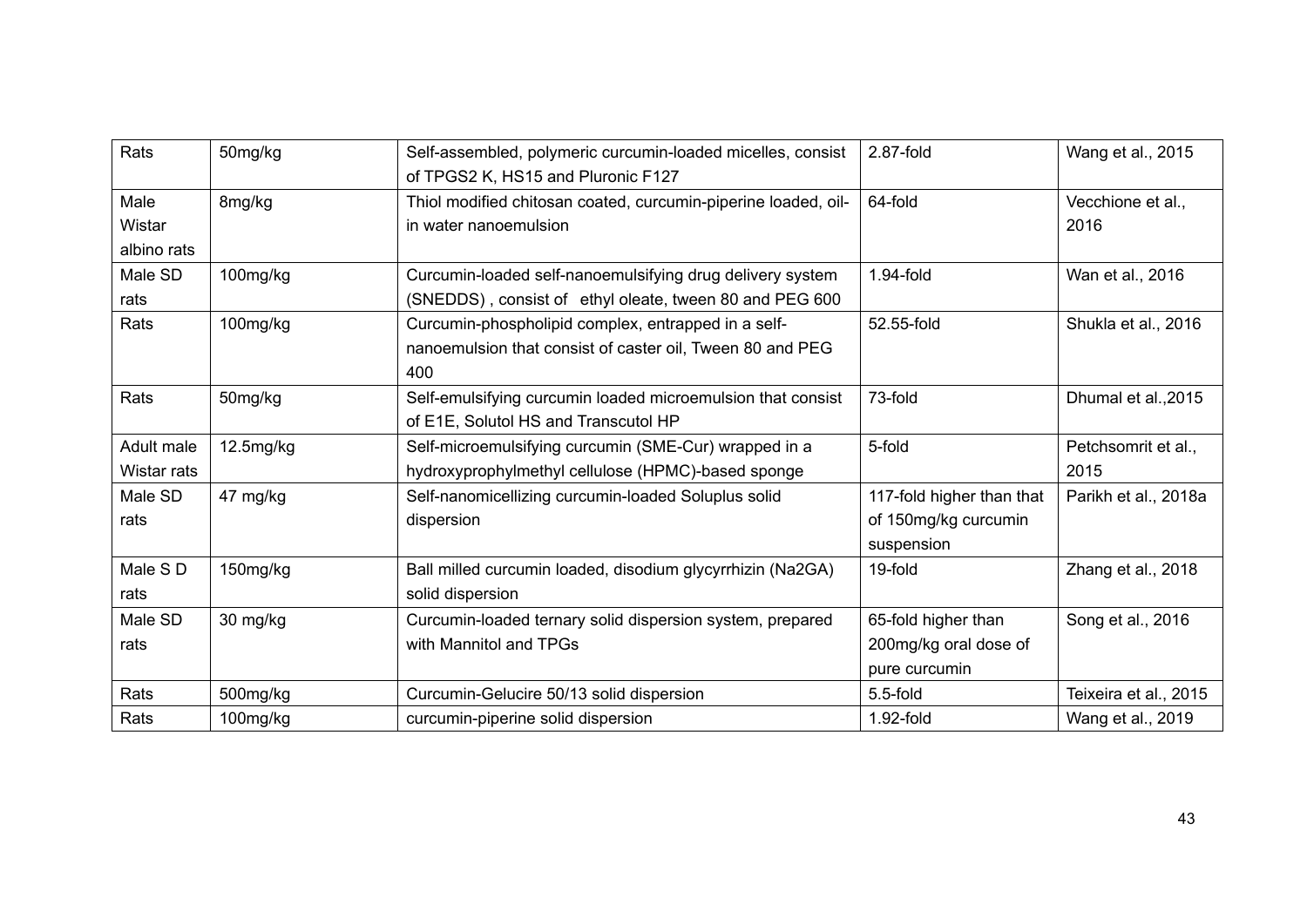## 875 **CRediT Author Statement:**

*Zhenqi Liu*: Investigation, Writing-Original draft preparation, visualisation, methodology, resources; *John Smart*: Supervision, Reviewing; *Ananth Pannala*: Conceptualisation, Supervision, Writing-Reviewing and Editing

880

## **FUNDING:**

This research did not receive any specific grant from funding agencies in the public, commercial or not-for-profit sectors.

## 885 **CONFLICT OF INTERESTS:**

The authors declare that there are no conflict of interests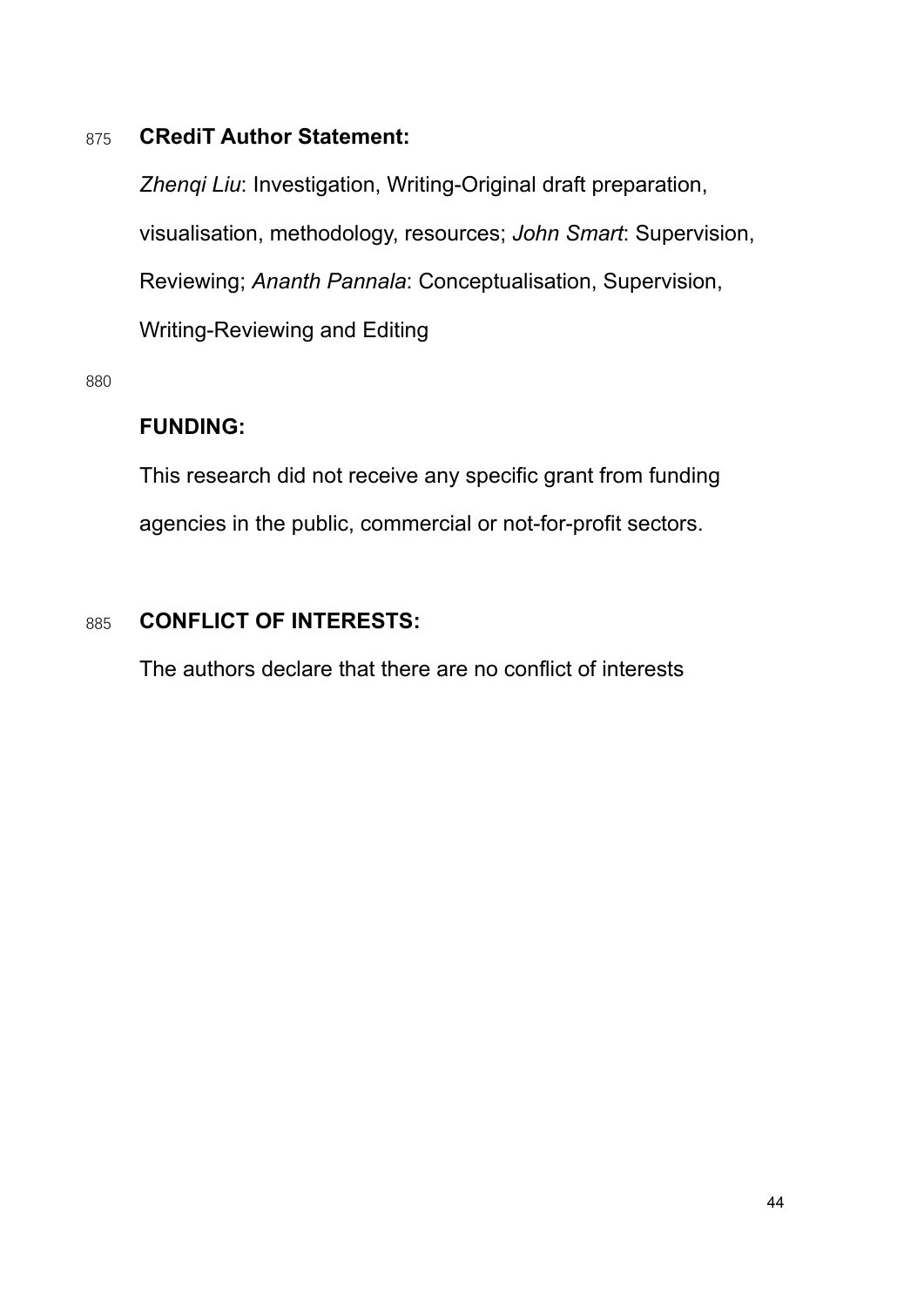## **6. References**

890 Aggarwal, B., Takada, Y., Oommen, O., 2004. From chemoprevention to chemotherapy: common targets and common goals. Expert Opin. Investig. Drugs. 13(10), 1327-1338.<https://doi.org/10.1517/13543784.13.10.1327>

Anand, P., Kunnumakkara, A., Newman, R., Aggarwal, B., 2007. Bioavailability of Curcumin: Problems and Promises. Mol. Pharm. 4(6), 807-818. 895 <https://doi.org/10.1021/mp700113r>

Araiza-Calahorra, A., Akhtar, M., Sarkar, A., 2018. Recent advances in emulsion-based delivery approaches for curcumin: From encapsulation to bioaccessibility. Trends Food Sci. Technol. 71, 155-169. <https://doi.org/10.1016/j.tifs.2017.11.009>

- 900 Araujo, M., Antunes, L., Takahashi, C., 2001. Protective effect of thiourea, a hydroxyl-radical scavenger, on curcumin-induced chromosomal aberrations in an in vitro mammalian cell system. Teratog. Carcinog. Mutagen. 21(2), 175- 180. [https://doi.org/10.1002/1520-6866\(2001\)21:2%3C175::aid](https://doi.org/10.1002/1520-6866(2001)21:2%3C175::aid-tcm6%3E3.0.co;2-v)[tcm6%3E3.0.co;2-v](https://doi.org/10.1002/1520-6866(2001)21:2%3C175::aid-tcm6%3E3.0.co;2-v)
- 905 Artursson, P., Karlsson, J., 1991. Correlation between oral drug absorption in humans and apparent drug permeability coefficients in human intestinal epithelial (Caco-2) cells. Biochem. Biophys. Res. Commun. 175(3), 880-885. [https://doi.org/10.1016/0006-291x\(91\)91647-u](https://doi.org/10.1016/0006-291x(91)91647-u)

Asai, A., Miyazawa, T., 2000. Occurrence of orally administered curcuminoid 910 as glucuronide and glucuronide/sulfate conjugates in rat plasma. Life Sci. 67(23), 2785-2793. [https://doi.org/10.1016/s0024-3205\(00\)00868-7](https://doi.org/10.1016/s0024-3205(00)00868-7)

Atal, C., Dubey, R., Singh, J., 1985. Biochemical basis of enhanced drug bioavailability by piperine: evidence that piperine is a potent inhibitor of drug metabolism. J. Pharmacol. Exp. Ther. 232(1), 258-262. 915 <http://jpet.aspetjournals.org/content/232/1/258.long>

Baek, J., Cho, C., 2017. Surface modification of solid lipid nanoparticles for oral delivery of curcumin: Improvement of bioavailability through enhanced cellular uptake, and lymphatic uptake. Eur. J. Pharm. Biopharm. 117, 132-140. <https://doi.org/10.1016/j.ejpb.2017.04.013>

920 Baghel, S., Cathcart, H., O'Reilly, N., 2016. Polymeric Amorphous Solid Dispersions: A Review of Amorphization, Crystallization, Stabilization, Solid-State Characterization, and Aqueous Solubilization of Biopharmaceutical Classification System Class II Drugs. J. Pharm. Sci. 105(9), 2527-2544. <https://doi.org/10.1016/j.xphs.2015.10.008>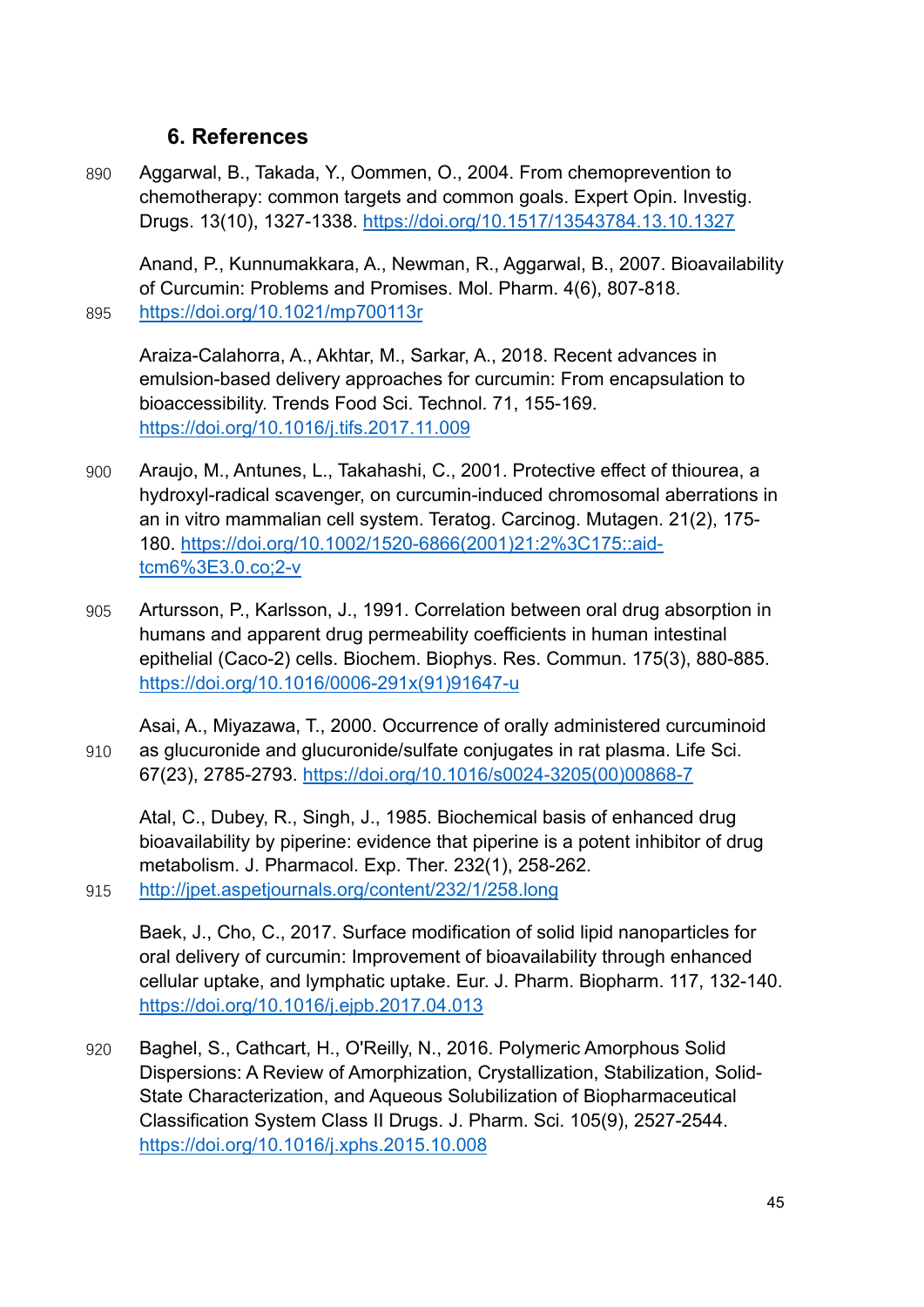- 925 Bernabé-Pineda, M., Ramírez-Silva, M., Romero-Romo, M., González-Vergara, E., Rojas-Hernández, A., 2004. Determination of acidity constants of curcumin in aqueous solution and apparent rate constant of its decomposition. Spectrochim. Acta A Mol. Biomol. Spectrosc. 60(5), 1091-1097. [https://doi.org/10.1016/S1386-1425\(03\)00342-1](https://doi.org/10.1016/S1386-1425(03)00342-1)
- 930 Bevernage, J., Forier, T., Brouwers, J., Tack, J., Annaert, P., Augustijns, P., 2011. Excipient-mediated supersaturation stabilization in human intestinal fluids. Mol. Pharm. 8, 564–570.<https://doi.org/10.1021/mp100377m>

Bisht, S., Feldmann, G., Soni, S., Ravi, R., Karikar, C., Maitra, A., Maitra, A., 2007. Polymeric nanoparticle-encapsulated curcumin ("nanocurcumin"): a 935 novel strategy for human cancer therapy. J. Nanobiotechnology. 5(1), 3. <https://doi.org/10.1186/1477-3155-5-3>

Carolina Alves, R., Perosa Fernandes, R., Fonseca-Santos, B., Damiani Victorelli, F., Chorilli, M., 2018. A Critical Review of the Properties and Analytical Methods for the Determination of Curcumin in Biological and

940 Pharmaceutical Matrices. Crit. Rev. Anal. Chem. 49(2), 138-149. <https://doi.org/10.1080/10408347.2018.1489216>

Canaparo, R., Finnström, N., Serpe, L., Nordmark, A., Muntoni, E., Eandi, M., Rane, A. and Zara, G., 2007. Expression of CYP3A isoforms and Pglycoprotein in human stomach, jejunum and ileum. Clin. Exp. Pharmacol. 945 Physiol., 34(11), pp.1138-44.<https://doi.org/10.1111/j.1440-1681.2007.04691.x>

Chang, M.T., Tsai, T.R., Lee, C.Y., Wei, Y.S., Chen, Y.J., Chen, C.R., Tzen, J.T., 2013. Elevating bioavailability of curcumin via encapsulation with a novel formulation of artificial oil bodies. J. Agric. Food Chem. 61(40):9666–9671. <https://doi.org/10.1021/jf4019195>

- 950 Chaurasia, S., Patel, R., Chaubey, P., Kumar, N., Khan, G., Mishra, B., 2015. Lipopolysaccharide based oral nanocarriers for the improvement of bioavailability and anticancer efficacy of curcumin. Carbohydr. Polym. 130, 9- 17.<https://doi.org/10.1016/j.carbpol.2015.04.062>
- Cheung, C., Gibbons, N., Wayne Johnson, D., Nicol, D., 2010. Silibinin A 955 Promising New Treatment for Cancer. Anti-Cancer Agents Med. Chem., 10(3), pp.186-195.<https://doi.org/10.2174/1871520611009030186>

Chiou, W., Riegelman, S., 1971. Pharmaceutical Applications of Solid Dispersion Systems. J. Pharm. Sci. 60(9), 1281-1302. <https://doi.org/10.1002/jps.2600600902>

960 Chuah, A., Jacob, B., Jie, Z., Ramesh, S., Mandal, S., Puthan, J., Deshpande, P., Vaidyanathan, V., Gelling, R., Patel, G., Das, T., Shreeram, S., 2014.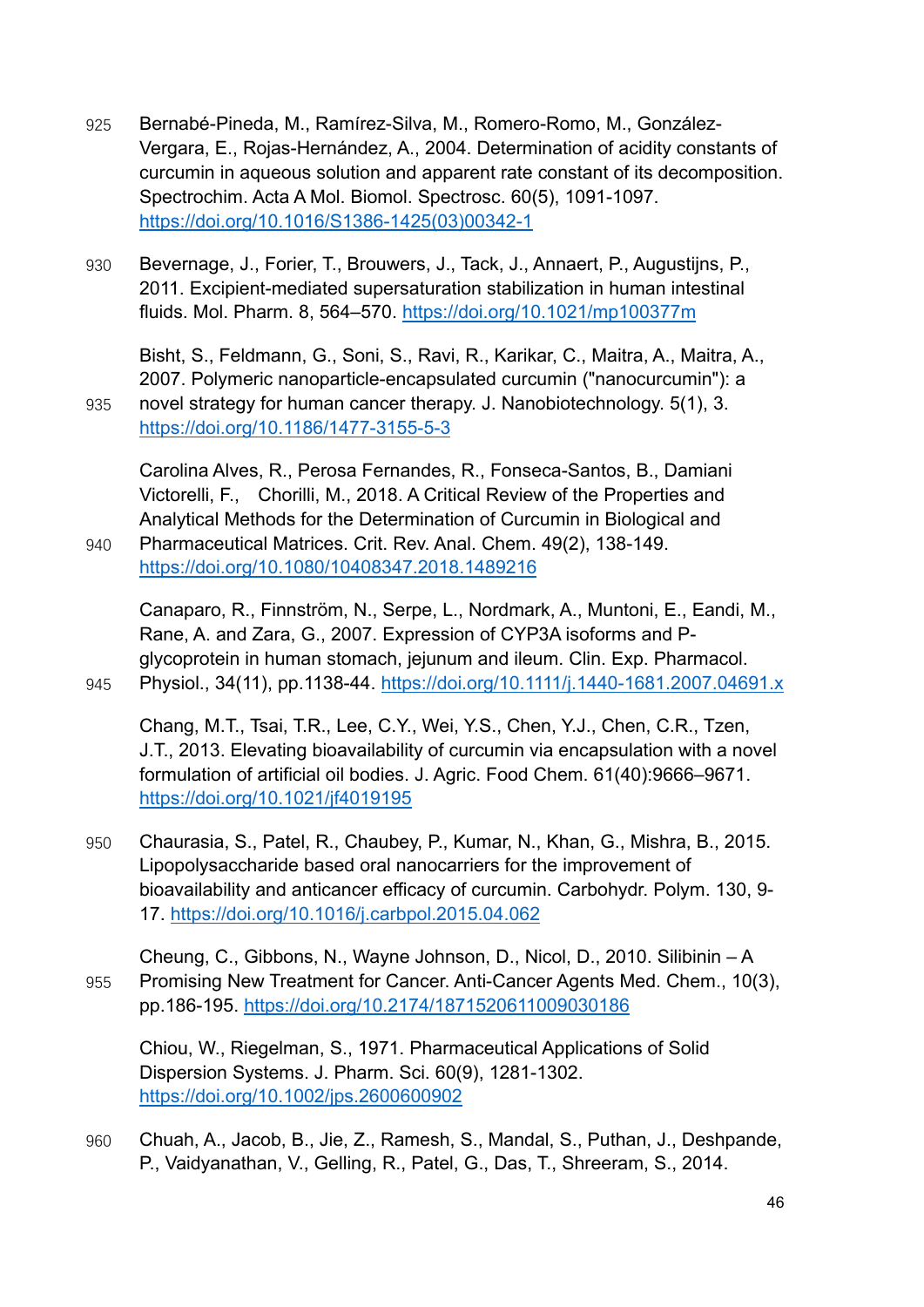Enhanced bioavailability and bioefficacy of an amorphous solid dispersion of curcumin. Food Chem. 156, 227-233. <https://doi.org/10.1016/j.foodchem.2014.01.108>

965 Constantinides, P., 1995. Lipid microemulsion for improving drug dissolution and oral absorption: Physical and biopharmaceutical aspects. Pharm. Res. 12, 1561–72.<https://doi.org/10.1023/a:1016268311867>

Craig, D., 2002. The mechanisms of drug release from solid dispersions in water-soluble polymers. Int. J. Pharm. 231(2), 131-144. 970 [https://doi.org/10.1016/s0378-5173\(01\)00891-2](https://doi.org/10.1016/s0378-5173(01)00891-2)

Cuomo, F., Cofelice, M., Venditti, F., Ceglie, A., Miguel, M., Lindman, B., Lopez, F., 2018. In-vitro digestion of curcumin loaded chitosan-coated liposomes. Colloids Surf. B Biointerfaces. 168, 29-34. <https://doi.org/10.1016/j.colsurfb.2017.11.047>

975 De Jong, W.H., Borm, P.J., 2008. Drug delivery and nanoparticles: Applications and hazards. Int. J. Nanomedicine. 3(2), 133-149. <https://doi.org/10.2147/ijn.s596>

Dhumal, D., Kothari, P., Kalhapure, R., Akamanchi, K., 2015. Selfmicroemulsifying drug delivery system of curcumin with enhanced solubility 980 and bioavailability using a new semi-synthetic bicephalous heterolipid: in vitro and in vivo evaluation. RSC Advances. 5(110), 90295-90306. <https://doi.org/10.1039/C5RA18112G>

Dovigo, L.N., Carmello, J.C., de Souza Costa, C.A., Vergani, C.E., Brunetti, I.L., Bagnato, V.S., Pavarina, A.C., 2013. Curcumin-mediated photodynamic 985 inactivation of Candida albicans in a murine model of oral candidiasis. Med Mycol. 51(3). 243–251.<https://doi.org/10.3109/13693786.2012.714081>

Ensign, L., Cone, R., Hanes, J., 2012. Oral drug delivery with polymeric nanoparticles: The gastrointestinal mucus barriers. Adv. Drug Del. Rev. 64(6), 557-570.<https://doi.org/10.1016/j.addr.2011.12.009>

990 Esatbeyoglu, T., Hubbe, P., Ernst, I.M.A., Chin, D., Wagner, A.E., Rimbach, G., 2012. Curcumin – from molecule to biological function. Angew. Chem. Int. Ed. Engl. 51(22), 5308-5322.<https://doi.org/10.1002/anie.201107724>

Gantait, A., Barman, T., Mukherjee, P.K., 2001. Validated method for the estimation of curcumin in turmeric powder. Indian J. Tradit. Know. 10(2), 247- 995 250. <http://nopr.niscair.res.in/handle/123456789/11499>

Gao, D., Liu, H., Lin, J., Wang, Y., Jiang, Y., 2013. Characterization of drug permeability in Caco-2 monolayers by mass spectrometry on a membranebased microfluidic device. Lab Chip. 13(5), 978-985.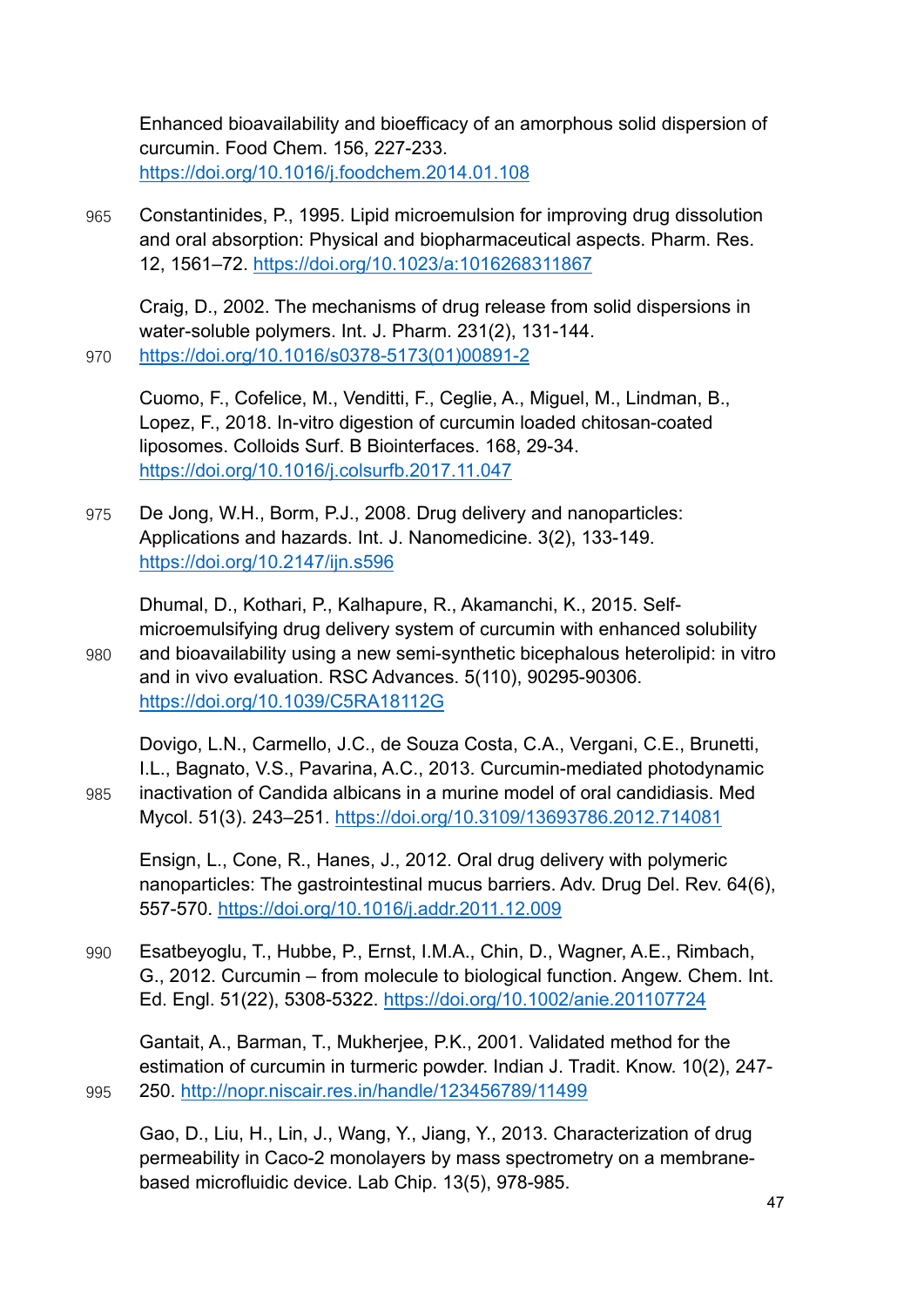<https://doi.org/10.1039/c2lc41215b>

- 1000 Gao, P., Akrami, A., Alvarez, F., Hu, J., Li, L., Ma, C., Surapaneni, S., 2009. Characterization and optimization of AMG-517 supersaturatable selfemulsifying drug delivery system (S-SEDDS) for improved oral absorption. J. Pharm. Sci. 98, 516–528.<https://doi.org/10.1002/jps.21451>
- Garcea, G., Jones, D., Singh, R., Dennison, A., Farmer, P., Sharma, R.A., 1005 Steward, W.P., Gescher, A.J., Berry, D.P., 2004. Detection of curcumin and its metabolites in hepatic tissue and portal blood of patients following oral administration. Br. J. Cancer. 90(5), 1011-1015. <https://doi.org/10.1038/sj.bjc.6601623>

Govindaraju, R., Karki, R., Chandrasekharappa, J., Santhanam, M., Shankar,

1010 A.K.K., Joshi, H.K., Divakar, G., 2019. Enhanced water dispersibility of Curcumin Encapsulated in Alginate-Polysorbate 80 Nano Particles and Bioavailability in Healthy Human volunteers. Pharm. Nanotechnol. 7(1), 39-56. <https://doi.org/10.2174/2211738507666190122121242>

Gurpreet, K. and Singh, S., 2018. Review of Nanoemulsion Formulation and 1015 Characterization Techniques. Indian J. Pharm. Sci. 80(5). 781-789. <https://doi.org/10.4172/pharmaceutical-sciences.1000422>

Gupta, H., Bhandari, D., Sharma, A., 2009. Recent Trends in Oral Drug Delivery: A Review. Recent Pat. Drug Deliv. Formul. 3(2), 162-173. <https://doi.org/10.2174/187221109788452267>

1020 Grancharov, K., Naydenova, Z., Lozeva, S., Golovinsky, E., 2001. Natural and synthetic inhibitors of UDP-glucuronosyltransferase. Pharmacol Ther. 89(2), 171–186. [https://doi.org/10.1016/S0163-7258\(00\)00109-1](https://doi.org/10.1016/S0163-7258(00)00109-1)

Grill, A.E., Koniar, B., Panyam, J., 2014. Co-delivery of natural metabolic inhibitors in a self-microemulsifying drug delivery system for improved oral 1025 bioavailability of curcumin. Drug Deliv. Transl. Res. 4(4), 344–352. <https://doi.org/10.1007/s13346-014-0199-6>

Haley, B., Frenkel, E., 2008. Nanoparticles for drug delivery in cancer treatment. Urol. Oncol. 26, 57–64. <https://doi.org/10.1016/j.urolonc.2007.03.015>

1030 Hassaninasab, A., Hashimoto, Y., Tomita-Yokotani, K., Kobayashi, M., 2011. Discovery of the curcumin metabolic pathway involving a unique enzyme in an intestinal microorganism. Proc. Natl. Acad. Sci. USA 108(16), 6615-6620. <https://doi.org/10.1073/pnas.1016217108>

Hatcher, H., Planalp, R., Cho, J., Torti, F., Torti, S., 2008. Curcumin: From 1035 ancient medicine to current clinical trials. Cell. Mol. Life Sci. 65(11), 1631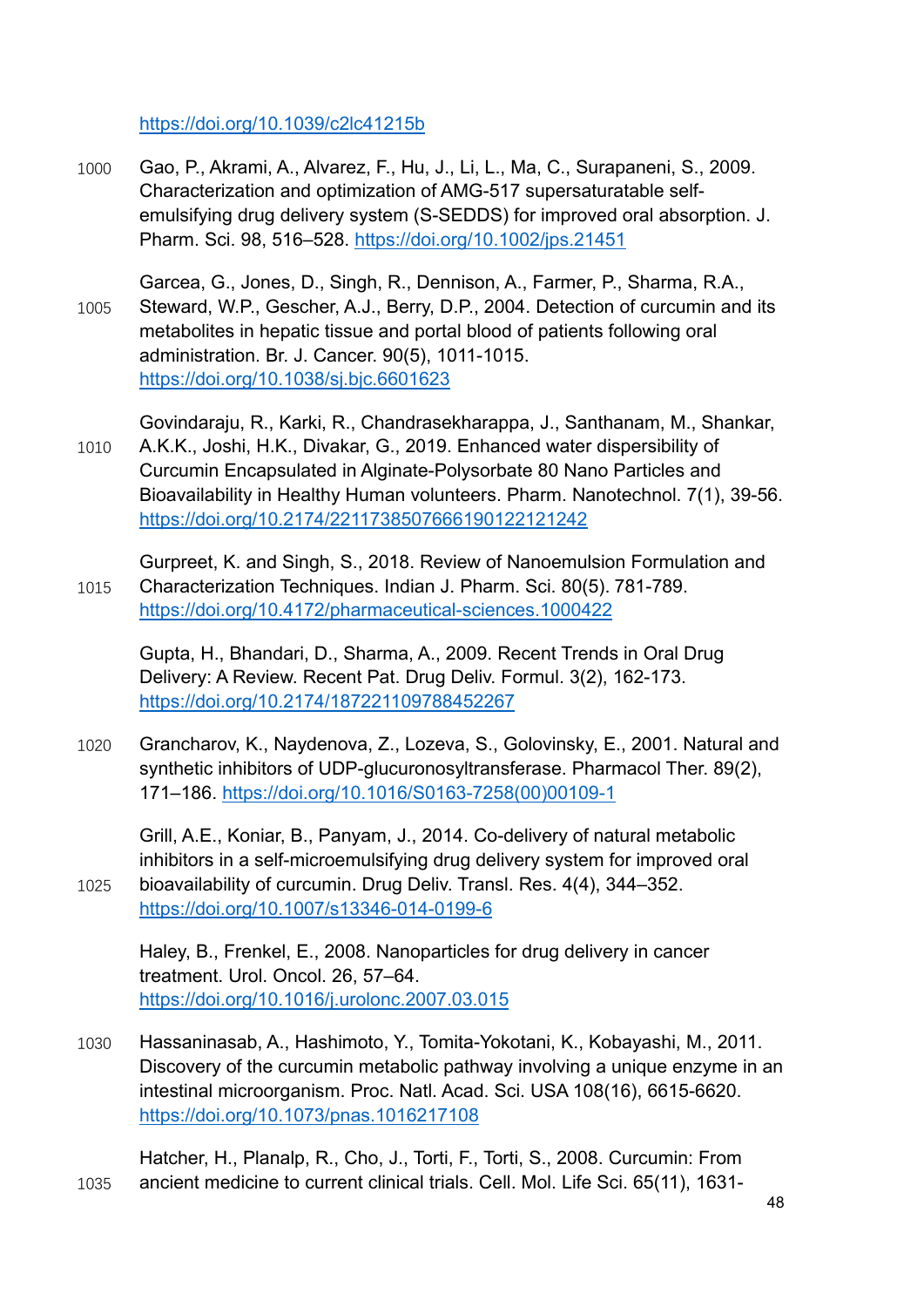1652.<https://doi.org/10.1007/s00018-008-7452-4>

Hoehle, S., Pfeiffer, E., Metzler, M., 2007. Glucuronidation of curcuminoids by human microsomal and recombinant UDP-glucuronosyltransferases. Mol. Nutr. Food Res. 51(8):932-938.<https://doi.org/10.1002/mnfr.200600283>

1040 Homayun, B., Lin, X., Choi, H., 2019. Challenges and Recent Progress in Oral Drug Delivery Systems for Biopharmaceuticals. Pharmaceutics. 11(3), 129. <https://doi.org/10.3390/pharmaceutics11030129>

Holder, G., Plummer, J., Ryan, A., 1978. The Metabolism and Excretion of Curcumin (1,7-Bis-(4-hydroxy-3-methoxyphenyl)-1,6-heptadiene-3,5-dione) in 1045 the Rat. Xenobiotica. 8(12), 761-768.

<https://doi.org/10.3109/00498257809069589>

Hong, J., Bose, M., Ju, J., Ryu, J-H., Chen, X., Sang, S., Lee, M-J., Yang, C.S. 2004. Modulation of arachidonic acid metabolism by curcumin and related β-diketone derivatives: Effects on cytosolic phospholipase A 2, 1050 cyclooxygenases and 5-lipoxygenase. Carcinogenesis. 25 (9) 1671–1679. [https://doi.org/ 10.1093/carcin/bgh165.](https://doi.org/%2010.1093/carcin/bgh165.)

Ireson, C., Orr, S., Jones, D., Verschoyle, R., Lim, C., Luo, J., Howells, L., Plummer, S., Jukes, R., Williams, M., Steward, W., 2001. Characterization of metabolites of the chemopreventive agent curcumin in human and rat 1055 hepatocytes and in the rat in vivo, and evaluation of their ability to inhibit phorbol ester-induced prostaglandin E2 production. Cancer Res. 61 (3), 1058–1064.<https://cancerres.aacrjournals.org/content/61/3/1058>

Ireson, C., Jones, D., Orr, S., Coughtrie, M., Boocock, D., Williams, M., Farmer, P.B., Steward, W.P., Gescher, A.J., 2002. Metabolism of the cancer 1060 chemopreventive agent curcumin in human and rat intestine. Cancer

Epidemiol. Biomarkers Prev. 11(1), 105-111. <https://cebp.aacrjournals.org/content/11/1/105.long>

Jahagirdar, P.S., Gupta, P.K., Kulkarni, S.P., Devarajan, P.V., 2018. Polymeric curcumin nanoparticles by a facile in situ method for macrophage targeted 1065 delivery. Bioeng. Transl. Med. 4(1), 141-151.

<https://doi.org/10.1002/btm2.10112>

Jaisamut, P., Wiwattanapatapee, R., Wiwattanawongsa, K., 2013. Influence of Natural Gum on Curcumin Supersaturation in Gastrointestinal Fluids. Int. J. Med. Health Biomed. Bioeng. Pharm. Eng. 7(12), 906-909. 1070 <https://doi.org/10.5281/zenodo.1089481>

Jantan, I., Bukhari, S., Lajis, N., Abas, F., Wai, L., Jasamai, M., 2011. Effects of -diarylpentanoid analogues of curcumin on chemiluminescence and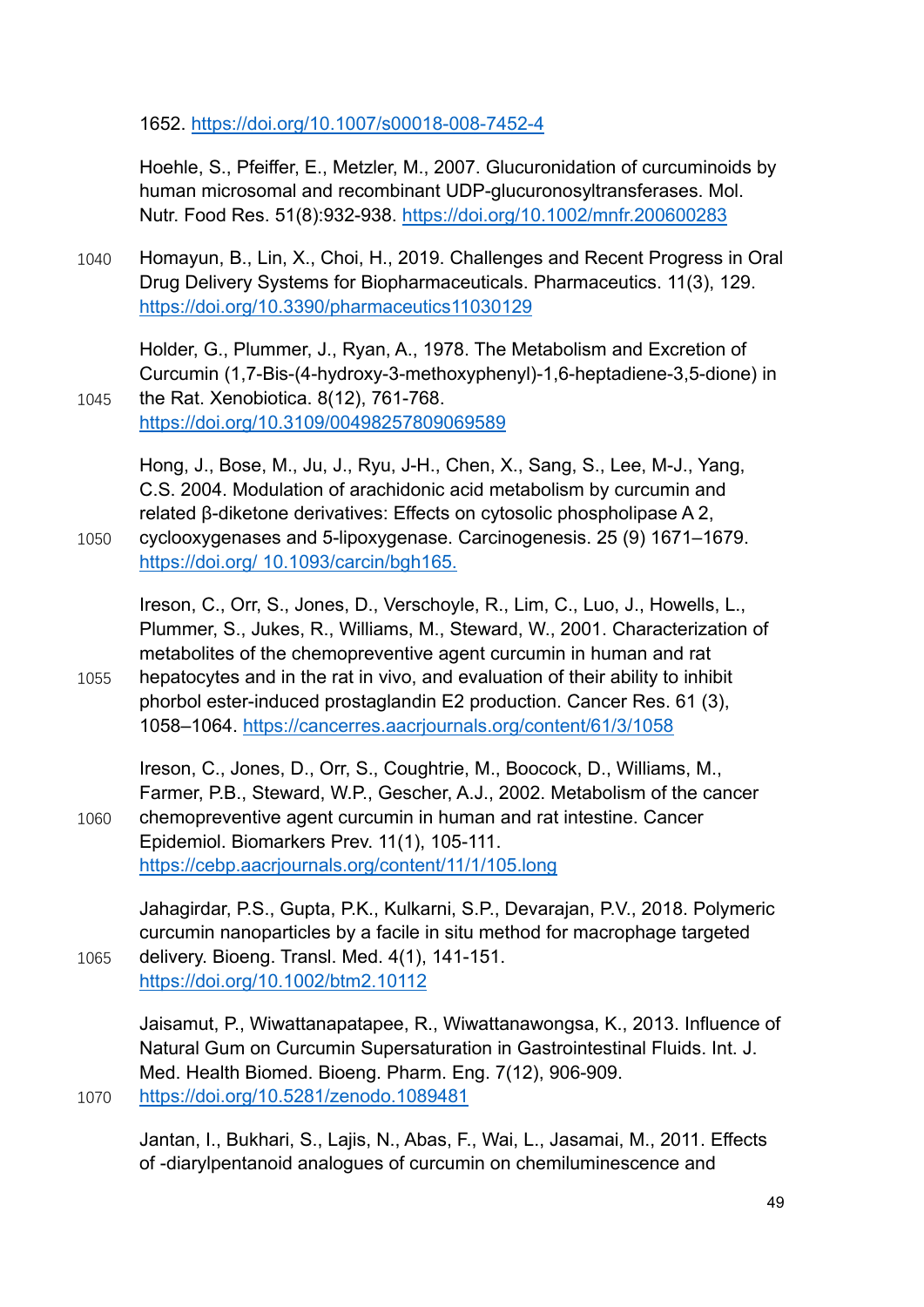chemotactic activities of phagocytes. J. Pharm. Pharmacol. 64(3), 404-412. <https://doi.org/10.1111/j.2042-7158.2011.01423.x>

1075 Jovanovic, S., Steenken, S., Boone, C., Simic, M., 1999. H-Atom Transfer Is A Preferred Antioxidant Mechanism of Curcumin. J. Am. Chem. Soc. 121(41), 9677-9681.<https://doi.org/10.1021/ja991446m>

Junghanns, J.U., Muller, R.H., 2008. Nanocrystal technology, drug delivery and clinical applications. Int. J. Nanomedicine. 3(3), 295–309. 1080 <https://doi.org/10.2147/IJN.S595>

Khan, S., Imran, M., Butt, T.T., Shah, S.W.A., Sohail, M., Malik, A., Das, S., Thu, H.E., Adam, A., Hussain, Z., 2018. Curcumin based nanomedicines as efficient nanoplatform for treatment of cancer: New developments in reversing cancer drug resistance, rapid internalization, and improved anticancer 1085 efficacy. Trends Food Sci. Technol. 80, 8-22.

<https://doi.org/10.1016/j.tifs.2018.07.026>

Kim, M.K., Choi, G.J., Lee, H.S., 2003. Fungicidal property of Curcuma longa L. rhizome-derived curcumin against phytopathogenic fungi in a greenhouse. J. Agric. Food Chem. 51(6), 1578–1581.<https://doi.org/10.1021/jf0210369>

1090 Khopde, S.M., Priyadarsini, K.I., Venkatesan, P., Rao, M.N., 1999. Free radical scavenging ability and antioxidant efficiency of curcumin and its substituted analogue. Bhiophys. Chem. 80(2), 85-91. [https://doi.org/10.1016/s0301-4622\(99\)00070-8](https://doi.org/10.1016/s0301-4622(99)00070-8)

Klickovic, U., Doberer, D., Gouya, G., Aschauer, S., Weisshaar, S., Storka, A., 1095 Bilban M., Wolzt, M., 2014. Human Pharmacokinetics of High Dose Oral Curcumin and Its Effect on Heme Oxygenase-1 Expression in Healthy Male Subjects. Biomed. Res. Int. 2014, 1-7.<https://doi.org/10.1155/2014/458592>

Kumar, S., Gupta, S.K., 2013. Pharmaceutical Solid Dispersion Technology: A Strategy to Improve Dissolution of Poorly Water-Soluble Drugs. Recent Pat. 1100 Drug Deliv. Formul. 7(2), 111-121.

<https://doi.org/10.2174/18722113113079990009>

Kunnumakkara, A.B., Anand, P., Aggarwal, B.B., 2008. Curcumin inhibits proliferation, invasion, angiogenesis and metastasis of different cancers through interaction with multiple cell signaling proteins. Cancer Lett. 269, 199- 1105 225.<https://doi.org/10.1016/j.canlet.2008.03.009>

Kurien, B.T., Singh, A., Matsumoto, H., Scofield, R.H., 2007. Improving the Solubility and Pharmacological Efficacy of Curcumin by Heat Treatment. Assay Drug Dev. Technol. 5(4), 567-576.<https://doi.org/10.1089/adt.2007.064>

Kuttan, R., Bhanumathy, P., Nirmala, K., George M.C., 1985. Potential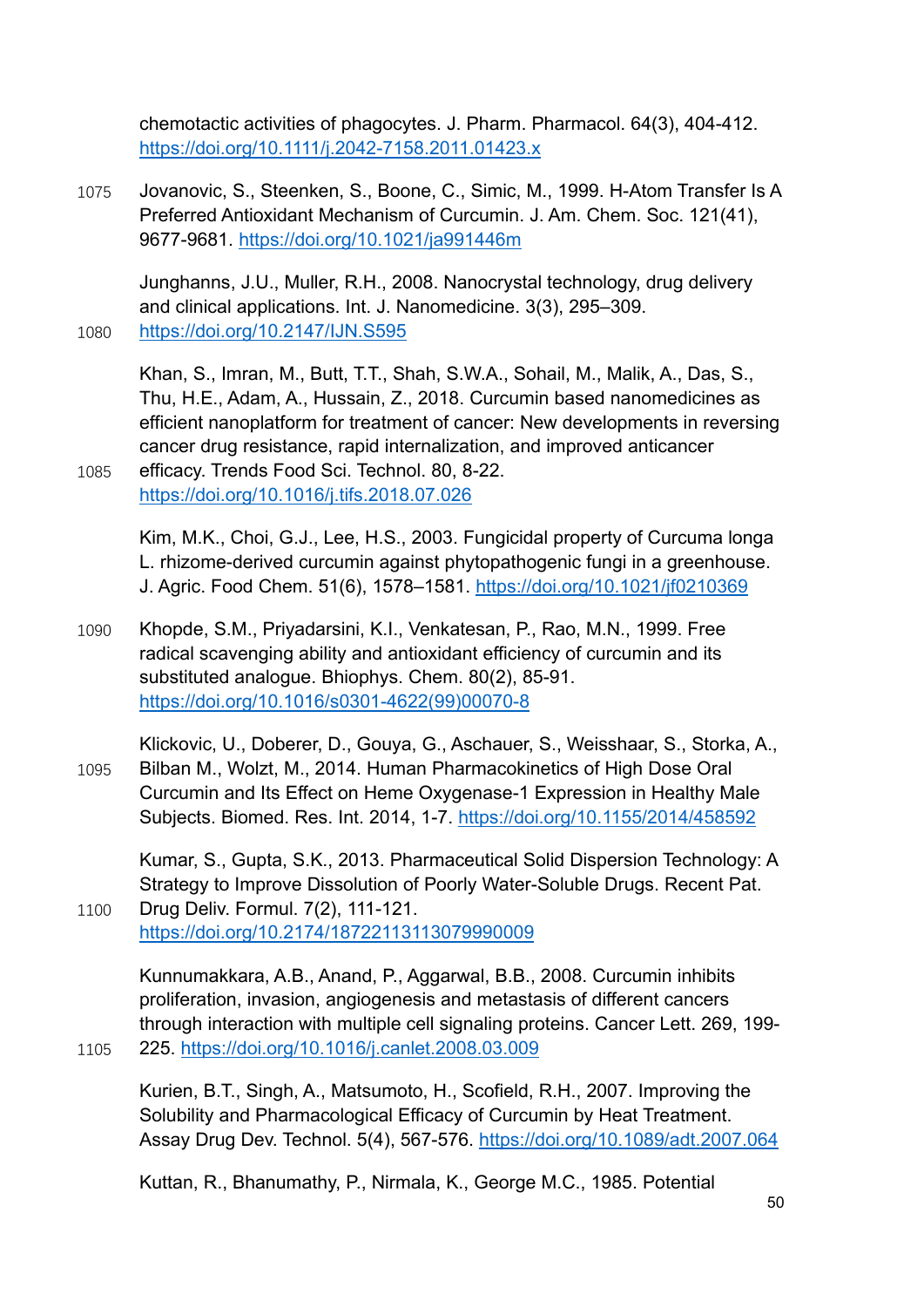1110 anticancer activity of turmeric (Curcuma longa). Cancer Lett. 29 (2), 197–202. [https://doi.org/10.1016/0304-3835\(85\)90159-4](https://doi.org/10.1016/0304-3835(85)90159-4)

Lao, C., Demierre, M., Sondak, V., 2006a. Targeting events in melanoma carcinogenesis for the prevention of melanoma. Expert Rev. Anticancer Ther. 6(11), 1559-1568.<https://doi.org/10.1586/14737140.6.11.1559>

1115 Lao, C.D., Ruffin, M.T.4th, Normolle, D., Heath, D.D., Murray, S.I., Bailey, J.M., Boggs, M.E., Crowell, J., Rock, C.L., Brenner, D.E., 2006b. Dose escalation of a curcuminoid formulation. BMC Complement. Altern. Med. 6, 10.<https://doi.org/10.1186/1472-6882-6-10>

Li, Z.L., Peng, S.F., Chen, X., Zhu, Y.Q., Zou, L.Q., Liu, W., Liu, C.M., 2018. 1120 Pluronics modified liposomes for curcumin encapsulation: Sustained release, stability and bioaccessibility. Food Res. Int. 108, 246-253. <https://doi.org/10.1016/j.foodres.2018.03.048>

Lopez-Jornet, P., Camacho-Alonso, F., Jiménez-Torres, MJ., Orduña-Domingo A, Gómez-Garcia F., 2011. Topical curcumin for the healing of carbon dioxide 1125 laser skin wounds in mice. Photomed Laser Surg. 29(12), 809–814. <https://doi.org/10.1089/pho.2011.3004>

LoTempio, M.M., Veena, M.S., Steele, H.L., Ramamurthy, B., Ramalingam, T.S., Cohen, A.N., Chakrabarti, R., Srivatsan, E.S., Wang, M.B., 2005. Curcumin suppresses growth of head and neck squamous cell carcinoma.

1130 Clin. Cancer Res. 11(19 Pt 1), 6994–7002. [https://doi.org/10.1158/1078-](https://doi.org/10.1158/1078-0432.CCR-05-0301) [0432.CCR-05-0301](https://doi.org/10.1158/1078-0432.CCR-05-0301)

Lund, K.C., Pantuso, T., 2014. Combination Effects of Quercetin, Resveratrol and Curcumin on In Vitro Intestinal Absorption. J. Restor. Med. 3(1), 112-120. <https://doi.org/10.14200/jrm.2014.3.0108>

1135 Masuda, T., Maekawa, T., Hidaka, K., Bando, H., Takeda, Y., Yamaguchi, H., 2001. Chemical Studies on Antioxidant Mechanism of Curcumin: Analysis of Oxidative Coupling Products from Curcumin and Linoleate. J. Agric. Food Chem. 49(5), 2539-2547.<https://doi.org/10.1021/jf001442x>

McClements, D., 2012. Nanoemulsions versus microemulsions: terminology, 1140 differences, and similarities. Soft Matter, 8(6), 1719-1729. [https://doi.org/](https://doi.org/%2010.1039/c2sm06903b)  [10.1039/c2sm06903b](https://doi.org/%2010.1039/c2sm06903b)

Merisko-Liversidge, E., Liversidge, G.G., Cooper, E.R., 2003. Nanosizing: a formulation approach for poorly-water-soluble compounds. Eur. J. Pharm. Sci. 18(2), 113-120. [https://doi.org/10.1016/s0928-0987\(02\)00251-8](https://doi.org/10.1016/s0928-0987(02)00251-8)

1145 Miller, D.A., DiNunzio, J.C., Yang, W., McGinity, J.W., Williams, R.O.3rd, 2008. Enhanced in vivo absorption of itraconazole via stabilization of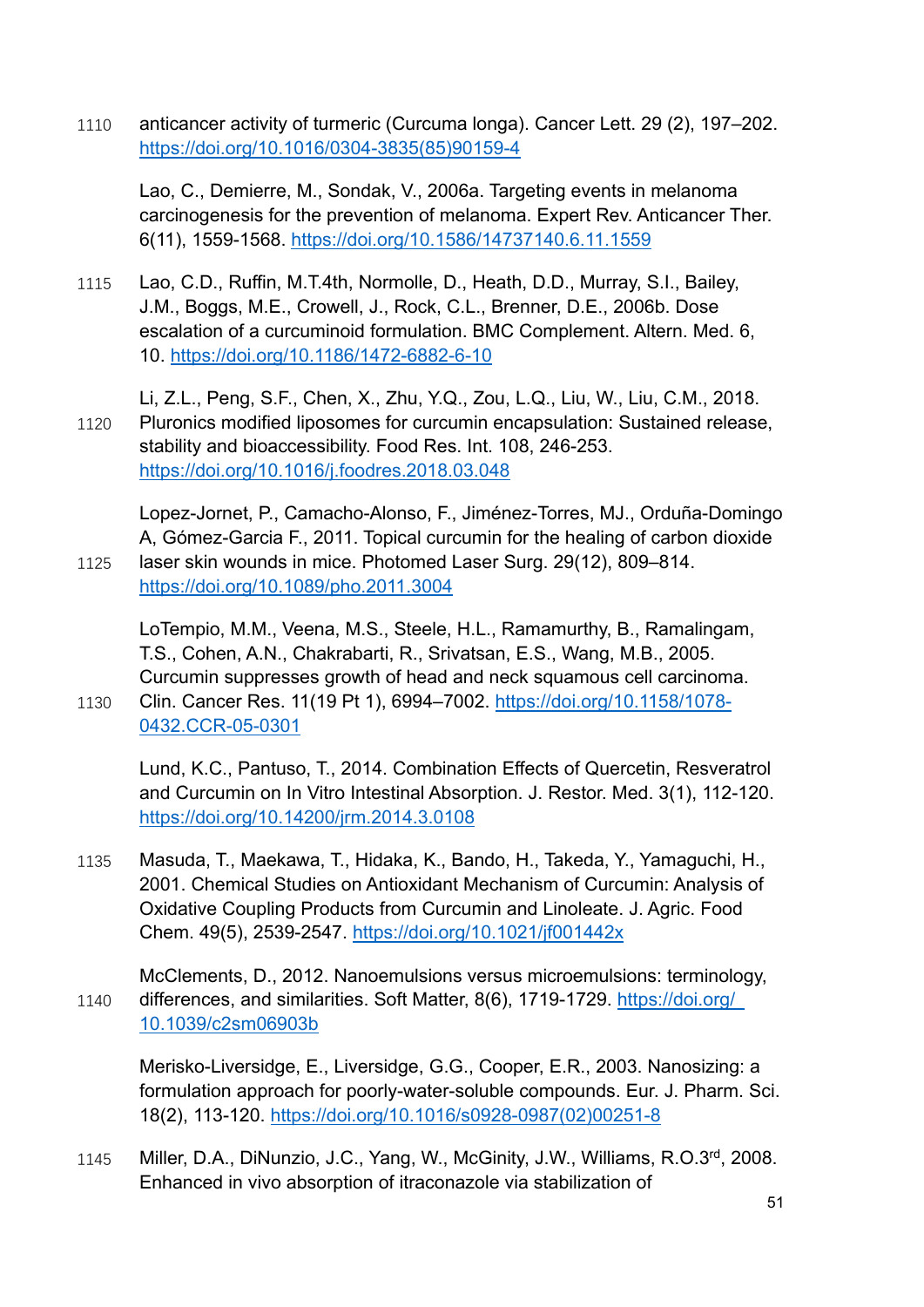supersaturation following acidic-to-neutral pH transition. Drug Dev. Ind. Pharm. 34, 890–902.<https://doi.org/10.1080/03639040801929273>

Modasiya, M.K., Patel, V.M., 2012. Studies on solubility of curcumin. Int. J. 1150 Pharm. Life Sci. 3(3), 1490-1497. <http://www.ijplsjournal.com/issues%20PDF%20files/march%202012/1.pdf>

Moghadamtousi, S.Z., Kadir, H.A., Hassandarvish, P., Tajik, H., Abubakar, S., Zandi, K., 2014. A Review on Antibacterial, Antiviral, and Antifungal Activity of Curcumin. BioMed Res. Int. 2014:186864.

1155 <https://doi.org/10.1155/2014/186864>

Mukundan, M.A., Chacko, M.C., Annapurna, V.V., Krishnaswamy, K., 1993. Effect of turmeric and curcumin on BP-DNA adducts. Carcinogenesis. 14(3), 493-496.<https://doi.org/10.1093/carcin/14.3.493>

Müller, R.H., Gohla, S., Keck, C.M., 2011. State of the art of nanocrystals – 1160 Special features, production, nanotoxicology aspects and intracellular delivery. Eur. J. Pharm. Biopharm. 78(1), 1-9. <https://doi.org/10.1016/j.ejpb.2011.01.007>

Murugan, P., Pari, L., 2006. Effect of tetrahydrocurcumin on plasma antioxidants in streptozotocin–nicotinamide experimental diabetes. J. Basic 1165 Clin. Physiol. Pharmacol. 17 (4), 231–44.

<https://doi.org/10.1515/jbcpp.2006.17.4.231>

Mutsuga, M., Chambersm J.K., Uchida, K., Tei, M., Makibuchi, T., Mizorogi, T., Takashima, A., Nakayama, H., 2012. Binding of curcumin to senile plaques and cerebral amyloid angiopathy in the aged brain of various animals and to 1170 neurofibrillary tangles in Alzheimer's brain. J. Vet. Med. Sci. 74, 51-57.

<https://doi.org/10.1292/jvms.11-0307>

Mythri, R.B., Harish, G., Dubey, S.K., Misra, K., Bharath, M.M., 2011. Glutamoyl diester of the dietary polyphenol curcumin offers improved protection against peroxynitrite-mediated nitrosative stress and damage of

1175 brain mitochondria in vitro: implications for Parkinson's disease. Mol. Cell. Biochem, 347, 135-143.<https://doi.org/10.1007/s11010-010-0621-4>

Nascimento, G.N.L., Montalvão, E.V., Aversi-Ferreira, T.A., 2012. Study of the Pepsin Enzymatic Activity in in-vitro Dissolution Test of Bromazepam Tablets by UV/VIS Spectrophotometry. J. App. Pharm. Sci. 2(10), 11-15. 1180 <https://doi.org/10.7324/JAPS.2012.21002>

Onoue, S., Takahashi, H., Kawabata, Y., Seto, Y., Hatanaka, J., Timmermann, B., Yamada, S., 2010. Formulation Design and Photochemical Studies on Nanocrystal Solid Dispersion of Curcumin with Improved Oral Bioavailability.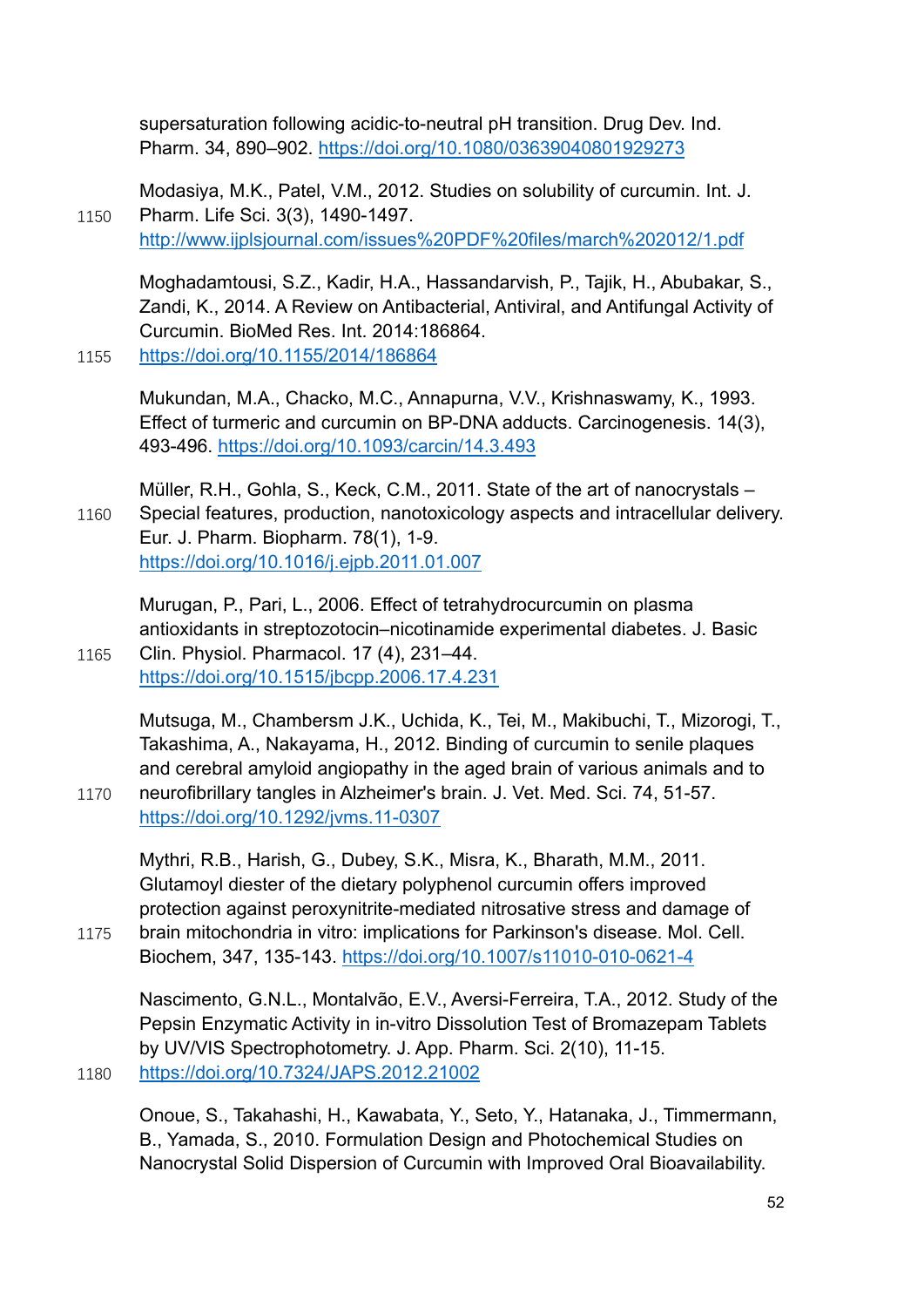J. Pharm. Sci. 99(4), 1871-1881.<https://doi.org/10.1002/jps.21964>

- 1185 Ozeki, K., Kato, M., Sakurai, Y., Ishigai, M., Kudo, T., Ito, K., 2015. Evaluation of the appropriate time range for estimating the apparent permeability coefficient (Papp) in a transcellular transport study. Int. J. Pharm. 495(2), 963- 971.<https://doi.org/10.1016/j.ijpharm.2015.09.035>
- Pal, S., Choudhuri, T., Chattopadhyay, S., Bhattacharya, A., Datta, G.K., Das, 1190 T., Sa, G., 2001. Mechanisms of Curcumin-Induced Apoptosis of Ehrlich's Ascites Carcinoma Cells. Biochem. Biophys. Res. Commun. 288(3), 658-665. <https://doi.org/10.1006/bbrc.2001.5823>

Paolino, D., Vero, A., Cosco, D., Pecora, T.M.G., Cianciolo, S., Fresta, M., Pignatello, R., 2016. Improvement of Oral Bioavailability of Curcumin upon 1195 Microencapsulation with Methacrylic Copolymers. Front. Pharmacol. 7, 485. <https://doi.org/10.3389/fphar.2016.00485>

Parikh, A., Kathawala, K., Tan, C.C., Garg, S., Zhou, X., 2016. Development of a novel oral delivery system of edaravone for enhancing bioavailability. Int. J. Pharm. 515(1-2), 490–500.<https://doi.org/10.1016/j.ijpharm.2016.10.052>

- 1200 Parikh, A., Kathawala, K., Song, Y., Zhou, X-F., Garg, S., 2018a. Curcuminloaded self-nanomicellizing solid dispersion system: part I: development, optimization, characterization, and oral bioavailability. Drug Deliv. Transl. Res. 8(5), 1389-1405.<https://doi.org/10.1007/s13346-018-0543-3>
- Parikh, A., Kathawala, K., Li, J., Chen, C., Shan, Z., Cao, X., Zhou, X-F., Garg, 1205 S., 2018b. Curcumin-loaded self-nanomicellizing solid dispersion system: part II: in vivo safety and efficacy assessment against behavior deficit in Alzheimer disease. Drug Deliv. Transl. Res. 8(5), 1406-1420. <https://doi.org/10.1007/s13346-018-0570-0.>
- Parsamanesh, N., Moossavi, M., Bahrami, A., Butler, A.E., Sahebkar, A., 1210 2018. Therapeutic potential of curcumin in diabetic complications. Pharmacol. Res. 136, 181-193.<https://doi.org/10.1016/j.phrs.2018.09.012>

Patil, S., Choudhary, B., Rathore, A., Roy, K., Mahadik, K., 2015. Enhanced oral bioavailability and anticancer activity of novel curcumin loaded mixed micelles in human lung cancer cells. Phytomedicine, 22(12), 1103-1111. 1215 <https://doi.org/10.1016/j.phymed.2015.08.006>

Peng, S., Zou, L., Liu, W., Li, Z., Liu, W., Hu, X., Chen, X., Liu, C., 2017. Hybrid liposomes composed of amphiphilic chitosan and phospholipid: Preparation, stability and bioavailability as a carrier for curcumin. Carbohydr. Polym. 156, 322-332.<https://doi.org/10.1016/j.carbpol.2016.09.060>

1220 Peng, S., Li, Z., Zou, L., Liu, W., Liu, C., McClements, D.J., 2018.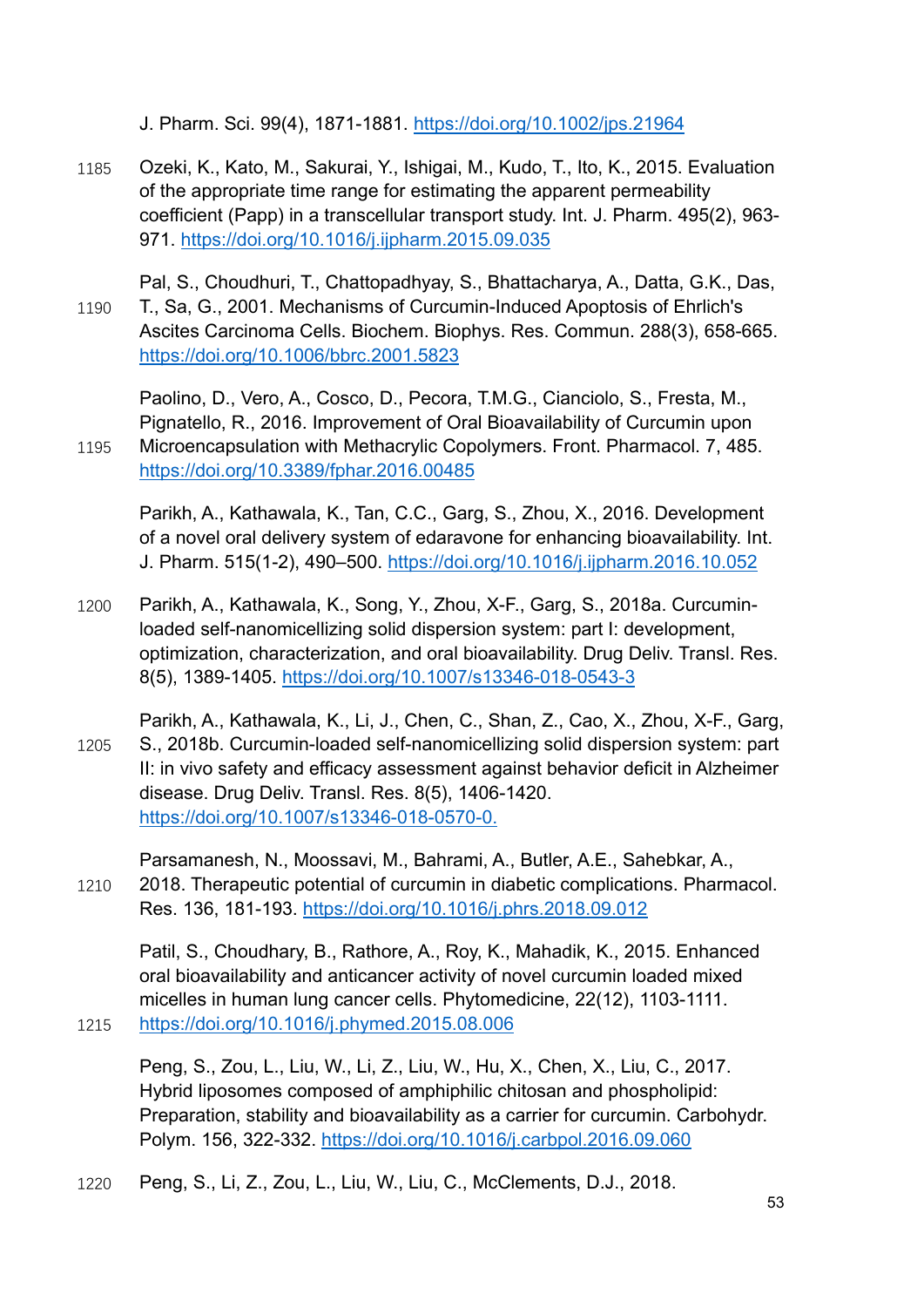Enhancement of Curcumin Bioavailability by Encapsulation in Sophorolipid-Coated Nanoparticles: An in Vitro and in Vivo Study. J. Agric. Food Chem. 66(6), 1488-1497.<https://doi.org/10.1021/acs.jafc.7b05478>

Perkins, S., Verschoyle, R., Hill, K., Parveen, I., Threadgill, M.D., Sharma, 1225 R.A., Williams, M.L., Steward, W.P., Gescher, A.J., 2002. Chemopreventive efficacy and pharmacokinetics of curcumin in the min/+ mouse, a model of familial adenomatous polyposis. Cancer Epidemiol. Biomarkers Prev. 11 (6), 535–540.<https://cebp.aacrjournals.org/content/11/6/535.long>

Petchsomrit, A., Sermkaew, N., Wiwattanapatapee, R., 2015.

1230 Hydroxypropylmethyl cellulose-based sponges loaded self-microemulsifying curcumin: Preparation, characterization, and in vivo oral absorption studies. J. App. Polym. Sci. 133(6), 42966.<https://doi.org/10.1002/app.42966>

Pfeiffer, E., Hoehle, S.I., Walch, S.G., Riess, A., Sólyom, A.M., Metzler, M., 2007. Curcuminoids form reactive glucuronides in vitro. J. Agric. Food Chem. 1235 55 (2), 538–544.<https://doi.org/10.1021/jf0623283>

Prasad, S., Tyagi, A., 2015. Curcumin and its analogues: a potential natural compound against HIV infection and AIDS. Food & Funct. 6(11), 3412-3419. <https://doi.org/10.1039/c5fo00485c>

Prasad, S., Tyagi, A., Aggarwal, B., 2014. Recent Developments in Delivery, 1240 Bioavailability, Absorption and Metabolism of Curcumin: the Golden Pigment from Golden Spice. Cancer Res. Treat. 46(1), 2-18. <https://doi.org/10.4143/crt.2014.46.1.2>

Pinnamaneni, S., Rinaldi, F.A., Jayawickrama, D.A., Li, J., Dali, M.V., 2015. Effect of pepsin on maintaining the supersaturation of the HCl salt of a weakly 1245 basic drug: a case study. Pharm. Dev. Technol. 21(3), 311-320.

<https://doi.org/10.3109/10837450.2014.1003653>

Ravindranath, V., Chandrasekhara, N., 1980. Absorption and tissue distribution of curcumin in rats. Toxicology, 16(3), 259-265. [https://doi.org/10.1016/0300-483x\(80\)90122-5](https://doi.org/10.1016/0300-483x(80)90122-5)

1250 Ravindranath, V., Chandrasekhara, N., 1981. Metabolism of curcumi–studies with [3H]curcumin. Toxicology. 22(4), 337–344. [https://doi.org/10.1016/0300-](https://doi.org/10.1016/0300-483x(81)90027-5) [483x\(81\)90027-5](https://doi.org/10.1016/0300-483x(81)90027-5)

Ray, B., Bisht, S., Maitra, A., Maitra, A., Lahiri, D.K., 2011. Neuroprotective and neurorescue effects of a novel polymeric nanoparticle formulation of

1255 curcumin (NanoCurc (TM)) in the neuronal cell culture and animal model: implications for Alzheimer's disease. J. Alzheimers Dis. 23, 61-77. <https://doi.org/10.3233/jad-2010-101374>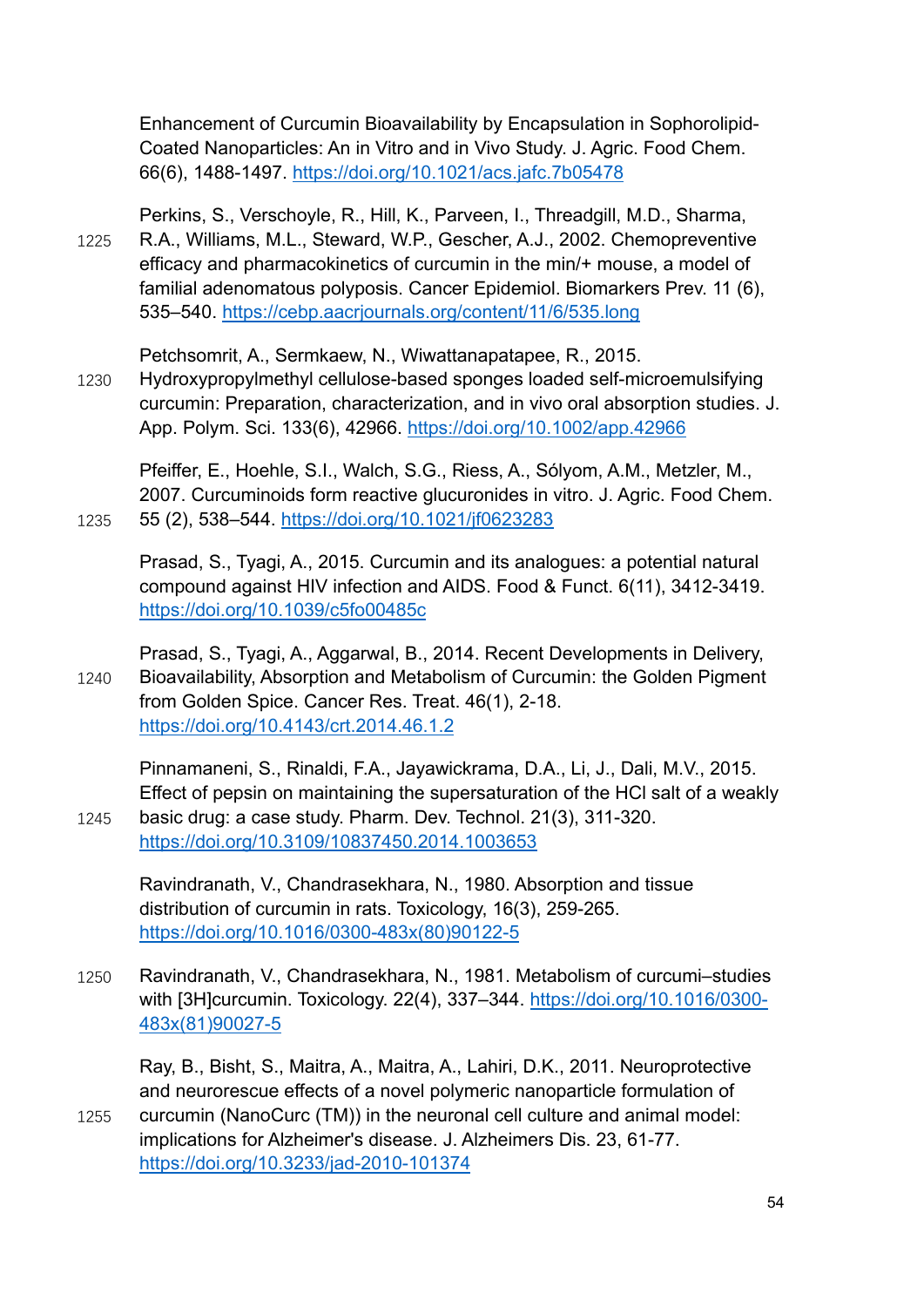Rai, D., Singh, J,K., Roy, N., Panda, D., 2008. Curcumin inhibits FtsZ assembly: an attractive mechanism for its antibacterial activity Biochem. J. 1260 410(1), 147–155.<https://doi.org/10.1042/BJ20070891>

Reddy, R.C., Vatsala, P.G., Keshamouni, V.G., Padmanaban, G., Rangarajan, P.N., 2005. Curcumin for malaria therapy. Biochem. Biophys. Res. Commun. 326(2), 472–474.<https://doi.org/10.1016/j.bbrc.2004.11.051>

Righeschi, C., Bergonzi, M.C., Isacchi, B., Bazzicalupi, C., Gratteri, P., Bilia, 1265 A., 2016. Enhanced curcumin permeability by SLN formulation: The PAMPA approach. LWT - Food Sci. Technol. 66, 475-483. <https://doi.org/10.1016/j.lwt.2015.11.008>

Ruby, A.J., Kuttan, G., Babu, K.D., Rajasekharan, K.N., Kuttan, R., 1995. Antitumour and antioxidant activity of natural curcuminoids. Cancer Lett. 94(1), 1270 79-83. [https://doi.org/10.1016/0304-3835\(95\)03827-j](https://doi.org/10.1016/0304-3835(95)03827-j)

Saeidinia, A., Keihanian, F., Butler, A.E., Bagheri, R.K., Atkin, S.L., Sahebkar, A., 2018. Curcumin in heart failure: A choice for complementary therapy? Pharmacol. Res. 131, 112-119. <https://doi.org/10.1016/j.phrs.2018.03.009>

Sambuy, Y., De Angelis, I., Ranaldi, G., Scarino, M.L., Stammati, A., Zucco, F., 1275 2005. The Caco-2 cell line as a model of the intestinal barrier: influence of cell and culture-related factors on Caco-2 cell functional characteristics. Cell Biol. Toxicol. 21(1), 1-26.<https://doi.org/10.1007/s10565-005-0085-6>

Sandur, S.K., Pandey, M.K., Sung, B., Ahn, K.S., Murakami, A., Sethi, G., Limtrakul, P., Badmaev, V., Aggarwal, B.B. 2007. Curcumin,

1280 demethoxycurcumin, bisdemethoxycurcumin, tetrahydrocurcumin and turmerones differentially regulate anti-inflammatory and anti-proliferative responses through a ROS-independent mechanism. Carcinogenesis,28(8), 1765-1773.<https://doi.org/10.1093/carcin/bgm123>

Schiborr, C., Kocher, A., Behnam, D., Jandasek, J., Toelstede, S., Frank, J., 1285 2014. The oral bioavailability of curcumin from micronized powder and liquid micelles is significantly increased in healthy humans and differs between sexes. Mol. Nutr. Food Res. 58(3), 516-527. <https://doi.org/10.1002/mnfr.201300724>

Senft, C., Polacin, M., Priester, M., Seifert, V., Kögel, D., Weissenberger, J., 1290 2010. The nontoxic natural compound Curcumin exerts anti-proliferative, antimigratory, and anti-invasive properties against malignant gliomas. BMC Cancer. 10, 491.<https://doi.org/10.1186/1471-2407-10-491>

Seo, S., Han, H., Chun, M., Choi, H., 2012. Preparation and pharmacokinetic evaluation of curcumin solid dispersion using Solutol® HS15 as a carrier. Int.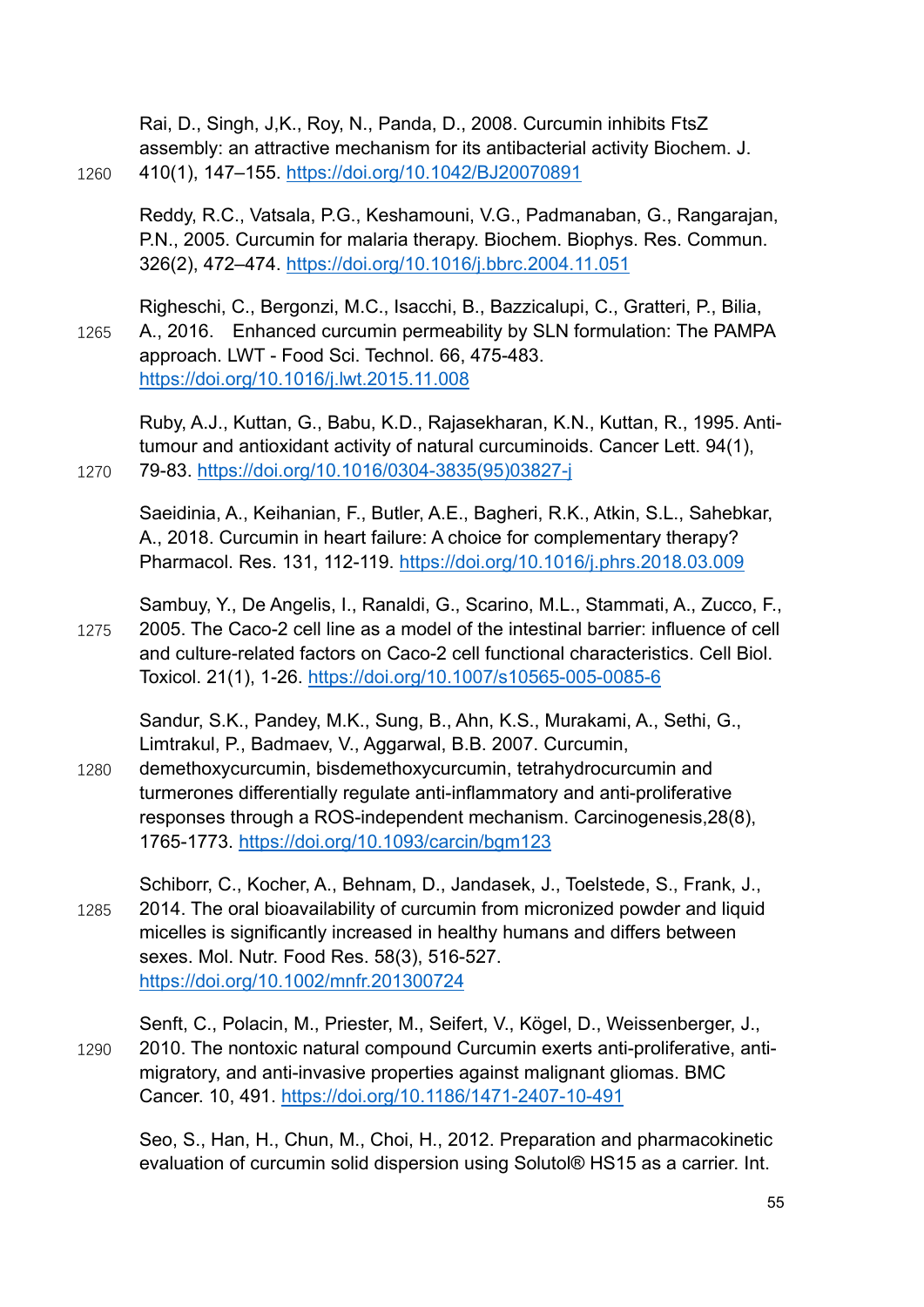1295 J. Pharm. 424(1-2), 18-25.<https://doi.org/10.1016/j.ijpharm.2011.12.051>

Sharma, O., 1976. Antioxidant activity of curcumin and related compounds. Biochem. Pharmacol. 5(15), 1811-1812. [https://doi.org/10.1016/0006-](https://doi.org/10.1016/0006-2952(76)90421-4) [2952\(76\)90421-4](https://doi.org/10.1016/0006-2952(76)90421-4)

Sharma, R.A., Euden, S.A., Platton, S.L., Cooke, D.N., Shafayat, A., Hewitt, 1300 H.R., Marczylo, T.H., Morgan, B., Hemingway, D., Plummer, S.M., Pirmohamed, M., Gescher, A.J., Steward, W.P., 2004. Phase I Clinical Trial of Oral Curcumin: Biomarkers of Systemic Activity and Compliance. Clin. Cancer Res. 10(20), 6847-6854.<https://doi.org/10.1158/1078-0432.ccr-04-0744>

Shoba, G., Joy, D., Joseph, T., Majeed, M., Rajendran, R., Srinivas, P.S., 1305 1998. Influence of Piperine on the Pharmacokinetics of Curcumin in Animals and Human Volunteers. Planta Medica. 64(04), 353-356. <https://doi.org/10.1055/s-2006-957450>

Shukla, M., Jaiswal, S., Sharma, A., Srivastava, P.K., Arya, A., Dwivedi, A.K., Lal, J., 2016. A combination of complexation and self-nanoemulsifying drug 1310 delivery system for enhancing oral bioavailability and anticancer efficacy of curcumin. Drug Dev. Ind. Pharm. 43(5), 847-861.

<https://doi.org/10.1080/03639045.2016.1239732>

Singh, R., Lillard, J.W.Jr. 2009. Nanoparticle-based targeted drug delivery. Exp. Mol. Pathol. 86(3), 215-223.<https://doi.org/10.1016/j.yexmp.2008.12.004>

1315 Siviero, A., Gallo, E., Maggini, V., Gori, L., Mugelli, A., Firenzuoli, F., Vannacci, A., 2015. Curcumin, a golden spice with a low bioavailability. J. Herbal Med. 5(2), 57-70.<https://doi.org/10.1016/j.hermed.2015.03.001>

Song, I., Cha, J., Choi, M., 2016. Characterization, in Vivo and in Vitro Evaluation of Solid Dispersion of Curcumin Containing d-α-Tocopheryl 1320 Polyethylene Glycol 1000 Succinate and Mannitol. Molecules. 21(10), 1386. <https://doi.org/10.3390/molecules21101386>

Srimal, R.C., Dhawan, B.N., 1973. Pharmacology of diferuloyl methane (curcumin), a non-steroidal anti-inflammatory agent. J. Pharm. Pharmacol. 25(6), 447-452.<https://doi.org/10.1111/j.2042-7158.1973.tb09131.x>

1325 Sugiyama, Y., Kawakishi, S., Osawa, T., 1996. Involvement of the β-diketone moiety in the antioxidative Mechanism of Tetrahydrocurcumin. Biochem. Pharmacol. 52(4), 519-525. [https://doi.org/10.1016/0006-2952\(96\)00302-4](https://doi.org/10.1016/0006-2952(96)00302-4)

Suresh, K., Nangia, A., 2018. Curcumin: pharmaceutical solids as a platform to improve solubility and bioavailability. CrystEngComm, 20(24), 3277-3296. 1330 <https://doi.org/10.1039/C8CE00469B>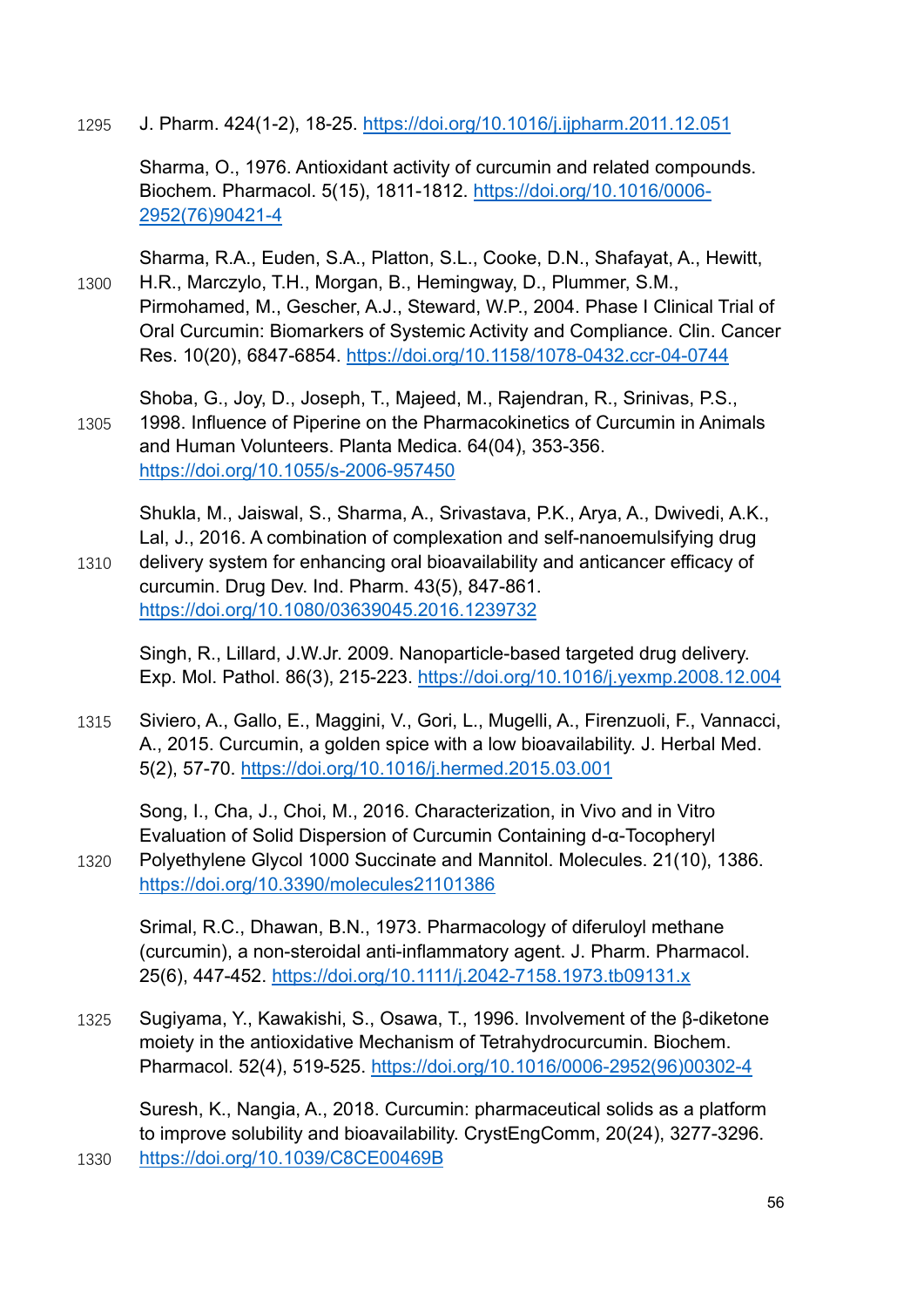Sun, J., Zhao, Y., Hu, J., 2013. Curcumin inhibits imiquimod-induced psoriasis-like inflammation by inhibiting IL-1beta and IL-6 production in mice. PLoS One. 8(6). e67078.<https://doi.org/10.1371/journal.pone.0067078>

Teixeira, C.C.C., Mendonça, L.M., Bergamaschi, M.M., Queiroz, R.H.C., 1335 Souza, G.E.P., Antunes, L.M.G., Freitas, L.A.P., 2015. Microparticles Containing Curcumin Solid Dispersion: Stability, Bioavailability and Anti-Inflammatory Activity. AAPS PharmSciTech. 17(2), 252-261. <https://doi.org/10.1208/s12249-015-0337-6>

Tønnesen, H.H., Karlsen, J., 1985. Studies on Curcumin and

1340 Curcuminoids .VI. Kinetics of Curcumin Degradation in Aqueous- Solution. Z. Lebensm. Unters. Forsch. 180, 402-404.<https://doi.org/10.1007/bf01027775>

Türker, S., Onur, E., Ozer, Y., 2004. Nasal route and drug delivery systems. Pharm. World Sci. 26(3), 137-142. <https://doi.org/10.1023/b:phar.0000026823.82950.ff>

1345 van Breemen, R.B., Li, Y., 2005. Caco-2 cell permeability assays to measure drug absorption. Expert Opin. Drug Metab. Toxicol. 1(2), 175-185. <https://doi.org/10.1517/17425255.1.2.175>

Vasconcelos, T., Sarmento, B., Costa P., 2007. Solid dispersions as strategy to improve oral bioavailability of poor water soluble drugs. Drug Discov. Today. 1350 12(23-24), 1068-1075.<https://doi.org/10.1016/j.drudis.2007.09.005>

Vecchione, R., Quagliariello,V., Calabria, D., Calcagno, V., De Luca, E., Iaffaioli, R.V., Netti, P.A., 2016. Curcumin bioavailability from oil in water nanoemulsions: In vitro and in vivo study on the dimensional, compositional and interactional dependence. J. Control. Release. 233, 88-100. 1355 <https://doi.org/10.1016/j.jconrel.2016.05.004>

Venkatesan, N., 1983. Curcumin attenuation of acute adriamycin myocardial toxicity in rats. Br. J. Pharmacol. 124(3), 425-427. <https://doi.org/10.1038/sj.bjp.0701877>

Venkatesan, N., 2000. Pulmonary protective effects of curcumin against 1360 paraquat toxicity. Life Sci. 66(2), PL21-28. [https://doi.org/10.1016/s0024-](https://doi.org/10.1016/s0024-3205(99)00576-7) [3205\(99\)00576-7](https://doi.org/10.1016/s0024-3205(99)00576-7)

Venkatesan, N., Punithavathi, D., Arumugam, V., 2000. Curcumin prevents adriamycin nephrotoxicity in rats. Br. J. Pharmacol. 129(2), 231-234. <https://doi.org/10.1038/sj.bjp.0703067>

1365 Volak, L.P., Ghirmai, S., Cashman, J.R., Court, M.H., 2008. Curcuminoids Inhibit Multiple Human Cytochromes P450, UDP-Glucuronosyltransferase, and Sulfotransferase Enzymes, whereas Piperine Is a Relatively Selective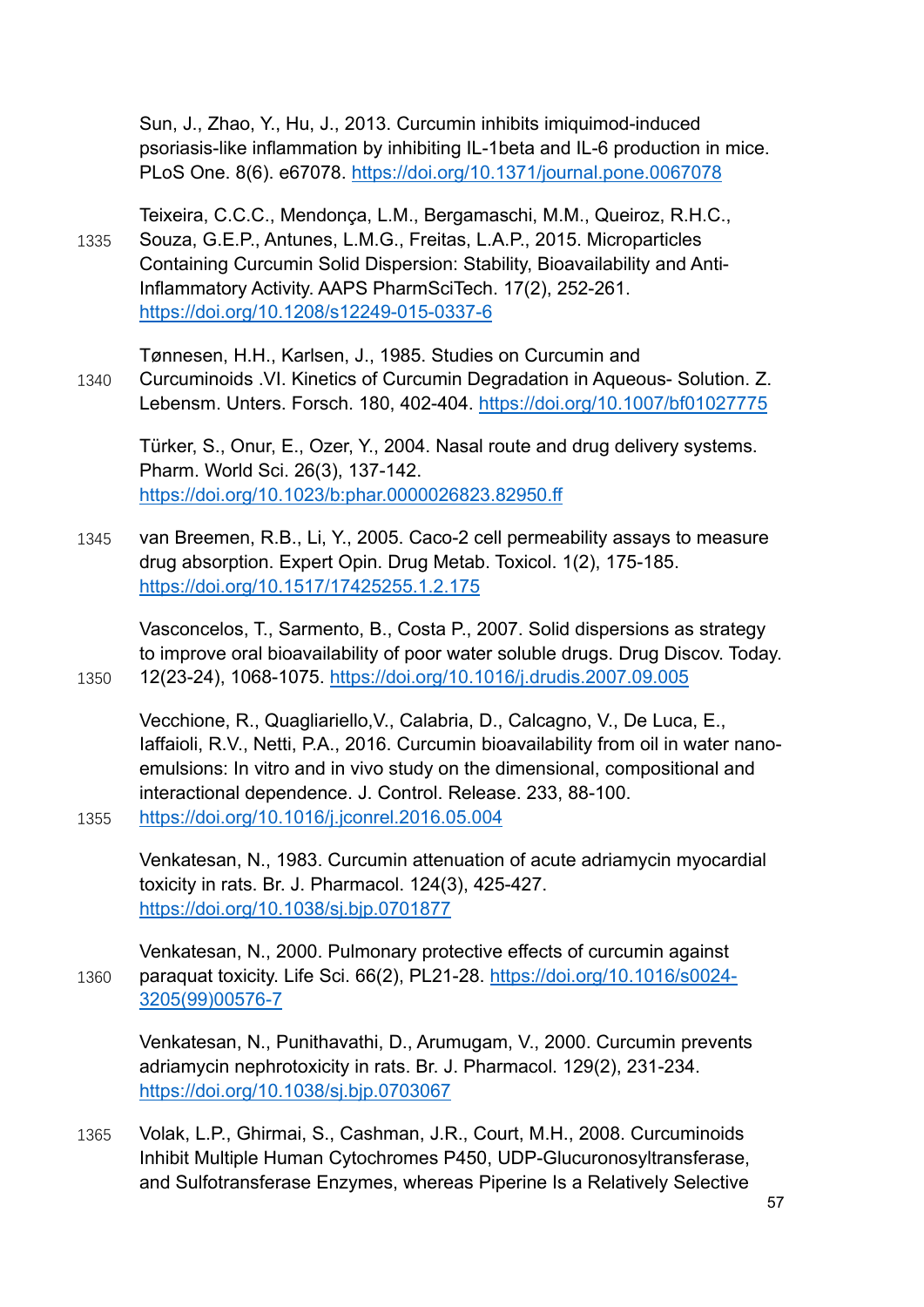CYP3A4 Inhibitor. Drug Metab. Dispos. 36(8), 1594-1605. <https://doi.org/10.1124/dmd.108.020552>

- 1370 Volpe, D.A., Faustino, P.J., Ciavarella, A.B., Asafu-Adjaye, E.B., Ellison, C.D., Yu, L.X., Hussain, A.S., 2007. Classification of Drug Permeability with a Caco-2 Cell Monolayer Assay. Clin. Res. Regulat. Aff. 4(1), 39-47. <https://doi.org/10.1080/10601330701273669>
- Wahlang, B., Pawar, Y., Bansal, A., 2011. Identification of permeability-related 1375 hurdles in oral delivery of curcumin using the Caco-2 cell model. Eur. J. Pharm. Biopharm. 77(2), 275-282.<https://doi.org/10.1016/j.ejpb.2010.12.006>

Wahlström, B., Blennow, G., 1978. A Study on the Fate of Curcumin in the Rat. Acta Pharmacol Toxicol (Copenh). 43(2), 86-92. <https://doi.org/10.1111/j.1600-0773.1978.tb02240.x>

- 1380 Wan, K., Sun, L., Hu, X., Yan, Z., Zhang, Y., Zhang, X., Zhang, J., 2016. Novel nanoemulsion based lipid nanosystems for favorable in vitro and in vivo characteristics of curcumin. Int. J. Pharm. 504(1-2), 80-88. <https://doi.org/10.1016/j.ijpharm.2016.03.055>
- Wang, Y.J., Pan, M.H., Cheng, A.L., Lin, L.I., Ho, Y.S., Hsieh, C.Y., Lin, J.K., 1385 1997. Stability of curcumin in buffer solutions and characterization of its degradation products. J. Pharm. Biomed. Anal. 15, 1867-1876. [https://doi.org/10.1016/s0731-7085\(96\)02024-9](https://doi.org/10.1016/s0731-7085(96)02024-9)
- Wang, J., Ma, W., Tu, P., 2015. The mechanism of self-assembled mixed micelles in improving curcumin oral absorption: In vitro and in vivo. Colloids 1390 Surf. B: Biointerfaces, 133, 108-119.

<https://doi.org/10.1016/j.colsurfb.2015.05.056>

Wang, Y-H, Ke, X-M, Zhang, C-H, Yang, R-P., 2017a. Absorption mechanism of three curcumin constituents through in situ intestinal perfusion method. Braz. J. Med. Biol. Res. 50(11), E6353. [https://doi.org/10.1590/1414-](https://doi.org/10.1590/1414-431x20176353) 1395 [431x20176353](https://doi.org/10.1590/1414-431x20176353)

Wang, Y., Wang, C., Zhao, J., Ding, Y., Li, L., 2017b. A cost-effective method to prepare curcumin nanosuspensions with enhanced oral bioavailability. J. Colloid Interface Sci. 485, 91-98.<https://doi.org/10.1016/j.jcis.2016.09.003>

Wang, R., Han, J., Jiang, A., Huang, R., Fu, T., Wang, L., Zheng, Q., Li, W., Li, 1400 J., 2019. Involvement of metabolism-permeability in enhancing the oral bioavailability of curcumin in excipient-free solid dispersions co-formed with piperine. Int. J. Pharm. 561, 9-18. <https://doi.org/10.1016/j.ijpharm.2019.02.027>

Williams, J.A., Ring, B.J., Cantrell, V.E., Campanale, K., Jones, D.R., Hall,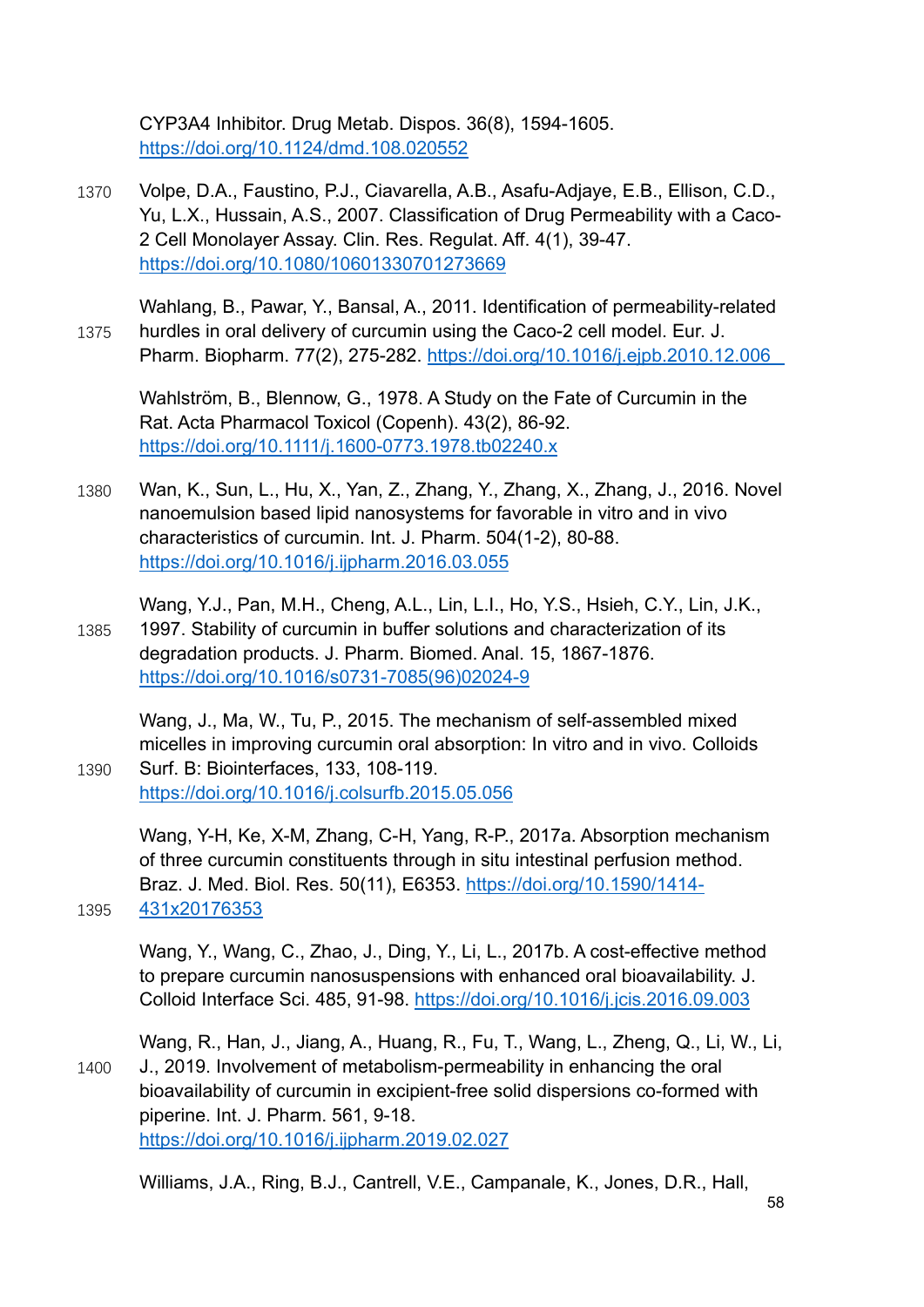- 1405 S.D., Wrighton, S.A., 2002. Differential modulation of UDPglucuronosyltransferase 1A1 (UGT1A1)-catalyzed estradiol-3-glucuronidation by the addition of UGT1A1 substrates and other compounds to human liver microsomes. Drug Metab. Dispos. 30(11). 1266–1273. <https://doi.org/10.1124/dmd.30.11.1266>
- 1410 Xu, W., Ling, P. and Zhang, T., 2013. Polymeric Micelles, a Promising Drug Delivery System to Enhance Bioavailability of Poorly Water-Soluble Drugs. J. Drug Deliv. 2013, 1-15.<https://doi.org/10.1155/2013/340315>

Xue, M., Cheng, Y., Xu, L., Zhang, L., 2017. Study of the Intestinal Absorption Characteristics of Curcumin In Vivo and In Vitro. J. App. Pharm. 9(3), 1415 1000246.<https://doi.org/10.21065/1920-4159.1000246>

Yang, M., Akbar, U., Mohan, C., 2019. Curcumin in Autoimmune and Rheumatic Diseases. Nutrients. 11(5), 1004. <https://doi.org/10.3390/nu11051004>

Yadav, V.S., Mishra, K.P., Singh, D.P., Mehrotra, S., Singh, V.K., 2005. 1420 Immunomodulatory Effects of Curcumin. Immunopharmacol. Immunotoxicol. 27(3). 485-497<https://doi.org/10.1080/08923970500242244>

Zeng, Z., Shen, Z., Zhai, S., Xu, J., Liang, H., Shen, Q., & Li, Q. 2017a. Transport of Curcumin Derivatives in Caco-2 Cell Monolayers. Eur J Pharm Biopharm, 117, 123-131.<https://doi.org/10.1016/j.ejpb.2017.04.004>

- 1425 Zeng, X., Cai, D., Zeng, Q., Chen, Z., Zhong, G., Zhuo, J., Gan, H., Huang, X., Zhao, Z., Yao, N., Huang, D., Zhang, C., Sun, D., Chen, Y., 2017b. Selective reduction in the expression of UGTs and SULTs, a novel mechanism by which piperine enhances the bioavailability of curcumin in rat. Biopharm. Drug Dispos. 38(1), 3-19.<https://doi.org/10.1002/bdd.2049>
- 1430 Zhang, L., Gu, F.X., Chan, J.M., Wang, A.Z., Langer, R.S., Farokhzad, O.C., 2008. Nanoparticles in Medicine: Therapeutic Applications and Developments. Clin. Pharmacol. Ther. 83(5), 761-769.<https://doi.org/10.1038/sj.clpt.6100400>

Zhang, Q., Polyakov, N.E., Chistyachenko, Y.S., Khvostov, M.V., Frolova, T.S., Tolstikova, T.G., Dushkin, A.V., Su, W., 2018. Preparation of curcumin self-1435 micelle solid dispersion with enhanced bioavailability and cytotoxic activity by mechanochemistry. Drug Deliv. 25(1), 198-209. <https://doi.org/10.1080/10717544.2017.1422298>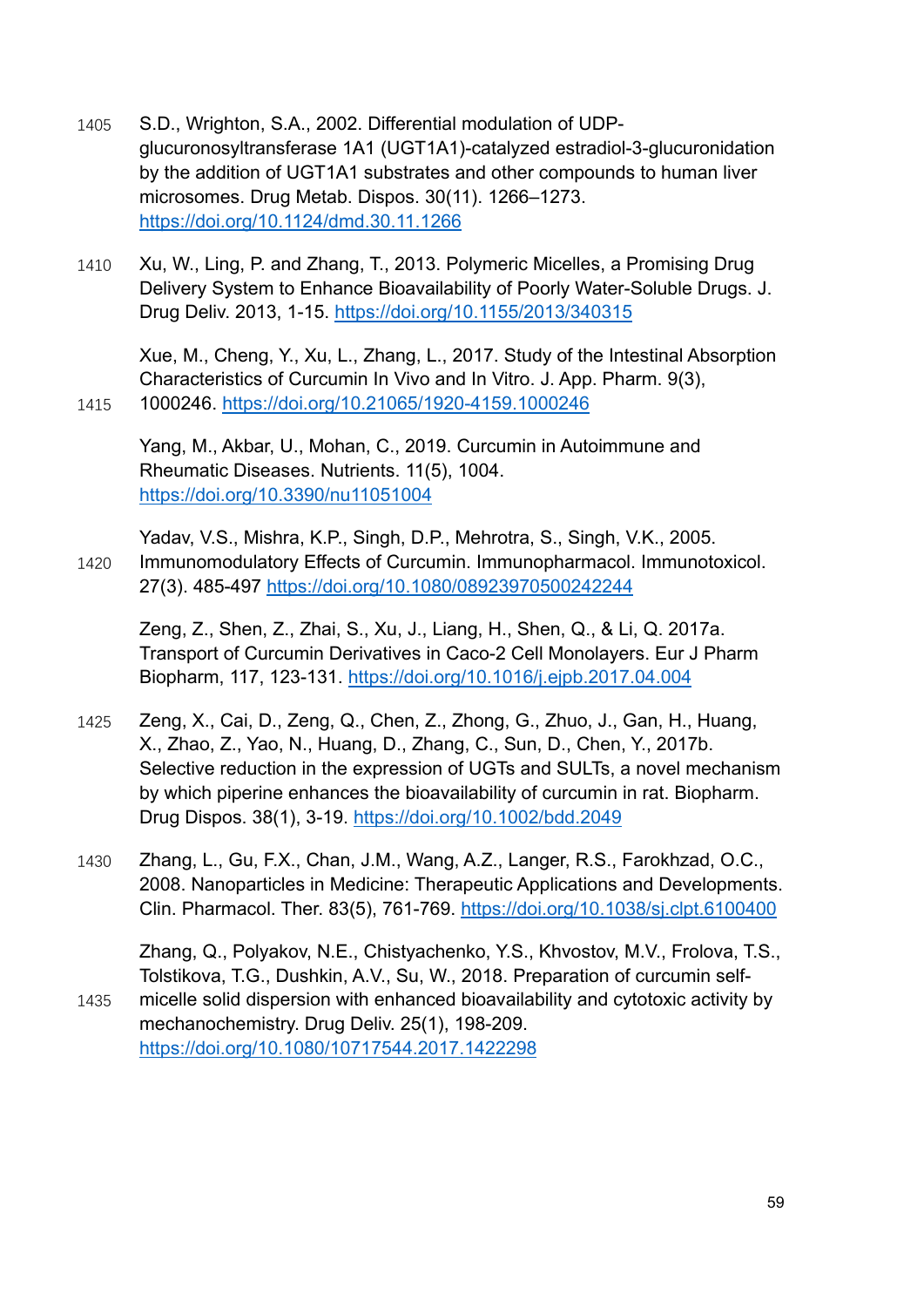#### 1440 **Figure legends**

**Figure 1:** Keto-Enol tautomerism of curcumin

**Figure 2:** The structure of Caco-2 cell monolayer grown at a permeable filter support

**Figure 3:** Sulphation and glucuronidation of curcumin (adapted from 1445 Esatbeyoglu et al., 2012)

**Figure 4:** Reduction and glucuronidation of curcumin (adapted from Esatbeyoglu et al., 2012)

**Figure 5:** Degradation products of curcumin (adapted from Wang et al., 1997)

**Figure 6:** Chemical structure of Piperine

- 1450 **Figure 7:** Comparison of curcumin oral absorption results of the curcumin + piperine co-administration strategy in rats and humans. (A) 2 g/kg curcumin with 20 mg/kg piperine and (B) 2 g/kg curcumin control administered in rats; (C) 2 g/kg curcumin with 20 mg/kg piperine administered to human volunteers; \*: Pure curcumin absorption in humans was reported to be below the
- 1455 detection limit (Shoba et at., 1998).

**Figure 8:** Comparison of curcumin oral absorption results of different piperine strategies tested in healthy human volunteers. (A) 2 g/kg curcumin with 20 mg/kg piperine and (B) 2 g/kg curcumin control administered in rats (Shoba et at., 1998); (C) 5 mg piperine along with 2 g of curcumin and (D) 2 g curcumin 1460 control (Anand et al., 2007).

- **Figure 9:** Comparison of curcumin oral absorption results of two different piperine strategies tested in rats. (A) 2 g/kg curcumin with 20 mg/kg piperine and (B) 2 g/kg curcumin control administered in rats (Shoba et at., 1998); (C) initial dose of 20 mg/kg piperine followed by 200 mg/kg of curcumin after six 1465 hours and (D) 200 mg/kg curcumin control (Zeng et al., 2017b).
- 

**Figure 10:** Graphic scheme of the Curcumin loaded phosphatidylcholinemaltodextrin based lipopolysaccharide nanoparticles (C-LPNCs) formulation (adapted from Chaurasia et al., 2015)

**Figure 11:** Comparison of curcumin oral absorption results of the novel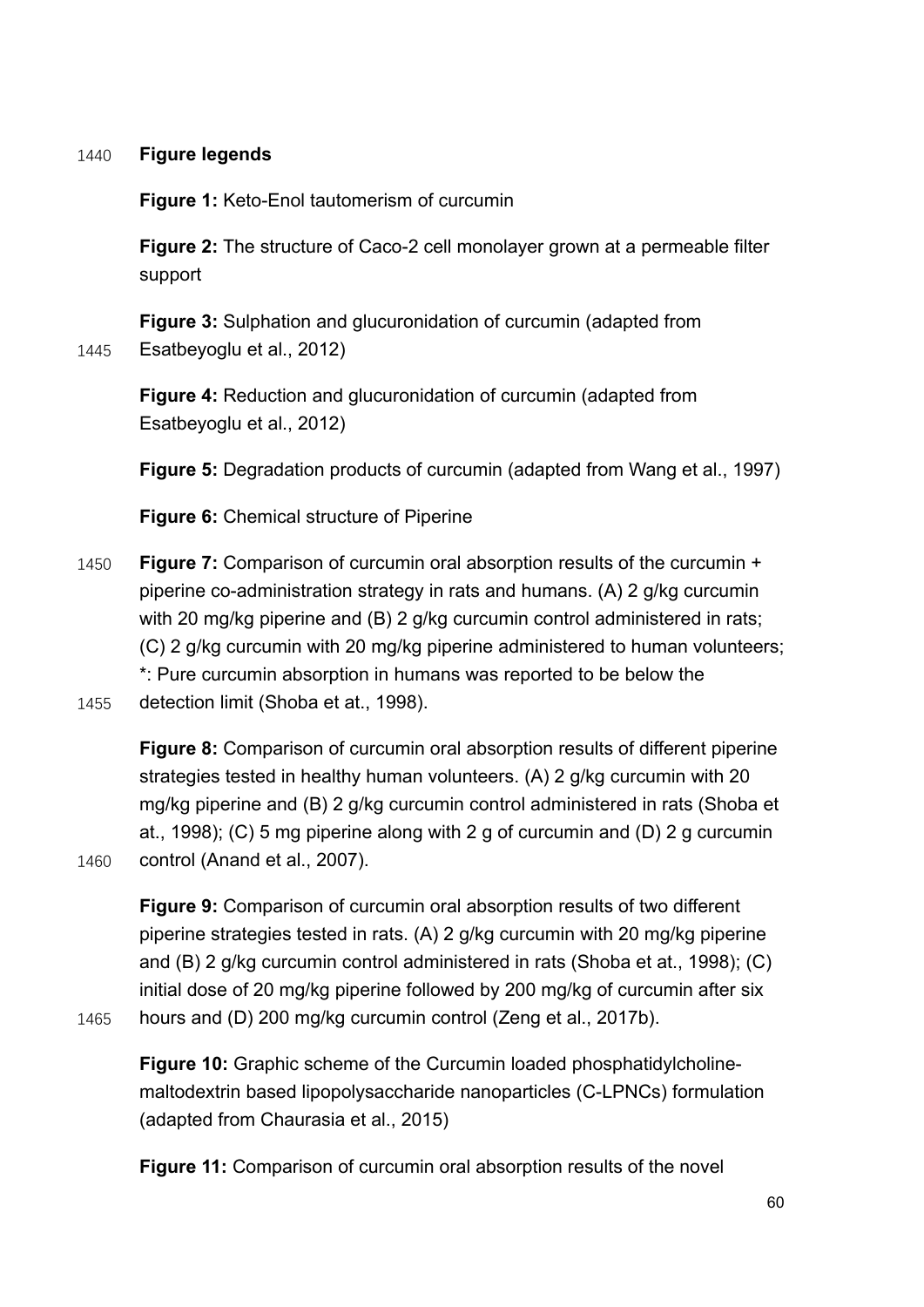- 1470 curcumin-loaded nanoparticle formulations at the curcumin equivalent oral doses of (A) 50mg/kg for the curcumin loaded lipopolysaccharide nanoparticles, curcumin control concentrations below limit of detection in this study (Chaurasia et al., 2015); (B) 50mg/kg for the nanosuspension prepared by CO2-assisted in situ nano-amorphization method and (C) curcumin control
- 1475 (Wang at al., 2017b); (D) 100mg for the Alginate-polysorbate 80 nanoparticles and (E) (Govindaraju et al 2019); and (F) 50mg/kg for the solid lipid nanoparticles (SLNs) with N-carboxymethyl chitosan (NCC) coating, tested in rats, curcumin control concentrations was reported to be below the limit of detection (Baek and Cho,2017).
- 1480 **Figure 12:** Comparison of curcumin oral absorption of curcumin loaded micelles formulation (A) curcumin oral doses of 10 mg/kg for curcumin-loaded mixed micelle and (B) curcumin control (Patil et al., 2015); (C) 100mg/kg for the curcumin loaded sophoroliplid-coated nanomicelles and (D) curcumin control (Schiborr et al., 2014); (E) 50mg/kg for the self-assembled curcumin-1485 loaded polymeric micelle, concentration of curcumin from the control sample was reported to be below the limit of detection (Wang et al., 2015).

**Figure 13:** Comparison of curcumin oral absorption results of the novel nanoemulsion formulations (A) at an oral dose of 8mg/kg for Chitosan coated, piperine loaded oil in water nanoemulsion (B) curcumin control (Vecchione et 1490 al., 2016) and (C) oral dose of 100mg/kg of curcumin-phospholipid complex

incorporated self-nanoemulsion, curcumin control values was reported to be below the limit of detection (Shukla et al., 2016).

**Figure 14:** Comparison of curcumin oral absorption results of the novel microemulsion formulations at the curcumin equivalent doses of (A) 50mg/kg 1495 for the self-emulsifying microemulsion and (B) curcumin control (Dhumal et al.,2015) and (C) 12.5 mg/kg for the HPMC sponge entrapped selfmicroemulsifying curcumin and (D) curcumin control (Petchsomrit et al., 2015).

**Figure 15:** Comparison of the curcumin oral absorption results at the 1500 curcumin equivalent oral doses of (A) 8mg/kg for the curcumin-piperine loaded nanoemulsion formulation (Vecchione et al., 2016) and (B) 100mg/kg for the curcumin-piperine loaded solid dispersion formulation (Wang et al., 2019).

**Figure 16:** Comparative graph of curcumin oral absorption results of the novel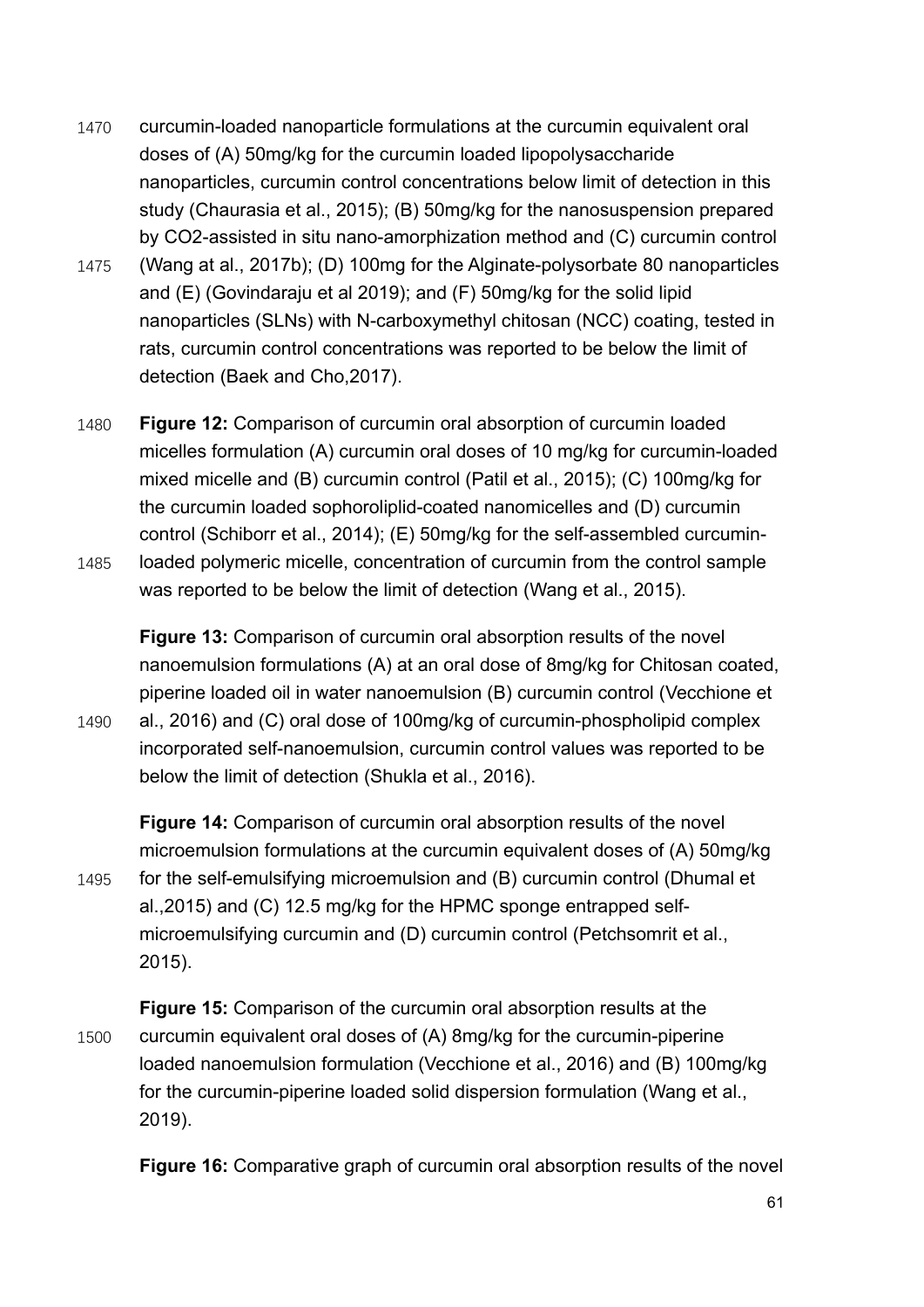- 1505 solid dispersion formulations at the curcumin equivalent oral doses of: (A) 47mg/kg for Soluplus containing self-nanomicellizing solid dispersion and (B) curcumin control (Parikh et al., 2018a); (C) 150mg/kg for ball milled curcumin mixed with Na<sub>2</sub>GA in a solid dispersion and (D) curcumin control (Zhang et al., 2018) and (E) 100mg/kg for co-amorphous curcumin-piperine solid dispersion, 1510 curcumin levels from the control sample were below the limit of detection; The
- AUC0-t values of the pure curcumin(control) of this study was reported to be below the limit of detection (Wang et al., 2019).

**Figure 17:** Comparison of curcumin oral absorption results of the different curcumin oral bioavailability enhancement strategies, at the curcumin oral 1515 doses of: (A) 47mg/kg for the Soluplus containing self-nanomicellising solid dispersion (Parikh et al., 2018a), (B) 50mg/kg for the Nanosuspension prepared by CO2-assisted in situ nano-amorphization method (Wang et al., 2017b), (C) 8mg/kg for curcumin+piperine loaded nanoemulsion with thiol modified chitosan coating (Vecchione et al., 2018), (D) 100mg/kg for the co-1520 amorphous curcumin-piperine solid dispersion (Wang et al., 2019) and (E)

50mg/kg for the self-emulsifying microemulsion (Dhumal et al., 2015).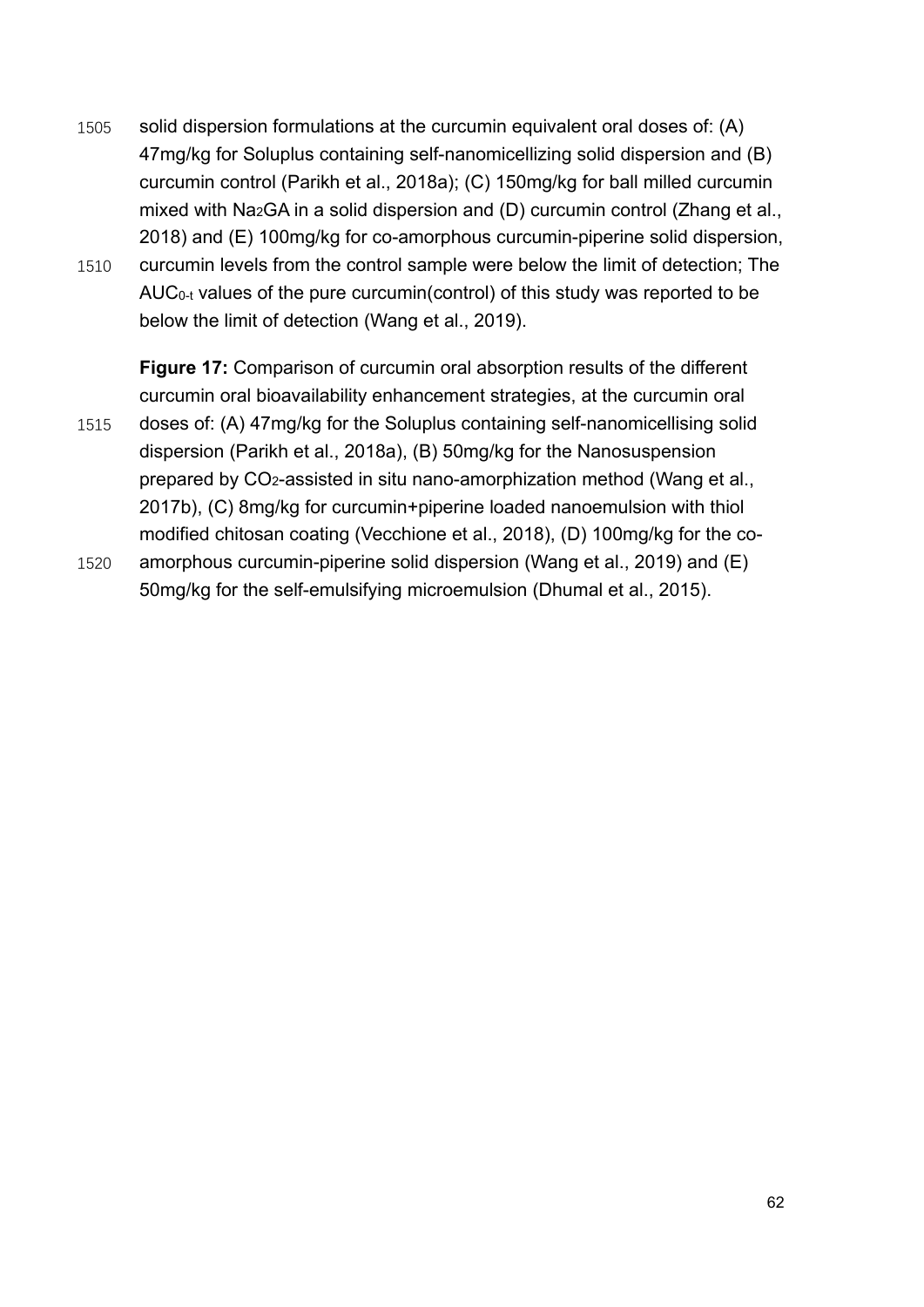



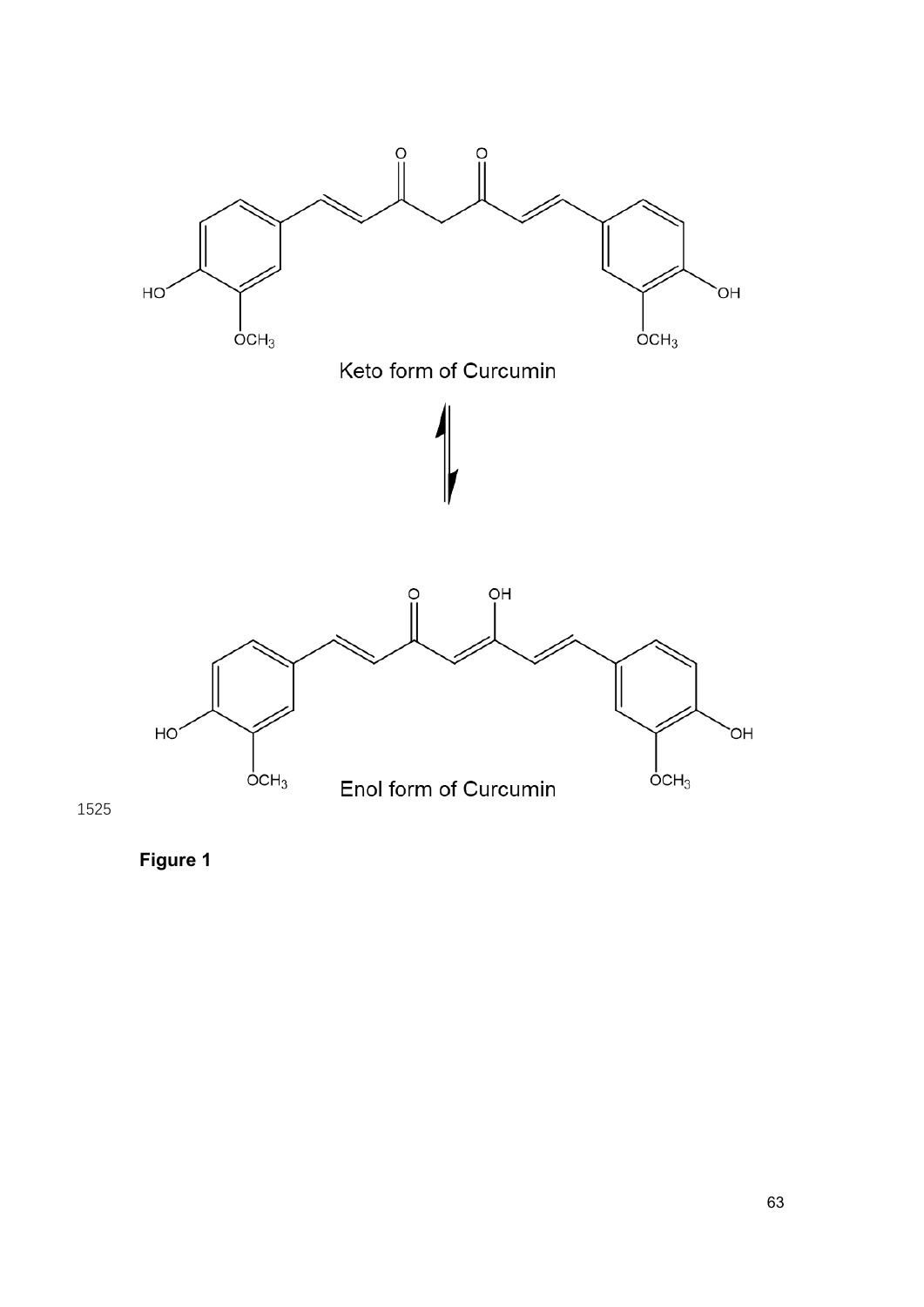

## **Figure 2**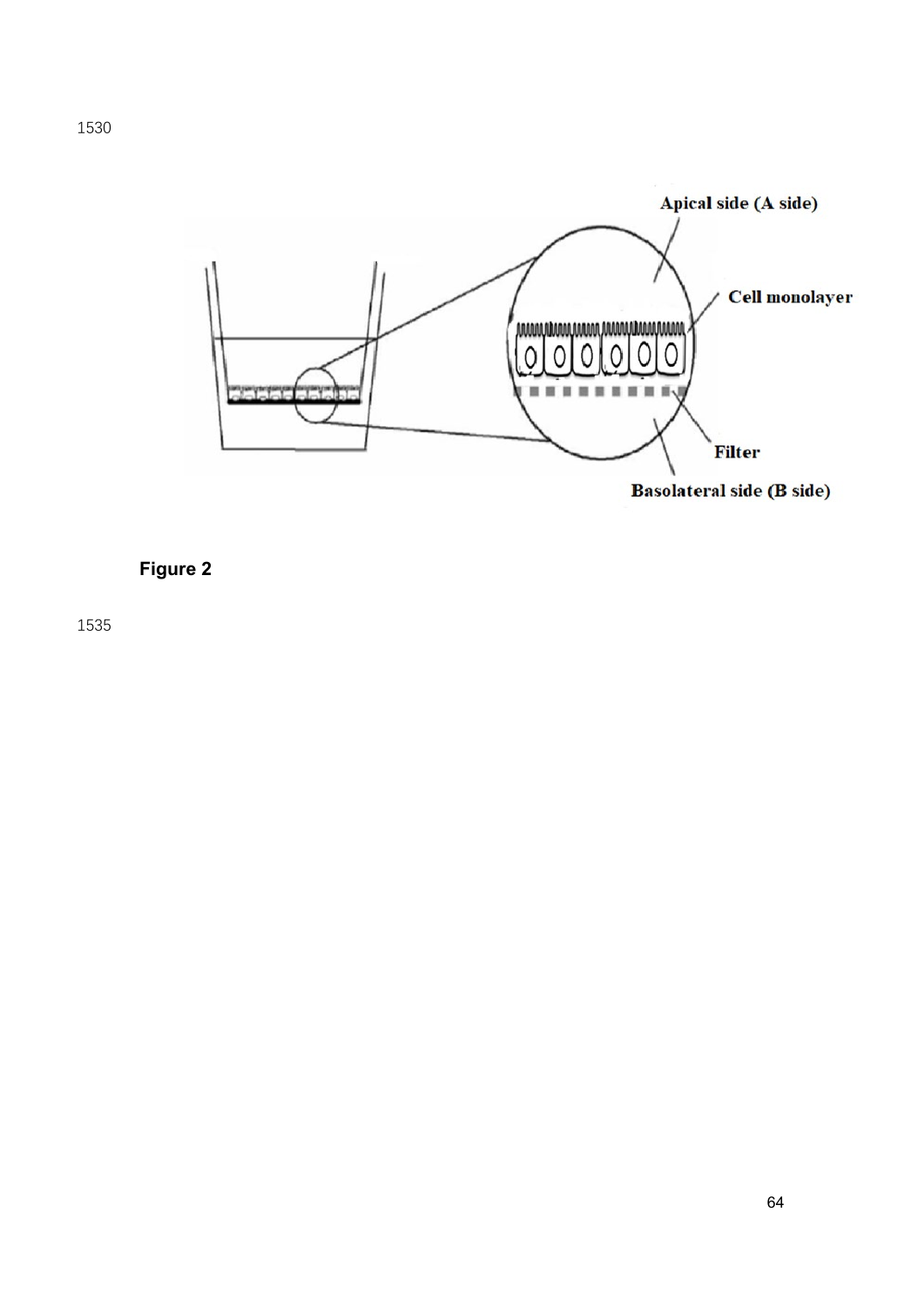

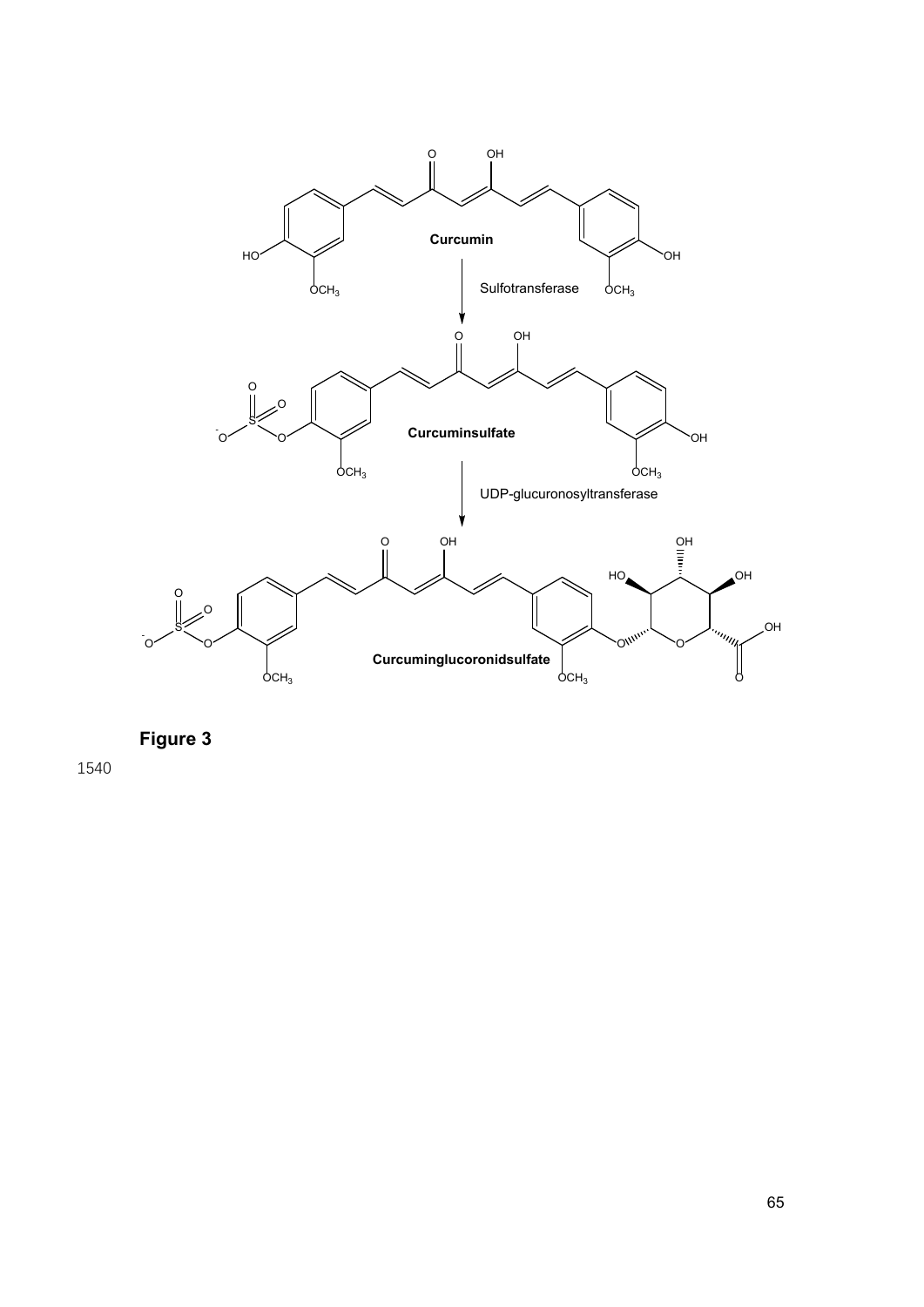

1545 **Figure 4**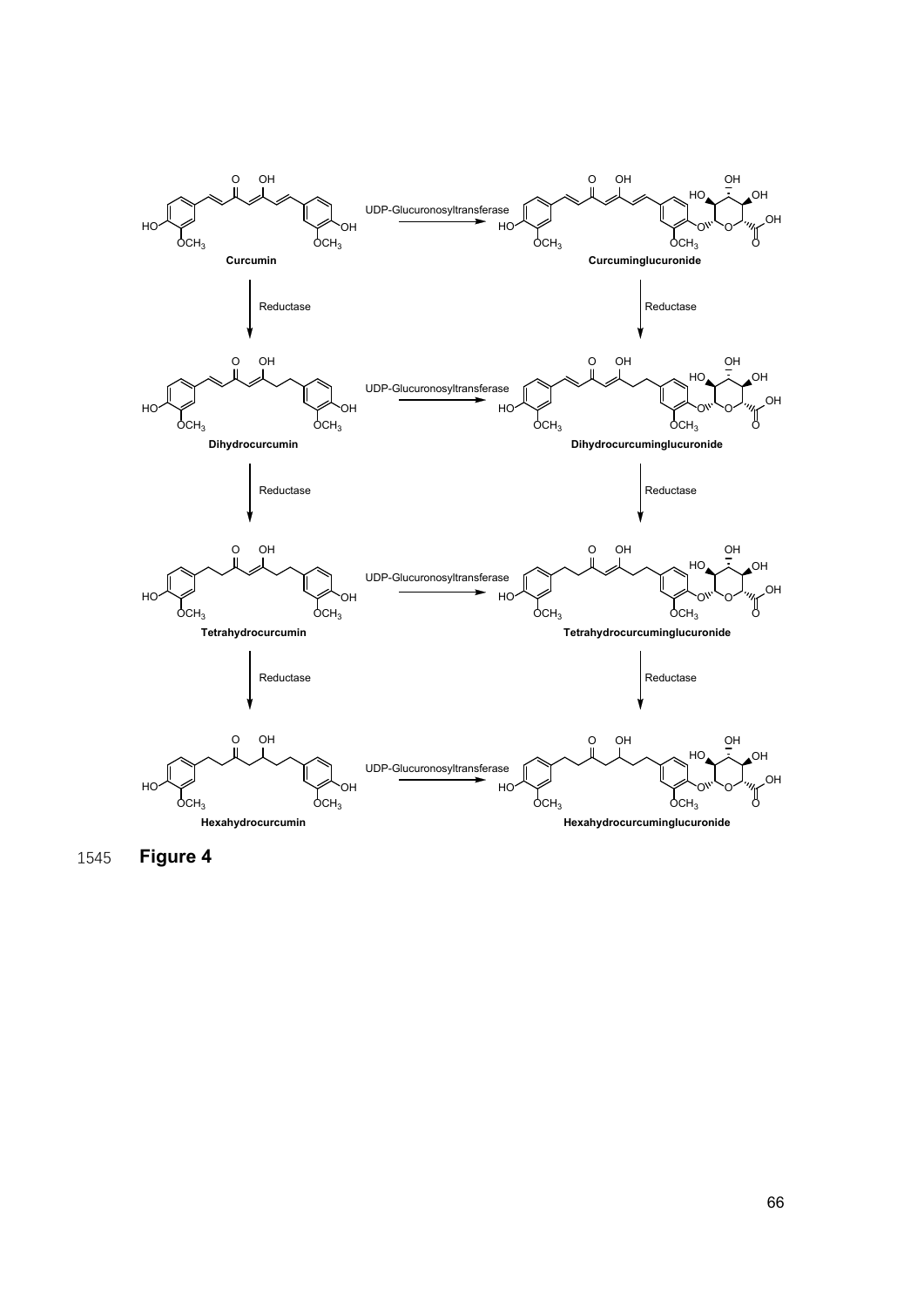



**Figure 5**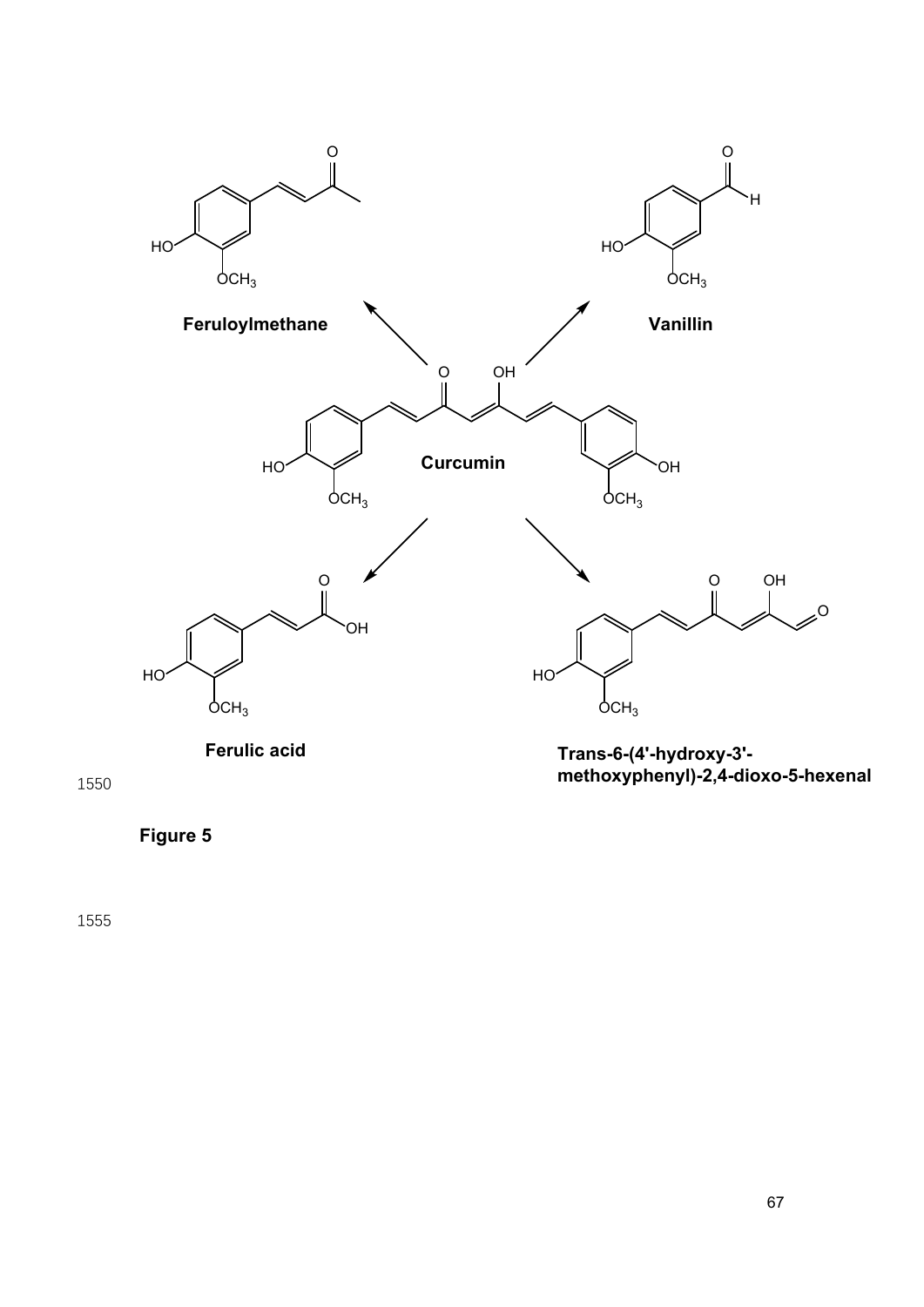





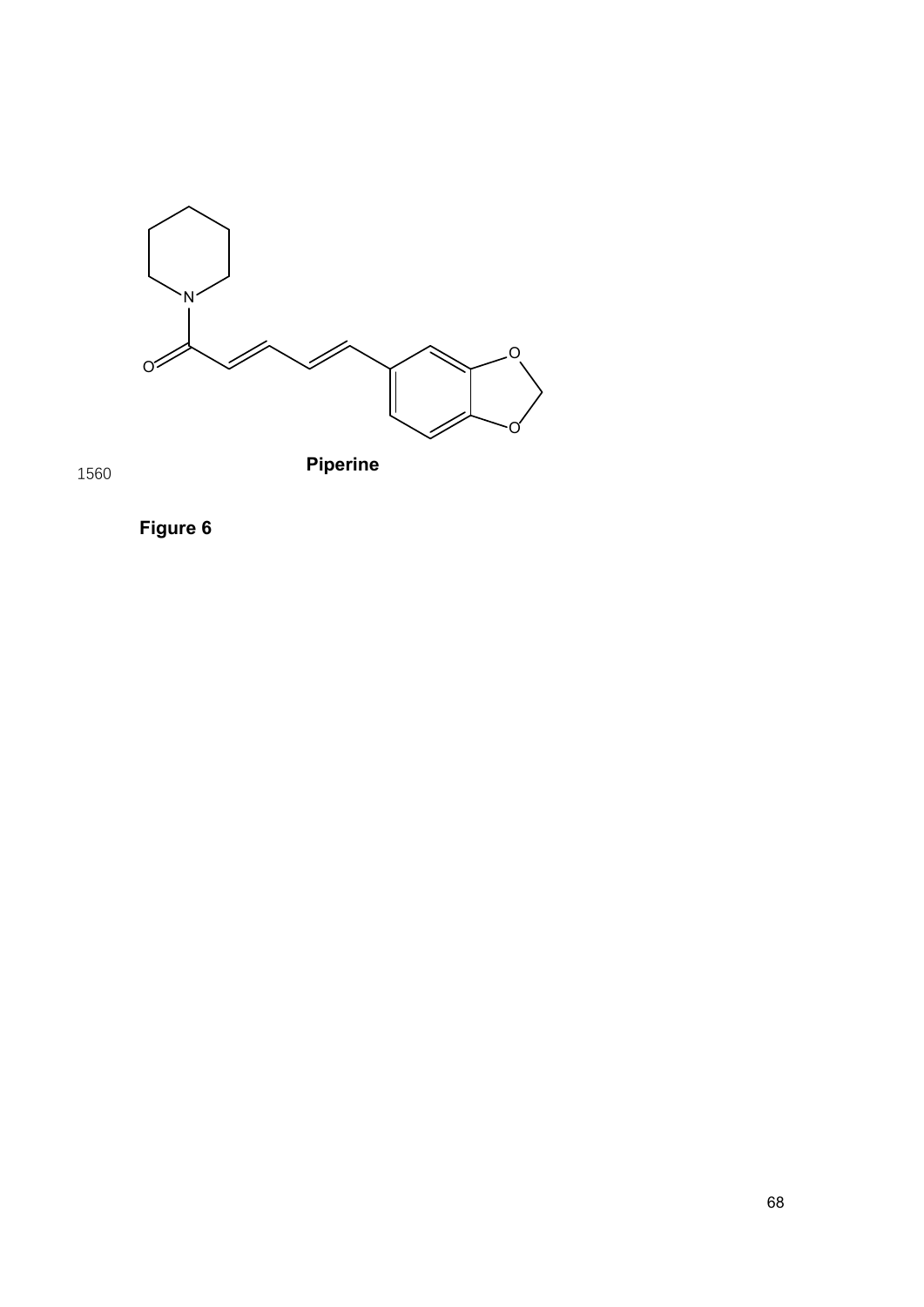



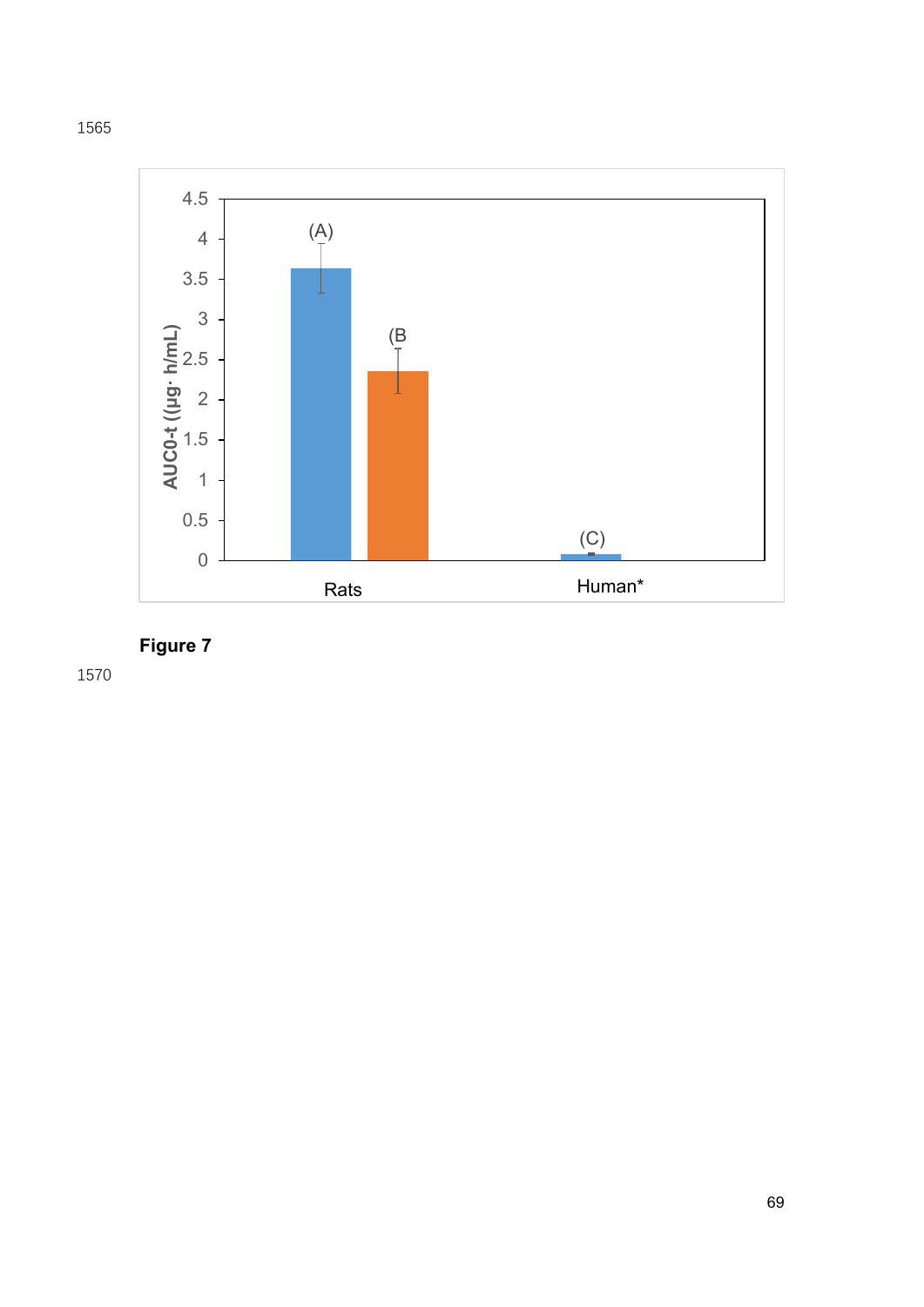

# 1575 **Figure 8**

\* Standard deviation not shown in the publication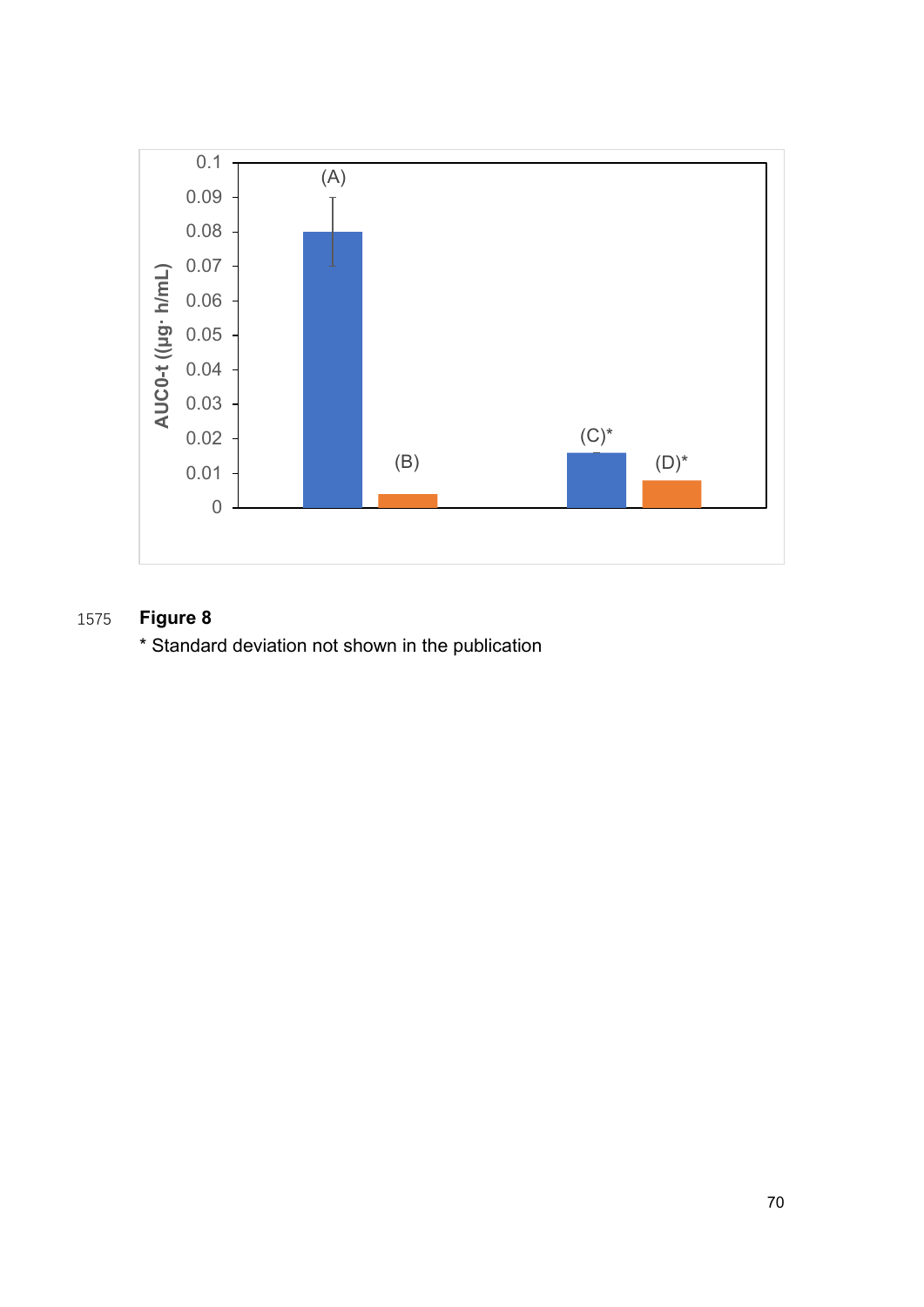

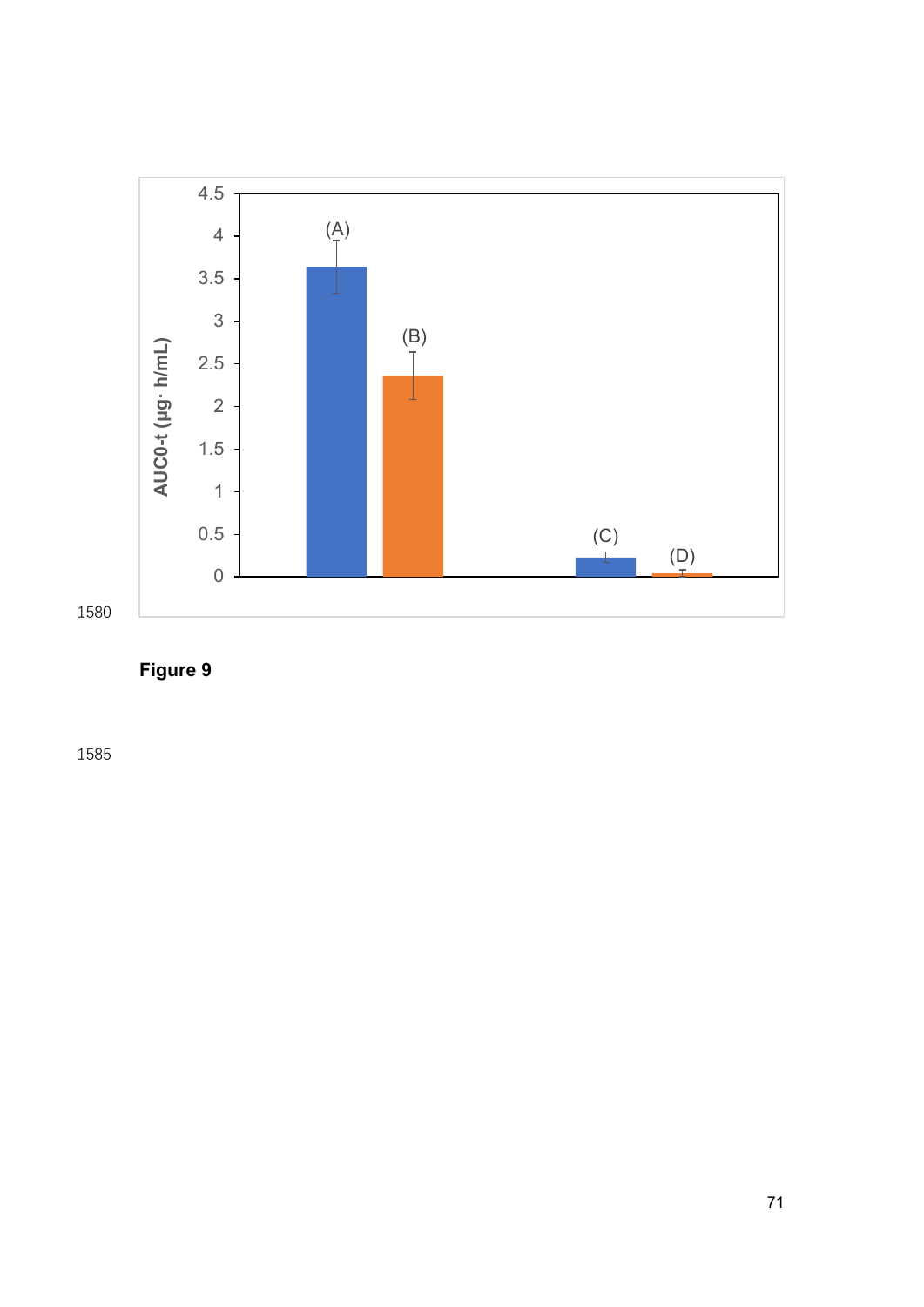

**Figure 10**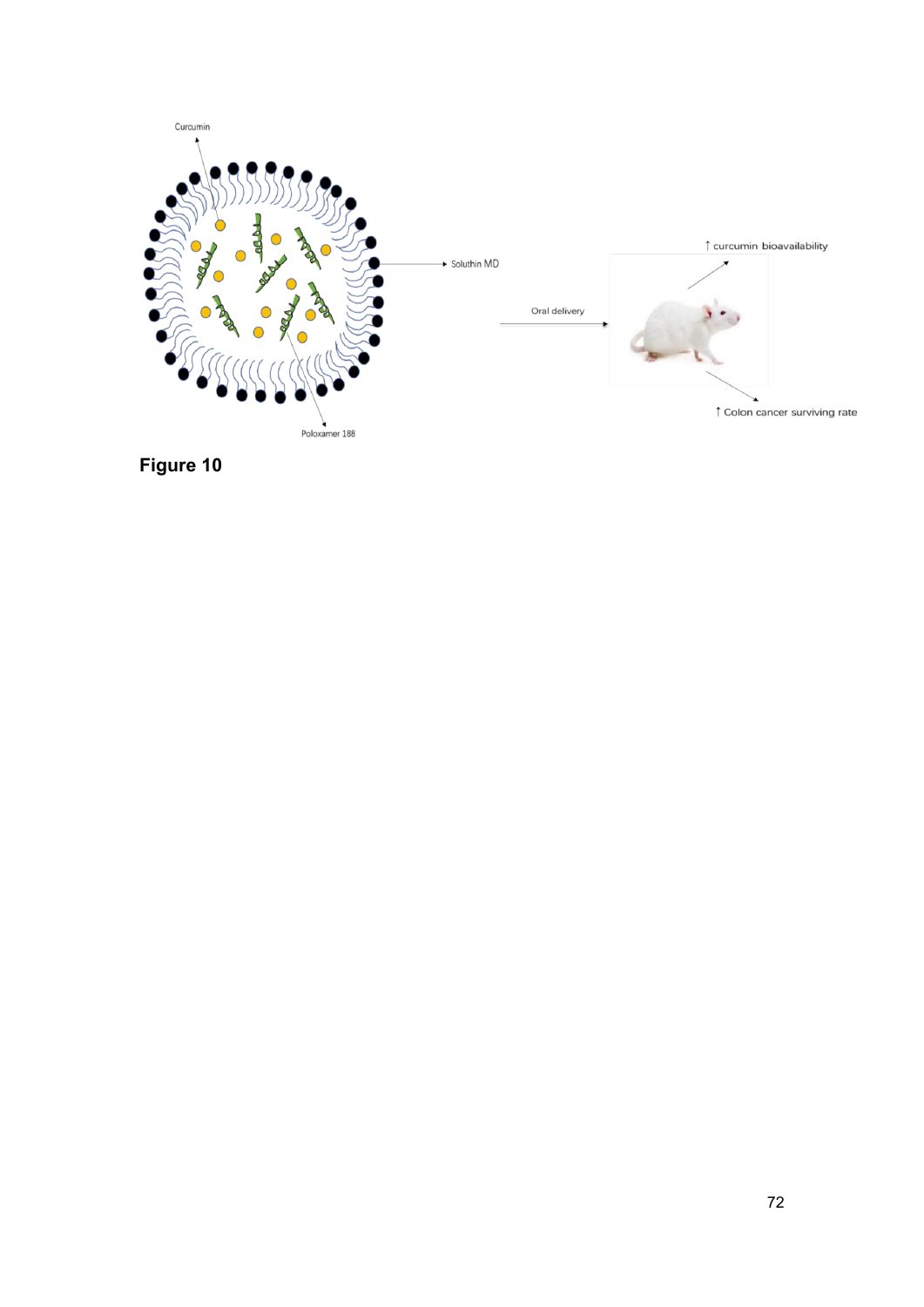



## Figure 11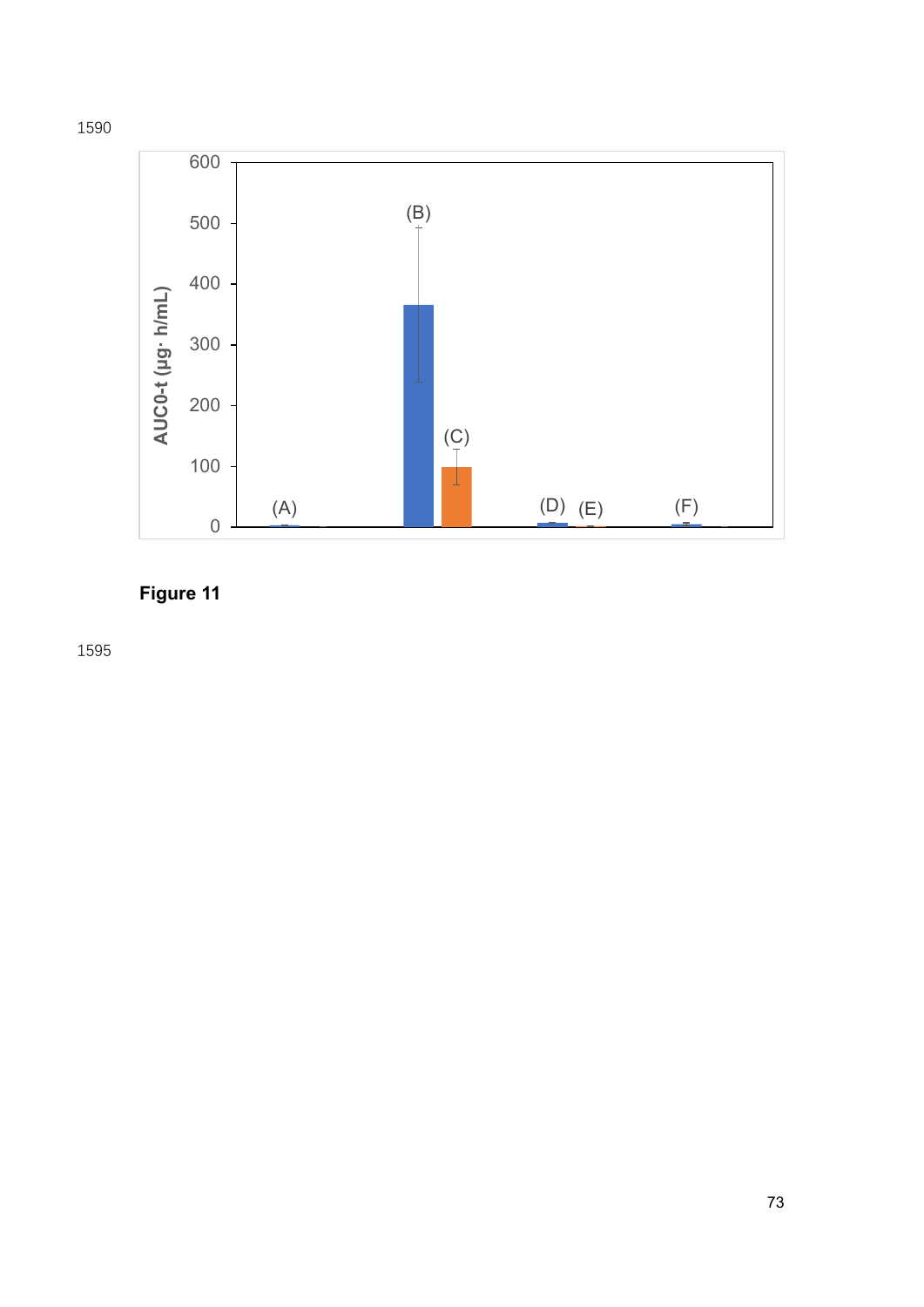

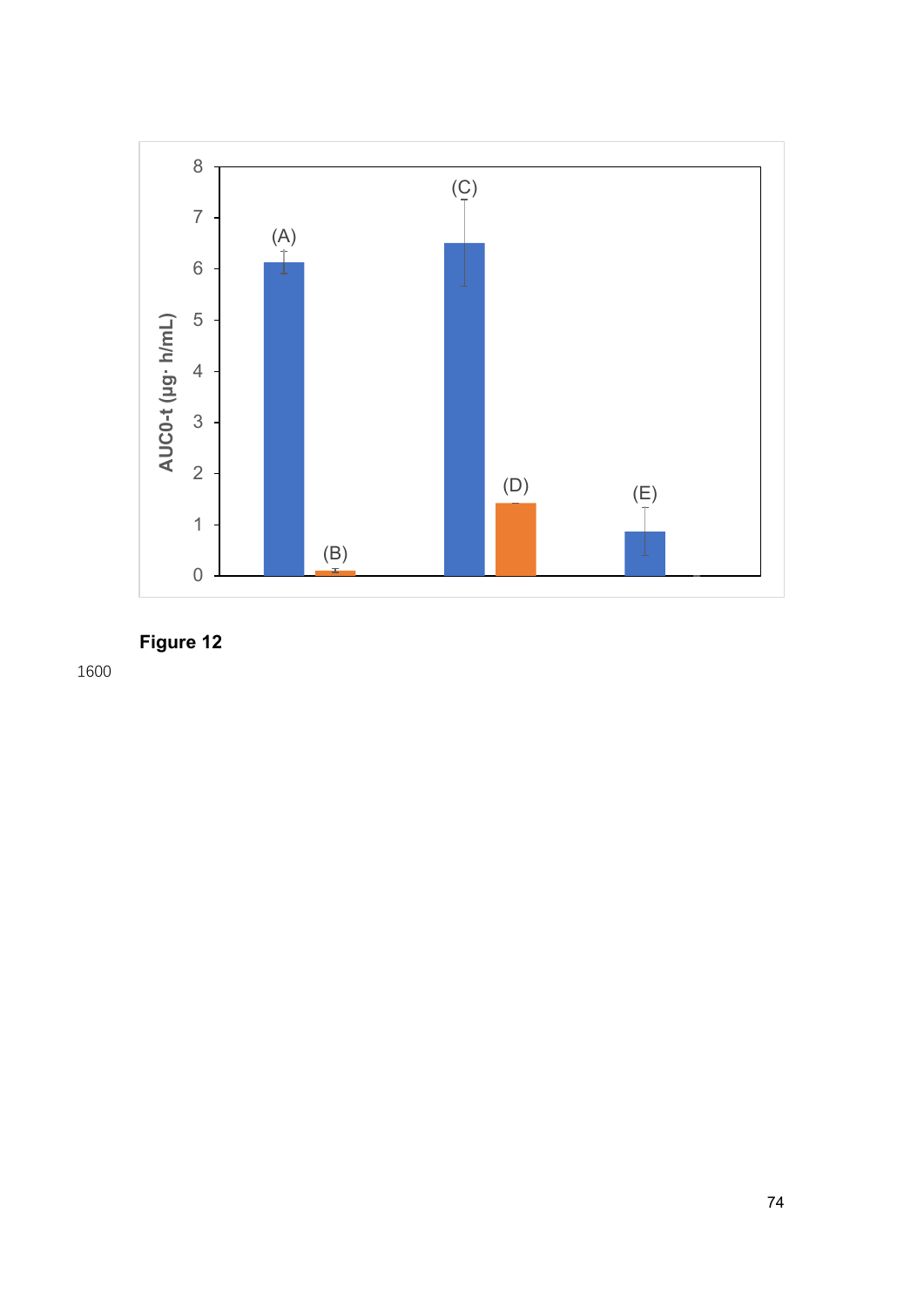



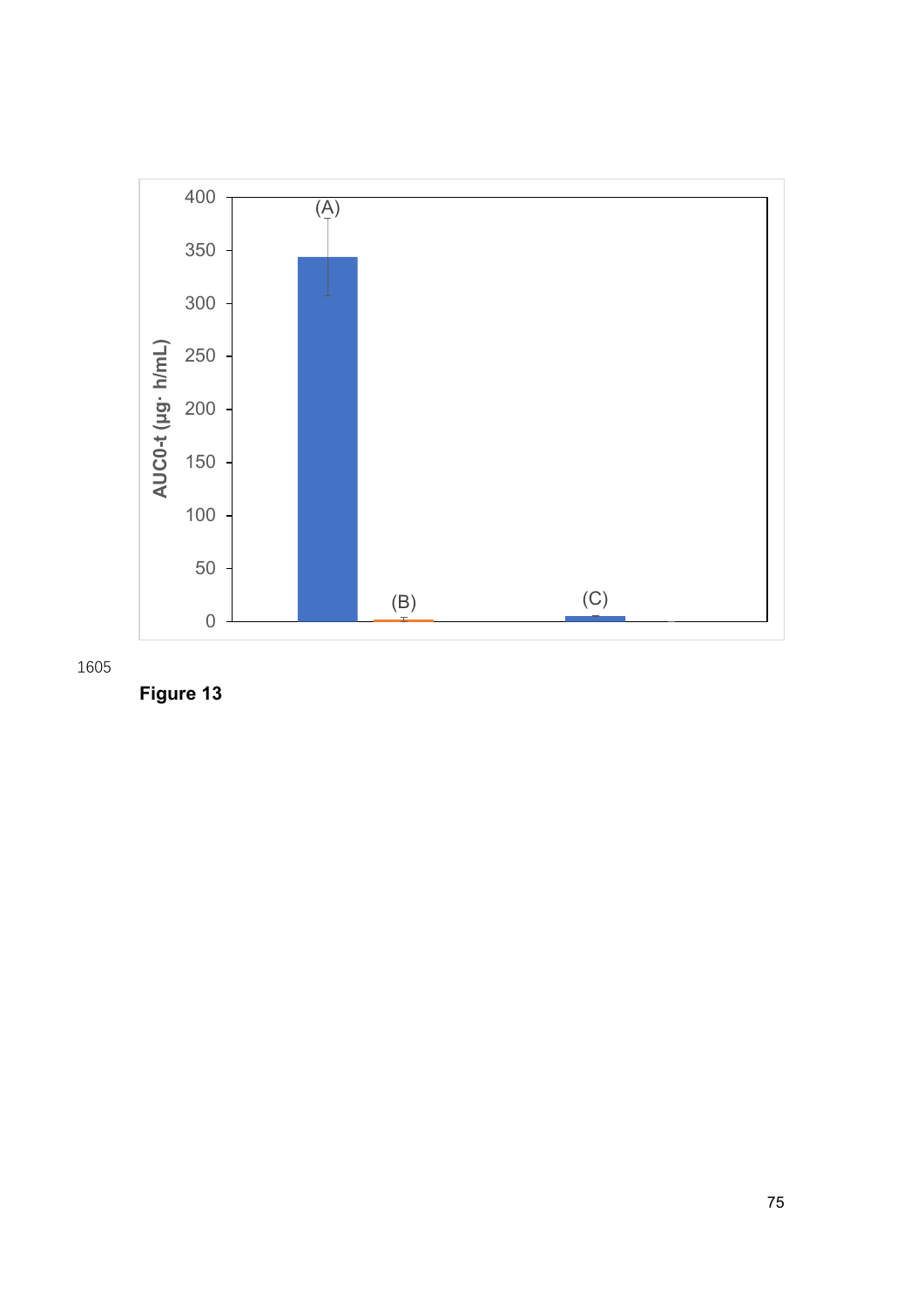

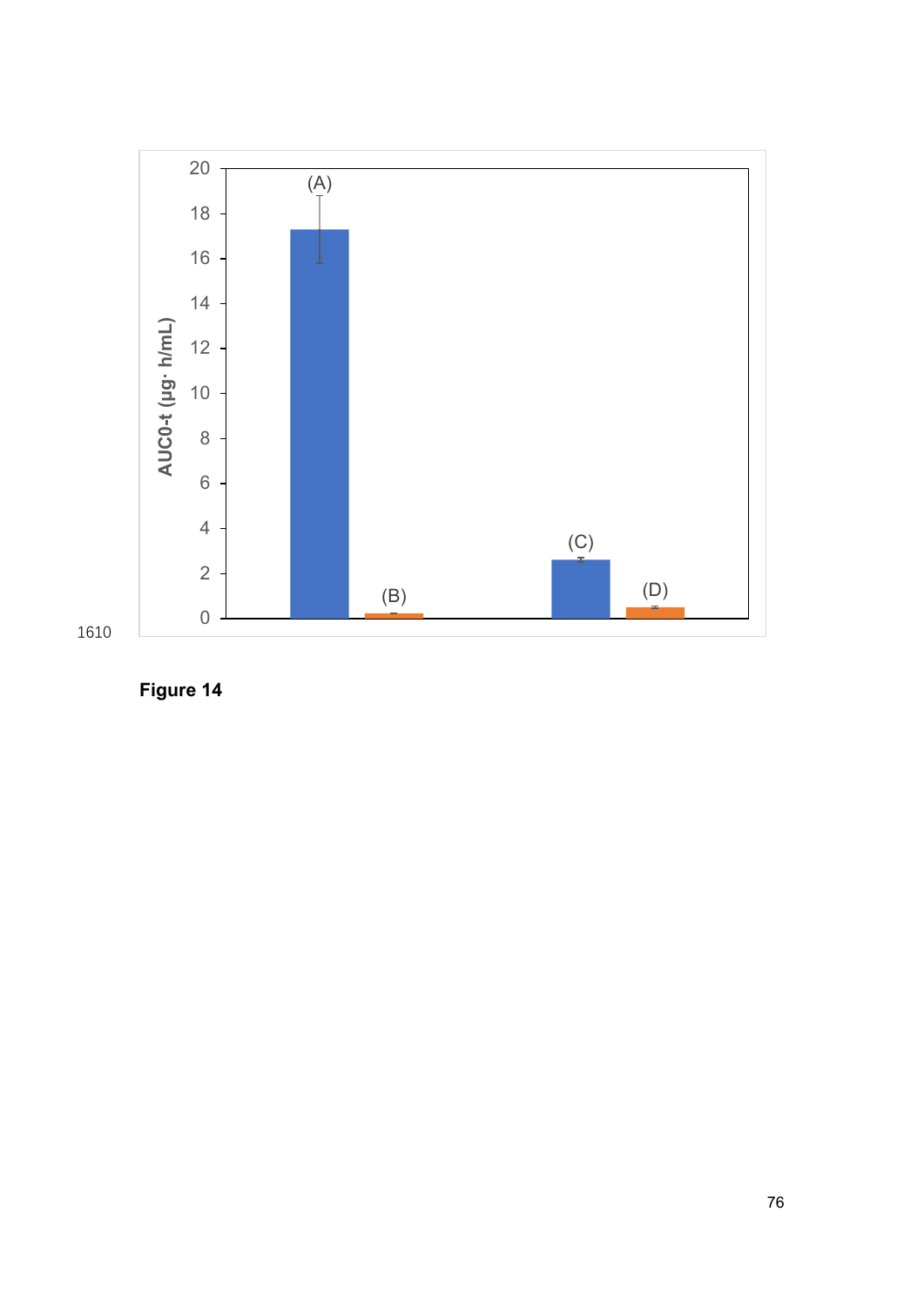



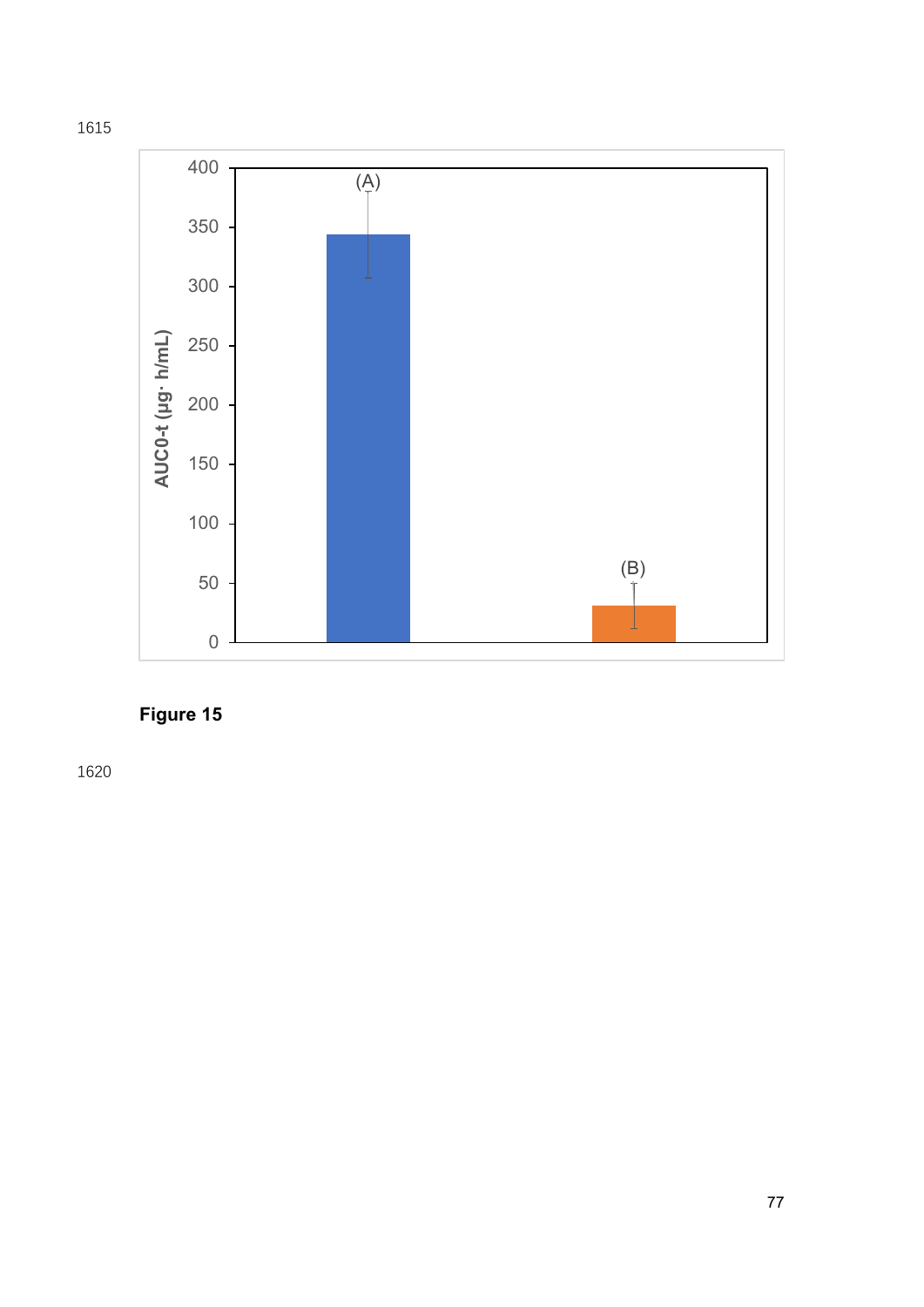